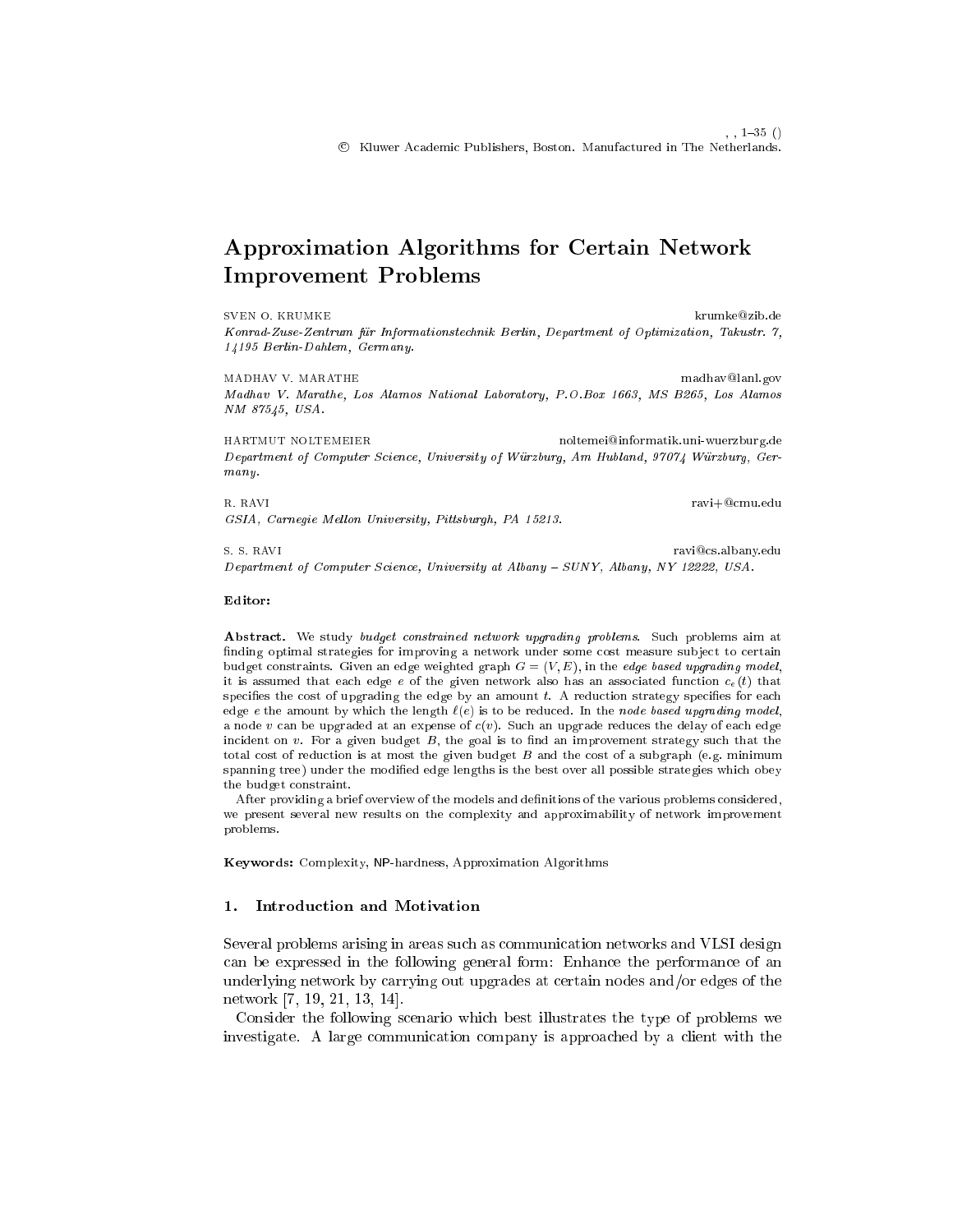requirement to interconnect a set of cities housing the client's offices (e.g. banks with high transaction rates between branches). The company has a list of feasible links that it can use to construct a network to connect these cities. Each link has a construction cost associated with it. One of the main concerns of the client is to build a communication network of minimum cost. This is the ubiquitous minimum spanning tree problem. With the advent of optical communication technology, the client would like to upgrade the communication network and has allocated a fixed budget to do so. In communication networks, upgrading a node corresponds to installing faster switching equipment at that node. Such an upgrade reduces the communication delay along each edge emanating from the node. Similarly, upgrading an edge corresponds to replacing an existing link with a new type of link. In general, there is a cost for improving each link (node) in the existing network by a unit amount. The goal is to design a strategy to upgrade the links of the network so that the total cost of upgrading the links (nodes) is no more than the given budget, and the cost of a minimum spanning tree for the upgraded network is the least over all the possible improvements of the network satisfying the budget constraint.

Although substantial work has been done in finding optimal networks (e.g. spanning trees) in graphs, signicantly less work has been reported on how to modify a graph so as to optimize the cost of a suitable subgraph of the resulting graph, when there is a budget constraint on the modication cost. Here, building on our recent work in [13, 14], we formulate and study such *budget constrained optimal network* upgrading problems.

The paper is organized as follows. Section 2 introduces the node and edge based upgrading models. In Section 3 we formally define the problems under study. In Section 5, we discuss the robustness and generality of our formulations. Section 4 briefly summarizes our results. Section 6 provides a comparison with related work.

In Section 7 we present our approximation algorithm for the bottleneck node upgrading problem on unweighted graphs and establish its performance guarantee. Section 8 investigates edge upgrading problems for constrained Steiner trees. Section 9 describes our results for the case when the whole graph needs to be upgraded.

### 2. Preliminaries and Upgrading Models

Throughout the presentation we assume that  $G = (V, E)$  is a connected undirected graph. Let w be a nonnegative edge weight function defined on  $G$ . For a tree T in G, the bottleneck-delay of T under w is defined to be the weight of the heaviest edge in T. The total weight of T under the cost function  $w$  is the sum of the weights  $w(e)$  of the edges  $e \in T$ . Finally, the *diameter* of T with respect to w, denoted by  $\text{dia}_w(T)$ , is the length of a longest simple path in T.

Given a subset  $K \subseteq V$  of distinguished nodes called *terminals*, any subgraph T of <sup>G</sup> which is a tree and which contains all the terminals from <sup>K</sup> is said to be a Steiner tree of <sup>G</sup> for K.

We now describe our node based and edge based upgrading models.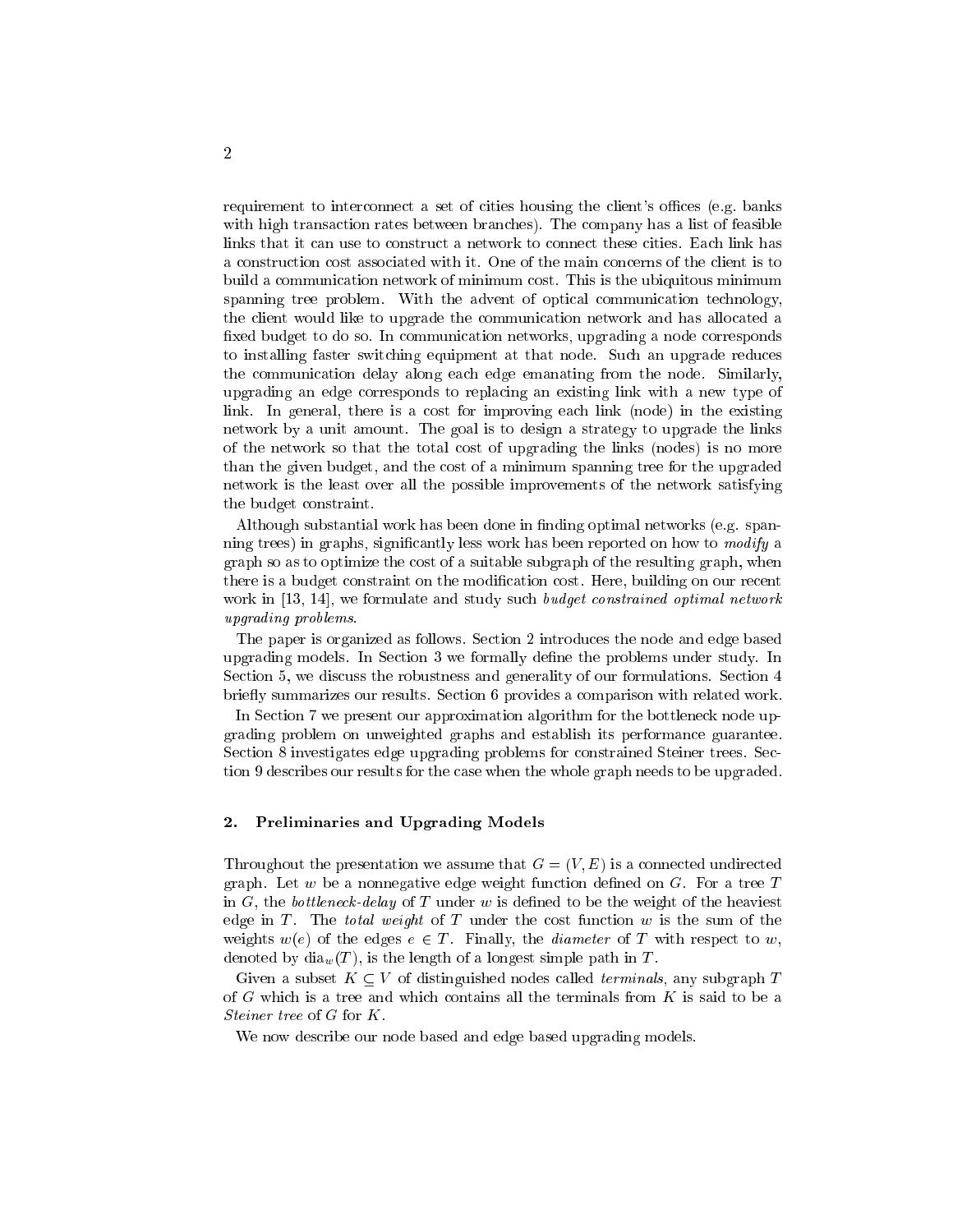#### 2.1. Node Based Upgrading Model

In the node based upgrading model we are given a connected undirected graph  $G = (V, E)$ . Further, for each edge  $e = (u, v) \in E$ , we are given three nonnegative numbers:  $d(e)$  represents the *length* or *delay* of the link e. If exactly one of the endpoints u and v is upgraded, the delay of e decreases to  $d_m(e)$ , the "medium" delay. If both endpoints are upgraded, then the delay falls to  $d_l(e)$ , the "low" delay. It is assumed that  $d_l(e) \leq d_m(e) \leq d(e)$ .

Thus, the upgrade of a node v reduces the delay of each edge incident on v. For each node  $v \in V$  the value  $c(v)$  specifies how expensive it is to upgrade the node. For a subset W of V, the cost of upgrading all the nodes in W, denoted by  $c(W)$ , is equal to  $\sum_{v \in W} c(v)$ .

#### 2.2. Edge Based Upgrading Model

In the *edge based upgrading model*, each edge  $e \in E$  is associated with two nonnegative numbers as follows:  $\ell(e)$  denotes the length or the weight of the edge e and  $\ell_{\min}(e)$  denotes the minimum length to which the edge e can be reduced. Consequently, we assume throughout the presentation that  $\ell_{\min}(e) \leq \ell(e)$ . The nonnegative cost function  $c_e(t)$  associated with edge e indicates how expensive it is to reduce the length of  $e$  by an amount  $t$ . We assume without loss of generality that  $c_e(0) = 0$  for all edges  $e \in E$ . We also make the natural assumption that each cost function  $c_e$  is nondecreasing. In this paper we will restrict ourselves to the case when the cost functions  $c_e$  are *linear*, i.e.,  $c_e(t) = c_e \cdot t$  for some constant  $c_e \geq 0$ .

A reduction strategy (or simply reduction)  $r$  on the edges of  $G$  specifies how to reduce the  $\ell$ -length of each edge  $e$  to a value in the range  $[\ell_{\min}(e), \ell(e)]$ . Formally, we require that

$$
\ell(e) - r(e) \ge \ell_{\min}(e) \quad \text{for all } e \in E.
$$

The cost of the reduction r is  $\sum_{e \in E} c_e(r(e))$ . If r is a reduction on G, then we can consider the graph <sup>G</sup> with edge weights given by the \reduced lengths", namely  $(\ell - r)(e) := \ell(e) - r(e) \ (e \in E).$ 

#### 3. Problem Formulations and Notion of Approximation

As already mentioned, the problems studied in this paper are formulated as multicriteria optimization problems.

*Definition 1.* [**k**-Criteria Optimization Problem] For any fixed  $k \geq 2$ , a **k**-criteria minimization problem  $\Pi$  on a weighted graph is defined by specifying k polynomial time computable minimization objectives,  $f_1, \ldots, f_k$ , and a membership requirement in a class of weighted subgraphs  $\Gamma$  (not necessarily weighted exactly the same way as the original graph).

The problem specifies budget values  $F_2, \ldots, F_k$  as upper bounds on the objectives  $f_2, \ldots, f_k$ . The goal is to find a subgraph from the set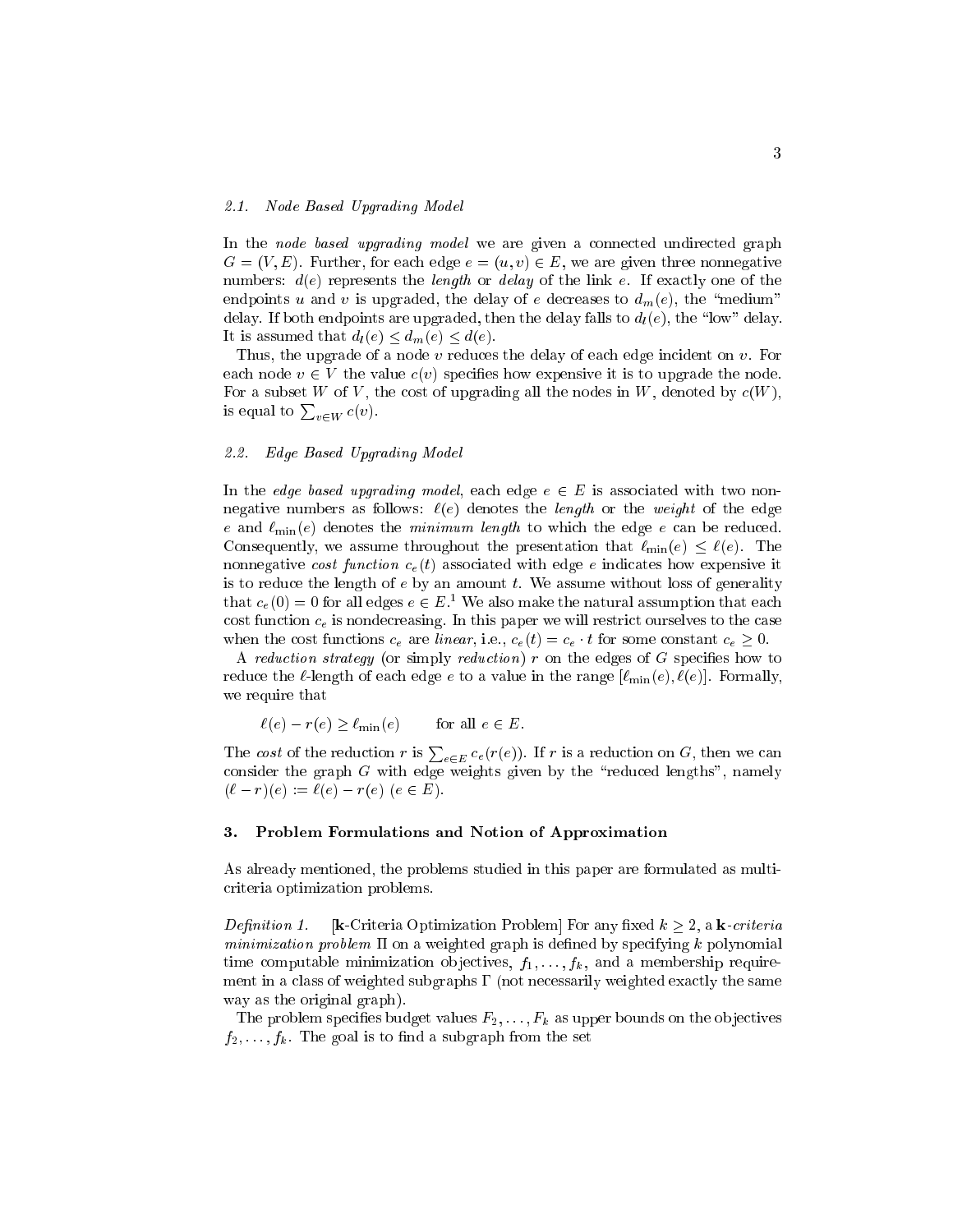$$
\{x \in \Gamma : f_i(x) \le F_i, \quad i = 2, \dots, k\},\tag{1}
$$

having minimum possible value for  $f_1$ .

Given an instance of a k-criteria problem, the set of feasible solutions for the instance is defined as the set given in  $(1)$ .

As an example, consider the following node based bottleneck spanning tree upgrading problem, denoted by (NODE-UPGRADE, BOTTLENECK, SPANNING TREE). (This problem is studied in Section 7.)

Definition 2. [Node Weighted Bottleneck Tree Upgrading Problem] Given an edge and node weighted graph  $G = (V, E)$  as in Section 2.1 and a bound D, the problem (NODE-UPGRADE, BOTTLENECK, SPANNING TREE) is to upgrade a set  $S \subseteq V$  of nodes such that the resulting graph has a spanning tree of bottleneck delay at most  $D$  and  $c(S)$  is minimized.

In the above problem, the class  $\Gamma$  of subgraphs consists of all the spanning trees. The first objective (which is to be minimized) is the upgrading cost, while the second ob jective is the bottleneck weight of the tree after the upgrade.

Similarly, the edge based Steiner tree upgrading problem, denoted by (TOTAL Weight, Diameter, Edge-Upgrade, Steiner Tree), can be formulated as follows. (This problem is studied in Section 8.)

*Definition 3.* [Diameter Constrained Steiner Tree Problem] Let  $G = (V, E)$  be an edge weighted graph as in Section 2.2 and let  $d$  be an additional edge weight function d which is independent of  $\ell$ . Given a bound D on the d-diameter and a nonnegative budget value B, the diameter and budget constrained minimum total cost Steiner tree problem, (TOTAL WEIGHT, DIAMETER, EDGE-UPGRADE, STEINER TREE), is to find a subgraph from the set

$$
\left\{ \begin{array}{c} T \text{ is a Steiner tree of } G \text{ with the terminals } K, \\ (T, r) : r \text{ is a reduction on } G, \\ \text{dia}_{d}(T) \leq D \text{ and } \sum_{e \in T} c_e \cdot r(e) \leq B \end{array} \right\},
$$
 (2)

such that the weight of the subgraph under the weight function  $(\ell - r)$  is as small as possible.

We now introduce the notion of approximation that is used throughout the paper.

*Definition 4.* [k-Criteria Approximation Algorithm] For any fixed  $k \geq 2$ , a kcriteria approximation algorithm for a k-criteria minimization problem  $\Pi$  with performance  $(\alpha_1, \ldots, \alpha_k)$  is a polynomial time algorithm with the following properties:

Given any instance of  $\Pi$  with a nonempty set of feasible solutions, the algorithm finds an "almost feasible solution", that is a solution  $y$  from the set

$$
\{x \in \Gamma : f_i(x) \le \alpha_i \cdot F_i, \quad i = 2, \dots, k\}
$$
\n
$$
(3)
$$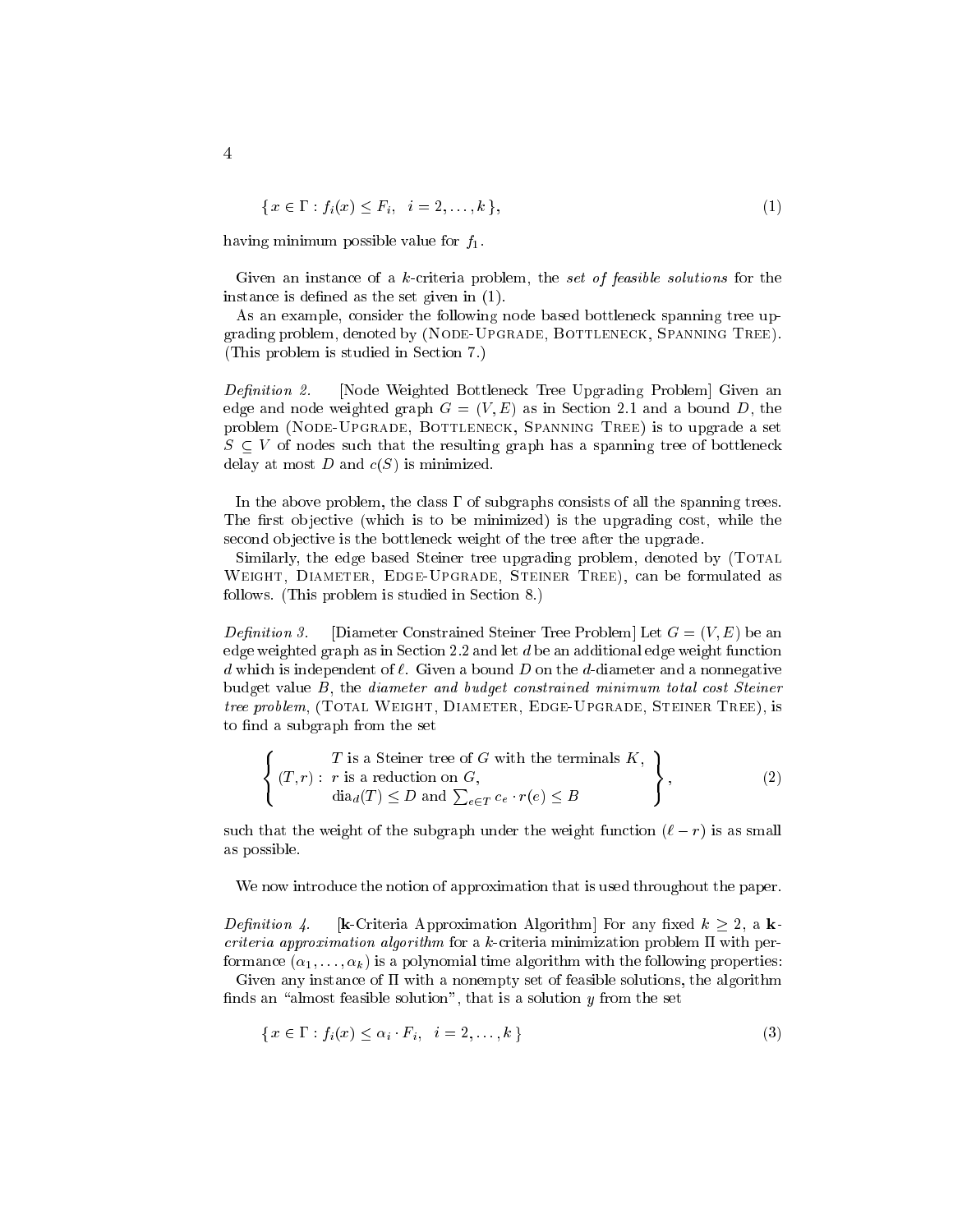such that  $f_1(y) \leq \alpha_1$ . OPT. Here OPT denotes the minimum value of a solution satisfying all the constraints.

If there is no feasible solution for an instance, the algorithm has the choice of producing an "almost feasible solution" from the set given in  $(3)$  or providing the (correct) information that the set of feasible solutions is empty.

In general, each *performance factor*  $\alpha_i$  depends on the input size and on the budget values  $F_2, \ldots, F_k$ . However, for several problems considered in this paper, the  $\alpha_i$  values are constants. The performance of an approximation algorithm is measured in terms of both near-optimality and the extent to which the constraints are violated in the solution produced. Notice that any solution produced by the algorithm is contained in the set (3). Thus, the solution belongs to the subgraph $class \Gamma$ .

For example, an  $(\alpha, \beta)$ -approximation algorithm for (NODE-UPGRADE, BOTTLE-NECK, SPANNING TREE) finds for any instance of the problem, an upgrading set  $S$ of cost at most  $\alpha$  OPT such that the upgraded graph has a spanning tree of bottleneck delay at most  $\beta$  times the given threshold D. Here, OPT is the minimum upgrade cost needed to obtain a spanning tree of bottleneck delay at most D.

#### 4. Summary of Results

We study the complexity and approximability of a number of node based and edge based upgrading problems. We consider three ob jectives to evaluate the cost of a (sub-)graph in the modied network: the bottleneck delay, the diameter and the total cost.

Tables 1 and 2 summarize our results. The node based upgrading problems use the model from Section 2.1 while the edge based upgrading problems utilize the model defined in Section 2.2. In Tables 1 and 2, the rows are indexed by the problem. The columns indicate the hardness and approximation results for each problem. Given a bicriteria problem (i.e., a problem involving two criteria), we can obtain a dual (or symmetric) version of the problem by interchanging the budgeted ob jective and the minimization ob jective. In Section 5, we establish a general result (Theorem 2) that allows us to obtain an approximation algorithm for the dual problem given an approximation algorithm for the original problem. For this reason, results for the dual problems are not explicitly indicated in the tables. The tables include the following results.

- 1. The problems (EDGE-UPGRADE, BOTTLENECK, GRAPH), (EDGE-UPGRADE, Total-Weight, Graph) and (Edge-Upgrade, Bottleneck, Spanning TREE) are solvable in polynomial time.
- 2. The problem (NODE-UPGRADE, BOTTLENECK, GRAPH) is MaxSNP-hard but has a polynomial time  $(2, 1)$ -approximation algorithm.
- 3. (U-Node-Upgrade, Bottleneck, Spanning Tree) has a polynomial time  $(5 + 4 \ln \Delta, 1)$  approximation algorithm. Here, (U-NODE-UPGRADE, BOTTLEneck, Spanning Tree) is the restriction of the problem (Node-Upgrade,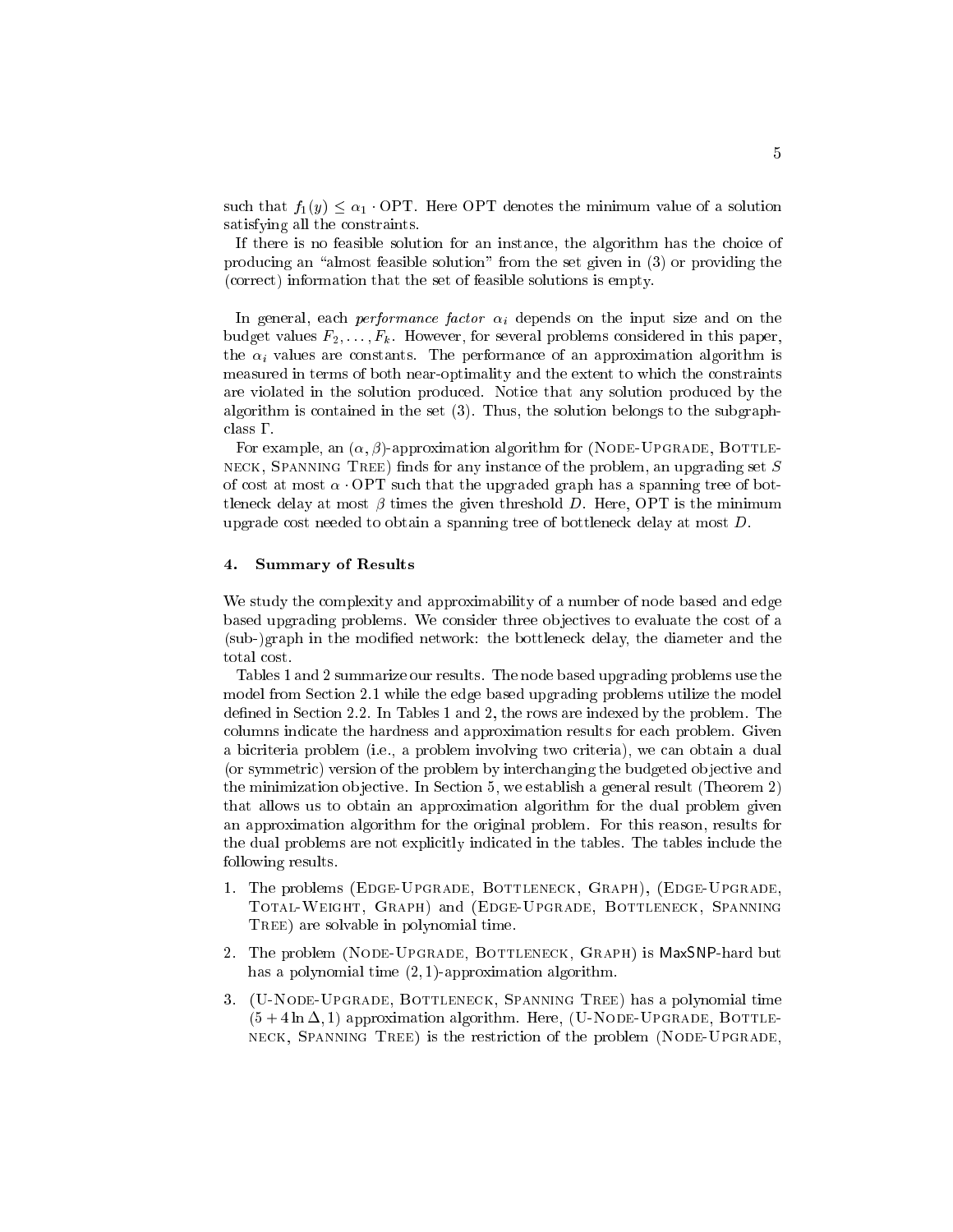Table 1. Results for node based upgrading problems. (The hardness results assume that  $\mathsf{N}$ P $\downarrow$  DTIME( $n$ <sup>-</sup>  $\cdots$ <sup>o-o-o</sup>).)

| Problem                                           | Hardness Result                                                                                                                                | Performance Guarantee                                                               |
|---------------------------------------------------|------------------------------------------------------------------------------------------------------------------------------------------------|-------------------------------------------------------------------------------------|
| (U-NODE-UPGRADE,<br>BOTTLENECK, SPANNING<br>TREE) | Not approximable within<br>$(\alpha, f(n))$ for any $\alpha < 1/3 \cdot \ln n$<br>and polynomial time com-<br>putable function $f$ (see [14]). | $(5 + 4 \ln \Delta, 1),$<br>where $\Delta$ is the maximum de-<br>gree in the graph. |
| (NODE-UPGRADE, BOT-<br>TLENECK, GRAPH)            | Not approximable within<br>$(\alpha, f(n))$ for any $\alpha < 1.038$<br>and any polynomial time<br>computable function $f$ .                   | (2, 1)                                                                              |
| (NODE-UPGRADE,<br>TOTAL-WEIGHT.<br>GRAPH)         | Not approximable within<br>$(\alpha, f(n))$ for any $\alpha < 1.038$<br>and any polynomial time<br>computable function $f$ .                   | open                                                                                |

Table 2. Results for edge based upgrading problems. (The hardness results assume that  $P \neq NP.$ 

| Problem                                                      | Hardness Result                                                                                                | Performance Guarantee                                                                                          |
|--------------------------------------------------------------|----------------------------------------------------------------------------------------------------------------|----------------------------------------------------------------------------------------------------------------|
| (TOTAL WEIGHT, DIAM-<br>ETER, EDGE-UPGRADE,<br>STEINER TREE) | approximable<br>within<br>Not<br>$(\alpha, \beta, 1)$ or $(1, \alpha, \beta)$ for any<br>$\alpha, \beta > 1$ . | $(\mathcal{O}(\log  K ), \mathcal{O}(\log  K ), \mathcal{O}(\log  K )),$<br>where $K$ is the set of terminals. |
| (EDGE-UPGRADE, BOT-<br>TLENECK, GRAPH)                       | polynomial time solvable.                                                                                      |                                                                                                                |
| (EDGE-UPGRADE, BOT-<br>SPANNING<br>TLENECK,<br>TREE)         | polynomial time solvable.                                                                                      |                                                                                                                |

BOTTLENECK, SPANNING TREE) to those instances where the cost of upgrading each node is 1, and  $\Delta$  denotes the maximum node degree in the input graph.

4. There is an approximation algorithm for the (TOTAL WEIGHT, DIAMETER, Edge-Upgrade, Steiner Tree) problem with a performance guarantee of  $(\mathcal{O}(\log |K|), \mathcal{O}(\log |K|), \mathcal{O}(\log |K|)).$ 

In addition to the above results for specific network improvement problems, we also extend the results in [18] and show that our formalism for k-criteria approximation is both robust and general. It is more general because it subsumes the case considered in [18] where one wishes to minimize some functional combination of two criteria. It is more robust because the quality of approximation is independent of which of the two criteria is chosen as the budgeted ob jective.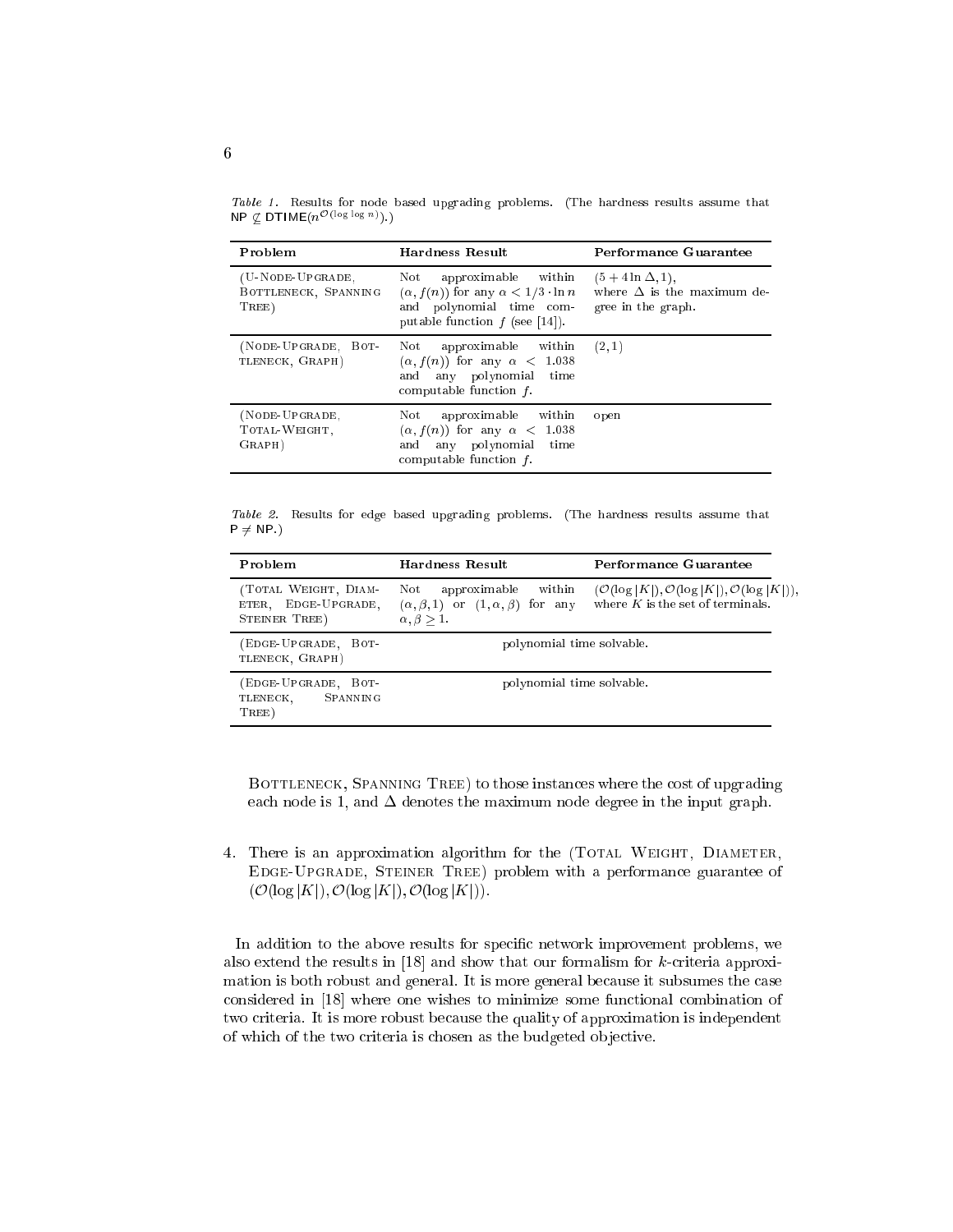### 5. Generality and Robustness of Formulations

#### 5.1. A Note on the Infeasibility of Multicriteria Problems

A seeming drawback of our Definition 4 is that when an instance of a  $k$ -criteria optimization problem does not have a feasible solution, a k-criteria approximation algorithm might give us an "almost feasible solution" with a very bad objective function value (since in this case the algorithm is allowed to pick just any "almost feasible solution").

Of course, if we can check the feasibility of an instance in polynomial time, then there are no severe problems. We can perform this check before running the kcriteria approximation algorithm. If we detect infeasibility, we simply provide an indication of that fact and stop.

For the rest of this subsection we assume that, given an instance of the k-criteria minimization problem  $\Pi$ , determining whether the set of feasible solutions is empty is NP-complete. (This is true of all the NP-hard problems considered in this paper.) Under this assumption, the existence of any polynomial time algorithm that outputs a feasible solution if and only if a problem instance is feasible, will imply that  $P = NP$ . Thus, it seems necessary to allow a k-criteria approximation algorithm the \freedom" of violating most or all of the constraints by small factors while approximating the minimization objective.

Let A be an  $(\alpha_1, \ldots, \alpha_k)$ -approximation algorithm for the problem  $\Pi$ , where for simplicity the  $\alpha_i$  are assumed to be constants greater or equal to 1. Suppose that given an instance I of  $\Pi$  the algorithm A returns the solution  $\tilde{x}$ , and does not produce an indication of infeasibility. We denote by

$$
\mathcal{S}_I = \{ x \in \Gamma : f_i(x) \leq F_i, i = 2, \ldots, k \}
$$

the set of feasible solutions for I. We now run A again on the instance I' obtained from 1 by setting the bounds on the objectives  $f_i$  to  $F_i := \alpha_i F_i$  for  $i = 2, \ldots, \kappa$ . I mus, for I when problem consists of imiding a subgraph from the set

$$
S_{I'} = \{ x \in \Gamma : f_i(x) \le F'_i, i = 2, ..., k \}
$$
  
= \{ x \in \Gamma : f\_i(x) \le \alpha\_i F\_i, i = 2, ..., k \} (4)

minimizing  $f_1$ . Notice that the set of feasible solutions defined in (4) is nonempty, since  $\tilde{x} \in \mathcal{S}_{I'}$ . Let the corresponding solution delivered by A be x'. We then output  $x$  or  $x$  , depending on which of the two solutions has a better objective function value under  $f_1$ .

The solution  $\hat{x}$  generated this way will violate the constraints  $f_i(x) \leq F_i$  at most by the factors  $a_{\bar{i}}$ ,  $i = 2, \ldots, \kappa$ . Moreover, x is a good approximate solution for the  $\Gamma$  relaxed instance I corresponding to I and satisfies

$$
f_1(\hat{x}) \le \alpha_1 \cdot \min\{f_1(x) : x \in \mathcal{S}_I \cup \mathcal{S}_{I'}\}.
$$

Also, if the set of feasible solutions  $S_I$  of the original instance I is nonempty, then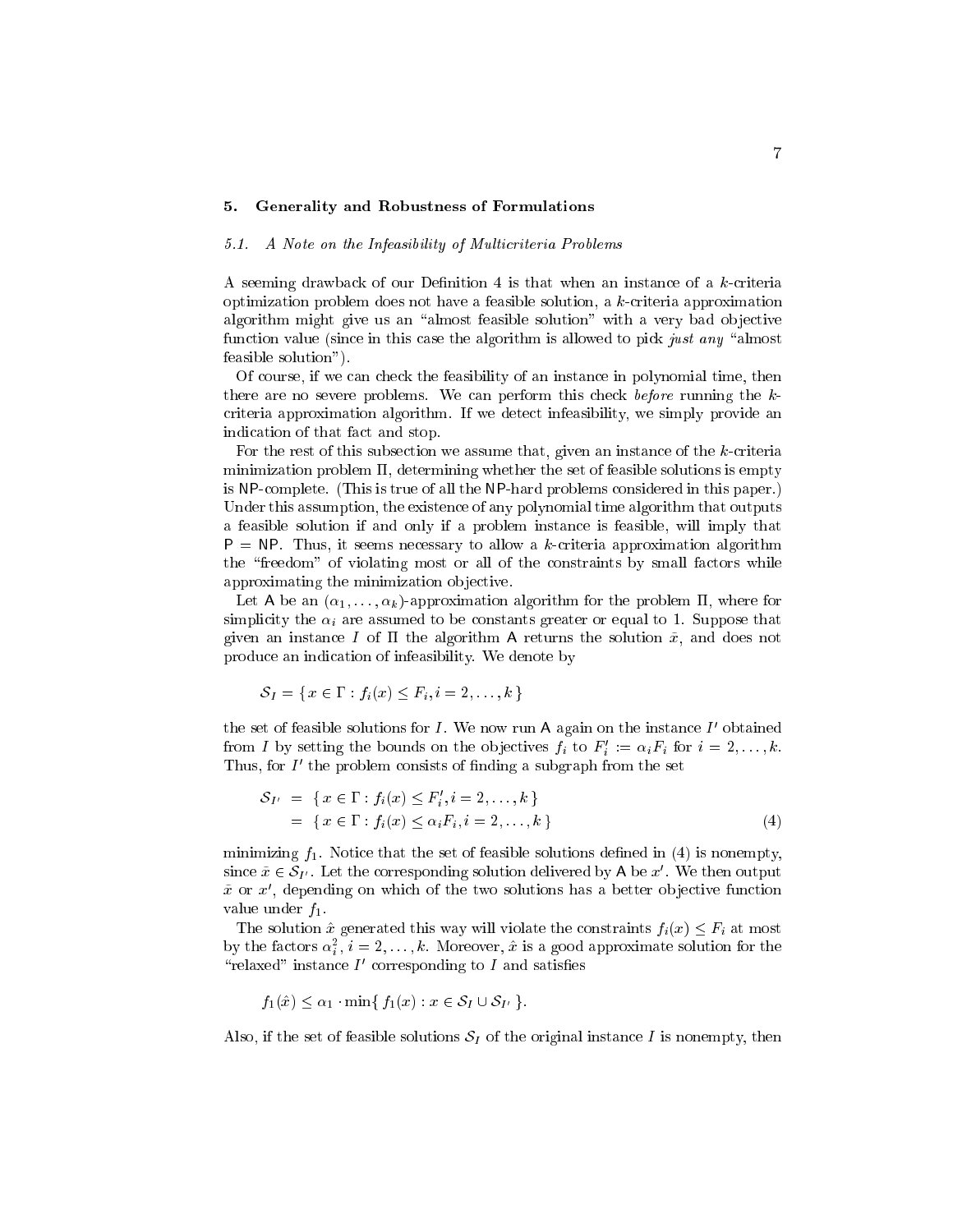$$
f_1(\hat{x}) \le \alpha_1 \cdot \min\{f_1(x) : x \in \mathcal{S}_I\}.
$$

The above arguments show that we can augment a k-criteria approximation algorithm to produce acceptably good solutions even if our original problem instance is infeasible. Instead of just outputting  $any$  "almost feasible solution", we can find one that has a *good* objective function value  $f_1$  for a relaxed problem instance. In view of the assumption that deciding feasibility is NP-complete, this appears to be the best that we can accomplish in polynomial time (assuming that  $P \neq NP$ ).

#### 5.2. Generality

By "generality" we mean that our results for  $k$ -criteria formulations can be easily modied to obtain results for classes of problems involving only one criterion. In this section we discuss how approximation algorithms for multicriteria problems can be used to obtain approximation algorithms for certain related unicriterion problems.

Let  $\Pi$  be a k-criteria minimization problem. For a fixed weight-vector  $\sigma =$  $(\sigma_1,\ldots,\sigma_k)\in\mathbb{N}$ , we denote by  $\Pi_+$  and  $\Pi_\chi$  the unicriterion problems of imding a subgraph from  $\Gamma$  minimizing  $f_+^{\sigma} := \sum_{i=1}^{\kappa} \sigma_i f_i$  and  $f_{\times}^{\sigma} := \prod_{i=1}^{\kappa} f_i^{\sigma_i}$  respectively. Throughout this section we will assume that the objectives  $f_1, \ldots, f_k$  are integer valued. In case of rational objectives, the results can be extended with a small loss in the performance guarantees. The restriction to integral cost functions will help us to focus on the essential connections between multicriteria approximation and unicriterion approximation. We will also make the following assumption about the *boundeaness* of the objective function values of  $\mathbf{H}_{+}$  and  $\mathbf{H}_{\times}$ :

Assumption 1.  $\in \{\mathbf{H}_{+}, \mathbf{H}_{\times}\}\$ . There is a polynomial p with the following property: for any instance  $\overline{I}$  of  $\Pi'$  with encoding length |I| there exist (polynomial time computable) numbers  $D_2, \ldots, D_k$  with  $0 \leq D_i \leq 2^{F(i+1)}$  for  $i = 2, \ldots, k$  such that the optimal solution  $x$  to the instance of  $\pi$  satisfies:

$$
1 \le f_i(x^*) \le B_i, \quad \text{for } i = 2, \dots, k.
$$

It should be noted here that Assumption 1 is not a severe restriction. If we assume a reasonable encoding scheme (such as the usual binary encoding) for numbers, then the assumption merely states that the encoding lengths of the single ob jective function values  $f_i(x)$  of an optimal solution  $x$  -remain polynomially bounded in the input length. If this were not the case, then the encoding lengths of  $f_{\pm}(x)$  and  $f_{\infty}(x_{-})$  would not be polynomially bounded (assuming again a reasonable encoding scheme). Hence, there can be no polynomial time algorithm, deterministic or nondeterministic, that finds an optimal solution and outputs the optimal function value, since the encoding length of the ob jective function value is exponential in the input size.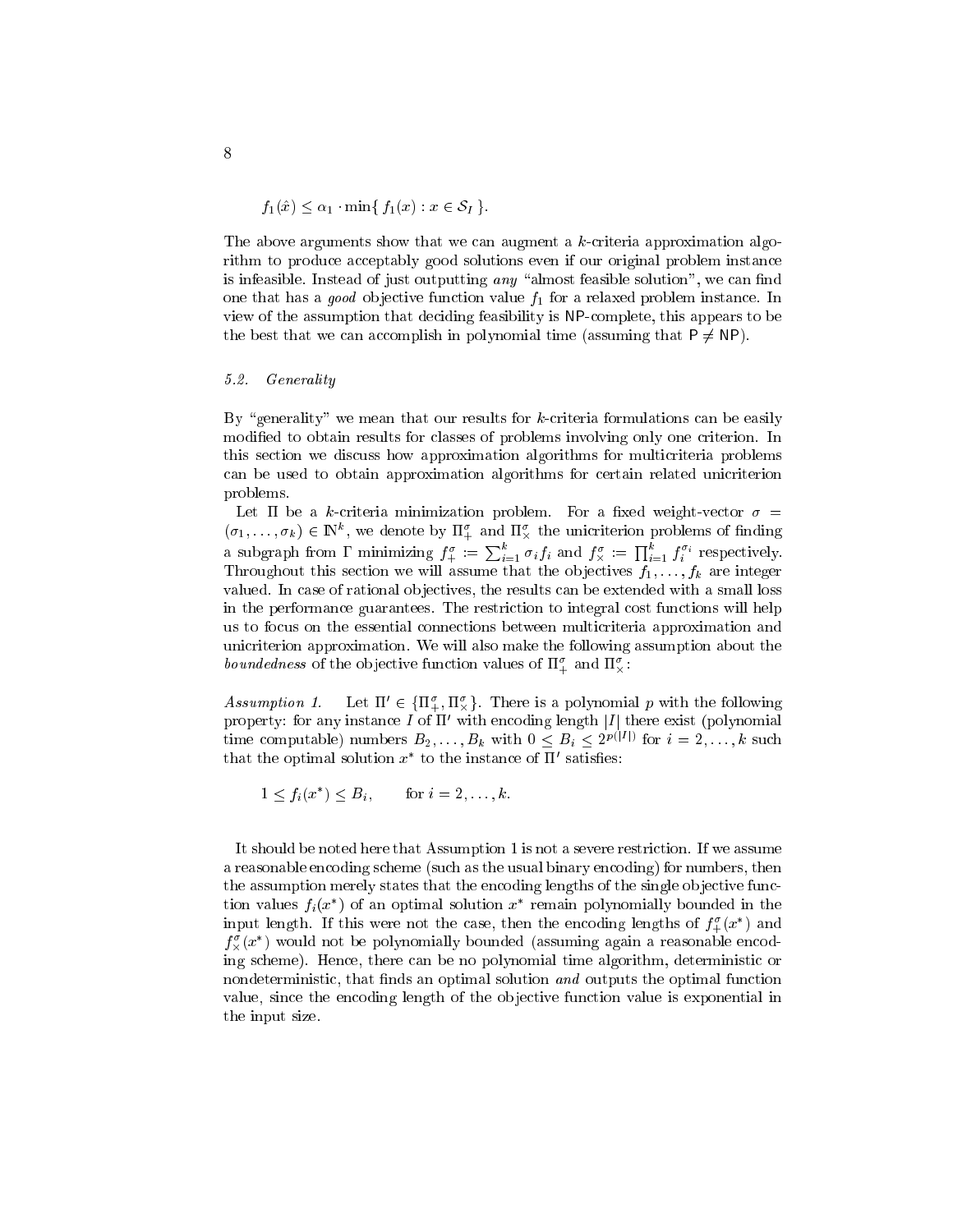THEOREM 1 Assume that there is an  $(\alpha_1, \ldots, \alpha_k)$ -approximation algorithm for a  $\kappa$ -criteria problem  $\Pi$ . Then for any  $\varepsilon>0$  and  $\sigma=(\sigma_1,\ldots,\sigma_k)\in\mathbb{N}^+$  the following

- $\mu$  in the result of polynomial time approximation algorithm for  $\mathrm{n}_+$  with a performance guarantee of  $(1 + \varepsilon)$  max $\{\alpha_1, \ldots, \alpha_k\}.$
- $\mu$  ) There is a polynomial time approximation algorithm for  $\text{H}_{\infty}^{\times}$  with a performance  $\tau$  and  $\tau$  is the contract of  $\tau$  $\rightarrow$  $i=2\frac{\sigma_i}{\prod_{i=1}^{\kappa}\alpha_i^{\sigma_i}}$ .

In particular, if = (1; 1; : : : ; 1), then the performance of the approximation algorithm for  $\Pi_{\times}^{\sigma}$  is  $(1+\varepsilon)^{k-1} \prod_{i=1}^{k} \alpha_i$ .

**Proof:** Let A be an  $(\alpha_1, \ldots, \alpha_k)$ -approximation algorithm for the problem  $\Pi$ . We  $\max$  consider  $\mathbf{n}_+$ . The idea behind our approximation algorithm for the unicriterion problem  $\Pi^{\sigma}_+$  is the following: Let  $x^*$  be an optimal solution of value  $\sum_{i=1}^{\kappa} \sigma_i f_i(x^*)$ for a given instance of  $\mathfrak{u}_+$ . Then,  $x$  is a feasible solution to the instance of the k-criteria problem  $\Pi$  of minimizing  $f_1(x)$  subject to the constraints that  $f_i(x) \leq$  $F_i := f_i(x)$ . The feasibility of x allows us to argue that there is a  $\gamma$  good optimal solution to this instance of  $\Pi$ , meaning that its objective value under  $f_1$  is at most that of  $x^*$ . Using the k-criteria algorithm A would enable us to find a "good" solution where also the linear combination of the objective values  $f_i, i = 1 \ldots, k$ via  $\sigma$  is reasonably close to the solution value for  $x$  . Unfortunately, we do not know the right bounds  $f_i(x)$  to use as upper bounds. Thus, we construct an appropriate search space of bounds which is large enough to find good bounds and small enough to be searchable exhaustively in polynomial time.

We formalize the above idea in ALGORITHM CONVERT-SUM shown in Figure 1. Since  $\varepsilon > 0$ , k and  $\sigma_i$  are all constants, it follows easily that ALGORITHM CONVERT-Sum can be implemented to run in polynomial time.

Let  $x$  be an optimal solution to the unicriterion problem  $\mathfrak{u}_+$ . Consider the call in ALGORITHM CONVERT-SUM to the  $k$ -criteria algorithm  $A$ , when the parameter z satisfies:

$$
f_i(x^*) \le z_i < (1+\varepsilon)f_i(x^*), \qquad i=2,\ldots,k. \tag{5}
$$

Observe that by construction of the algorithm, such a call will be issued. The algorithm  $A$  is hence applied to the  $k$ -criteria problem of finding a subgraph from

$$
\{x \in \Gamma : f_i(x) \le z_i, i = 2, \dots, k\},\tag{6}
$$

having minimum possible value for  $f_1$ . Decause of (5), the optimal solution  $x$  to the unicriterion problem  $\Pi_+^+$  is contained in the reasible set  $(0),$  thus proving that this set is nonempty. Therefore, by the performance guarantee of A, the k-criteria approximation algorithm will return a subgraph  $\hat{x} := A(z)$  from

$$
\{x \in \Gamma : f_i(x) \le \alpha_i \cdot z_i, i = 2, \dots, k\}
$$
\n
$$
(7)
$$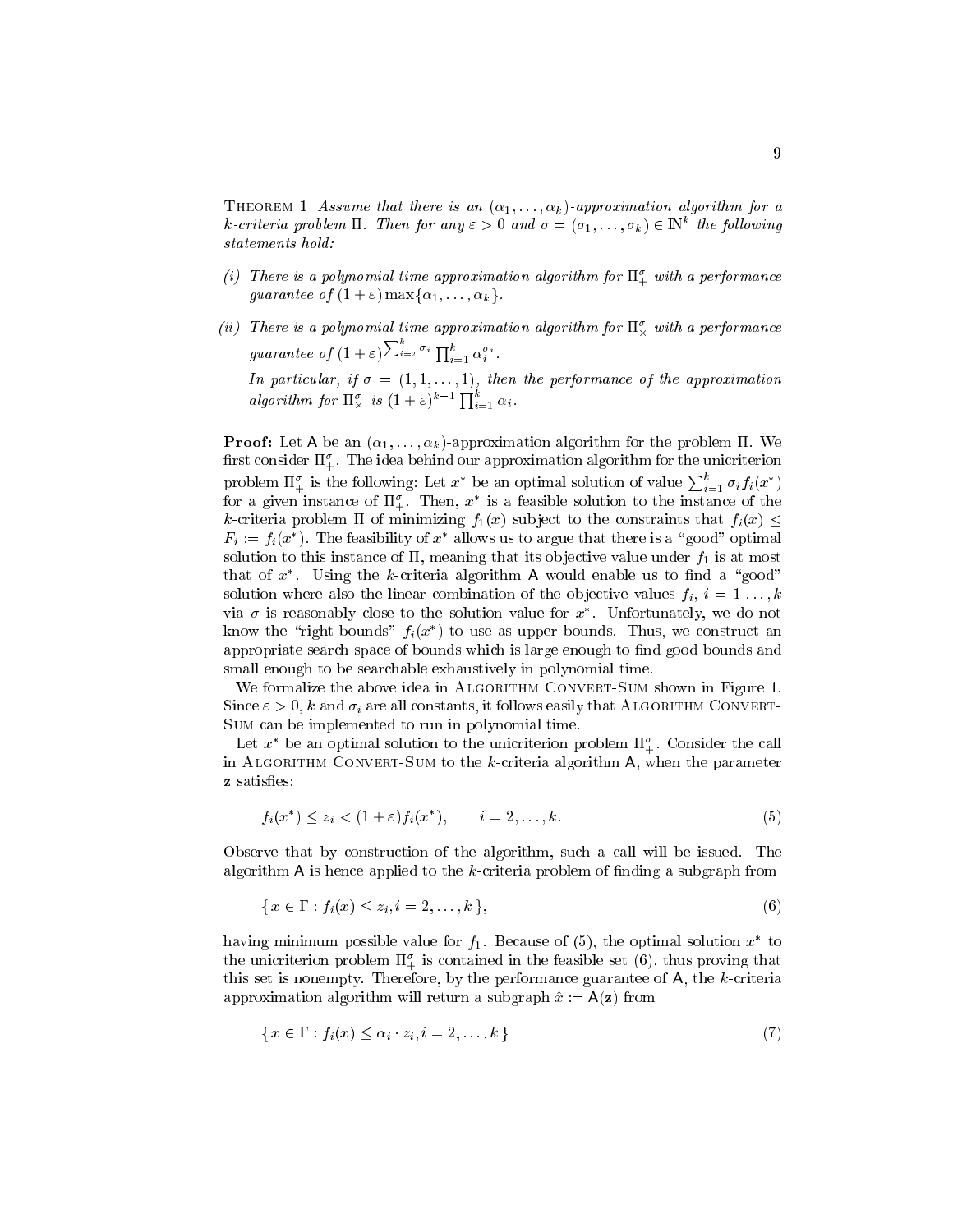# Algorithm Convert-Sum

- Input: A k-criteria approximation algorithm A for  $\Pi$ , an instance of  $\Pi^{\sigma}_+$ .
- 1. for  $i \leftarrow 2, \ldots, k$  $\zeta^{-1}$   $\zeta^{-1}$   $\zeta^{-1}$   $\zeta^{-1}$   $\zeta^{-1}$   $\zeta^{-1}$ (b)  $M_i \leftarrow \{ (1 + \varepsilon)^s : j = 0, \ldots, r_i \}$ . 2. endfor 3. M M2 - M 4. For a vector  $\mathbf{z} = (z_2, \ldots, z_k)$ , let  $\mathsf{A}(\mathbf{z})$  denote the subgraph returned by the k-criteria algorithm A, when called with the bounds  $z_i$  on the values of the ob jectives final property in the 20st of the 20st of the 20st of the 20st of the 20st of the 20st of the 20st 5. Find  $\mathbf{z}^* \in M$  such that  $\sum_{i=1}^k \sigma_i f_i(\mathsf{A}(\mathbf{z}))$  is a minimum among all  $z \in M$ . 6. return  $A(z^*)$ .

Figure 1. Converting a  $k$ -criteria algorithm into a unicriterion algorithm.

such that  $f_1(\hat{x}) \leq \alpha_1$ . OPT. Here, OPT denotes the minimum objective value under  $f_1$  of a solution from (6). Combining the fact that  $\hat{x}$  is contained in (7) with Inequality (5) yields

$$
f_i(\hat{x}) \le (1+\varepsilon)\alpha_i \cdot f_i(x^*), \qquad i=2,\ldots,k. \tag{8}
$$

Moreover, since we have seen that the optimal solution  $x$  for the unicriterion problem is contained in the set  $(6)$  of feasible solutions of the instance of the k-criteria problem just constructed, we obtain that  $\text{OF I} \leq f_1(x)$ . Thus, again by the performance of A this implies

$$
f_1(\hat{x}) \le \alpha_1 \quad \text{OPT} \le \alpha_1 \cdot f_1(x^*). \tag{9}
$$

Combining (8) and (9) gives us:

$$
\sum_{i=1}^{k} \sigma_i f_i(\hat{x}) \leq \alpha_1 \cdot \sigma_1 f_1(x^*) + (1+\varepsilon) \sum_{i=2}^{k} \alpha_i \cdot \sigma_i f_i(x^*)
$$
  

$$
\leq (1+\varepsilon) \cdot \max\{\alpha_1, \dots, \alpha_k\} \cdot \sum_{i=1}^{k} \sigma_i f_i(x^*).
$$

Since ALGORITHM CONVERT-SUM chooses the  $\mathbf{z}^* \in M$  such that  $\sum_{i=1}^{\kappa} \sigma_i f_i(\mathsf{A}(\mathbf{z}))$ is minimum among all  $z \in M$ , the claimed performance guarantee now follows in  $\mu_{\text{m}}$  case of  $\mu_{\text{m}}$ .

The proof for the problem  $\pi_\chi^*$  follows along the same lines. We just have to change Step 5 of ALGORITHM CONVERT-SUM to select  $z^*$  such that  $\prod_{i=1}^k f_i^{\sigma_i}(\mathsf{A}(z^*))$  is minimum among all  $z \in M$ . Then, using the same arguments as above, we get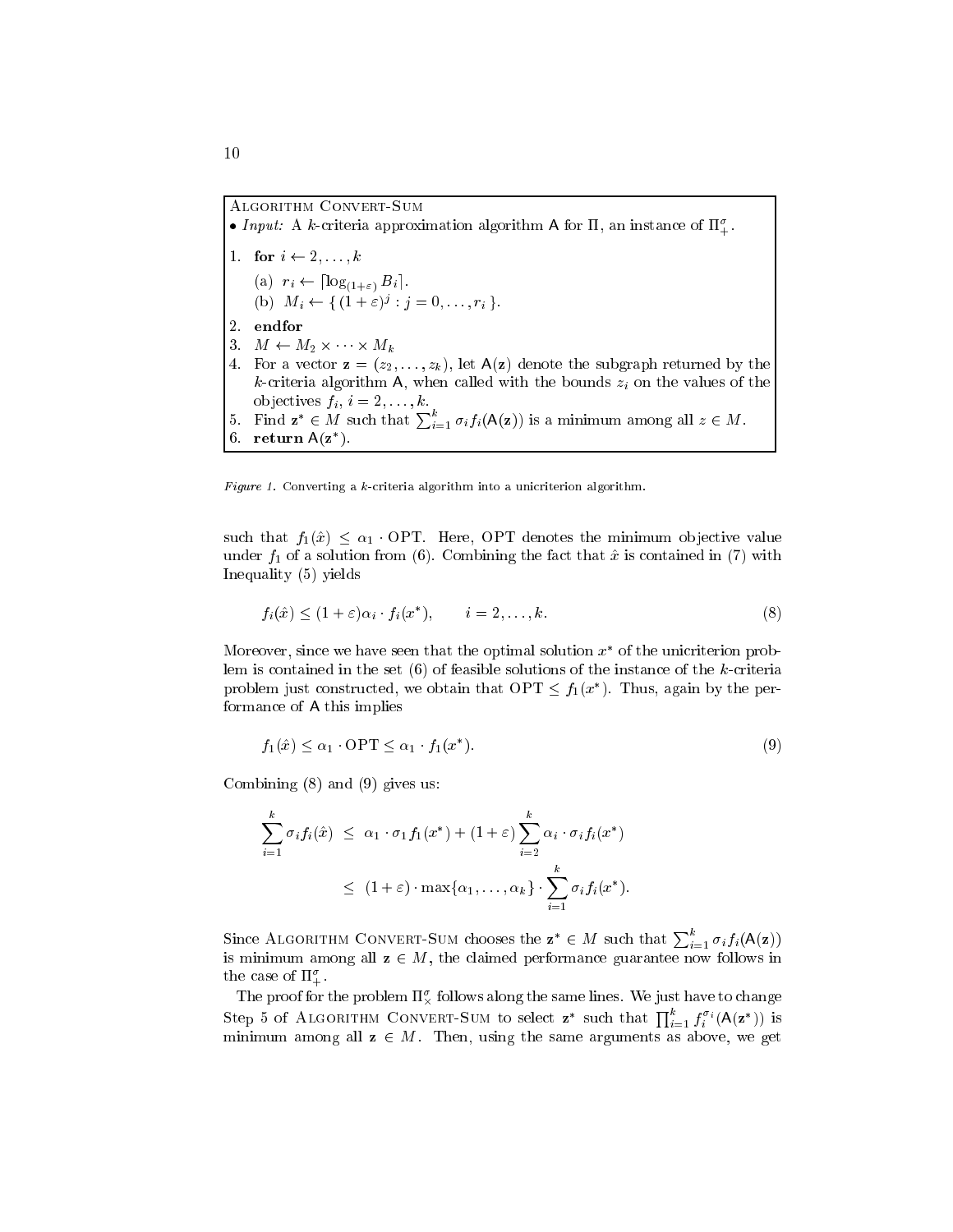from  $(8)$  and  $(9)$  that

$$
\prod_{i=1}^k f_i^{\sigma_i}(\hat{x}) \leq \alpha_1^{\sigma_1} \cdot f_1^{\sigma_1}(x^*) \cdot \prod_{i=2}^k (1+\varepsilon)^{\sigma_i} \alpha_i^{\sigma_i} \cdot f_i^{\sigma_i}(x^*)
$$
\n
$$
= \left( (1+\varepsilon)^{\sum_{i=2}^k \sigma_i} \prod_{i=1}^k \alpha_i^{\sigma_i} \right) \cdot \prod_{i=1}^k f_i^{\sigma_i}(x^*).
$$

This completes the proof.

Theorem 1 establishes a connection between the approximability of a multicriteria problem and certain unicriterion problems. In particular, if a bicriteria problem is "well approximable" with performance  $(\alpha_1, \alpha_2)$ , where  $\alpha_1$  and  $\alpha_2$  are constants, then there is also a "good" constant factor approximation for the problem of minimizing the sum of the two objectives.

The converse is not true in general. To see this, we will provide an example of a problem  $\Pi_+$  of minimizing the objective  $f := f_1 + f_2$ , which is well-approximable, in fact polynomial time solvable. In contrast, the bicriteria problem  $\Pi$  of minimizing  $f_1$ subject to a constraint on the value of  $f_2$  turns out to be very hard to approximate.

Consider the bicriteria problem  $\Pi$  of finding an independent dominating set  $U$ in a graph  $G = (V, E)$  minimizing  $f_1(U) := |U|$  subject to the constraint that  $f_2(U) := |V-U| \leq F_2$ . The problem  $\Pi_+$  where  $f_1$  and  $f_2$  are functionally combined to  $f := f_1 + f_2$  consists of finding an independent dominating set U minimizing  $f_1(U) + f_2(U) \equiv |V|$ . Clearly,  $\Pi_+$  can be solved in polynomial time, e.g. by the trivial algorithm that simply outputs any independent dominating set in the graph G. Thus,  $\Pi_+$  can be deemed "well-approximable".

In contrast,  $\Pi$  exhibits a different behavior. If we set the bound  $F_2$  on the cardinality of  $|V-U|$  to be  $F_2 := |V|$ , then  $\Pi$  becomes the problem of finding an independent dominating set of minimum cardinality. This problem is hard to approximate [3]: unless  $P = NP$ , for any  $\varepsilon > 0$  there can be no polynomial time approximation algorithm with a performance of  $|V|$   $\prime$  . For this problem. Thus, the bicriteria problem  $\Pi$  contains as a special case a problem which is hard to approximate, while the unicriterion problem  $\Pi_{+}$  is well-approximable.

#### 5.3. Robustness

In this section we will elaborate on the "robustness" of our formulations and the notion of approximation in the case of two criteria. By "robustness" we mean that the quality of approximation is independent of which of the two criteria is chosen as the budgeted ob jective. To see this, note that there are two natural ways to formulate a bicriteria problem:

- 1.  $(f_1, f_2, \Gamma)$  find a subgraph in  $\Gamma$  whose  $f_2$ -objective value is at most B and which has minimum  $f_1$ -objective value,
- 2.  $(f_2, f_1, \Gamma)$  find a subgraph in  $\Gamma$  whose  $f_1$ -objective value is at most B and which has minimum  $f_2$ -objective value.

 $\Box$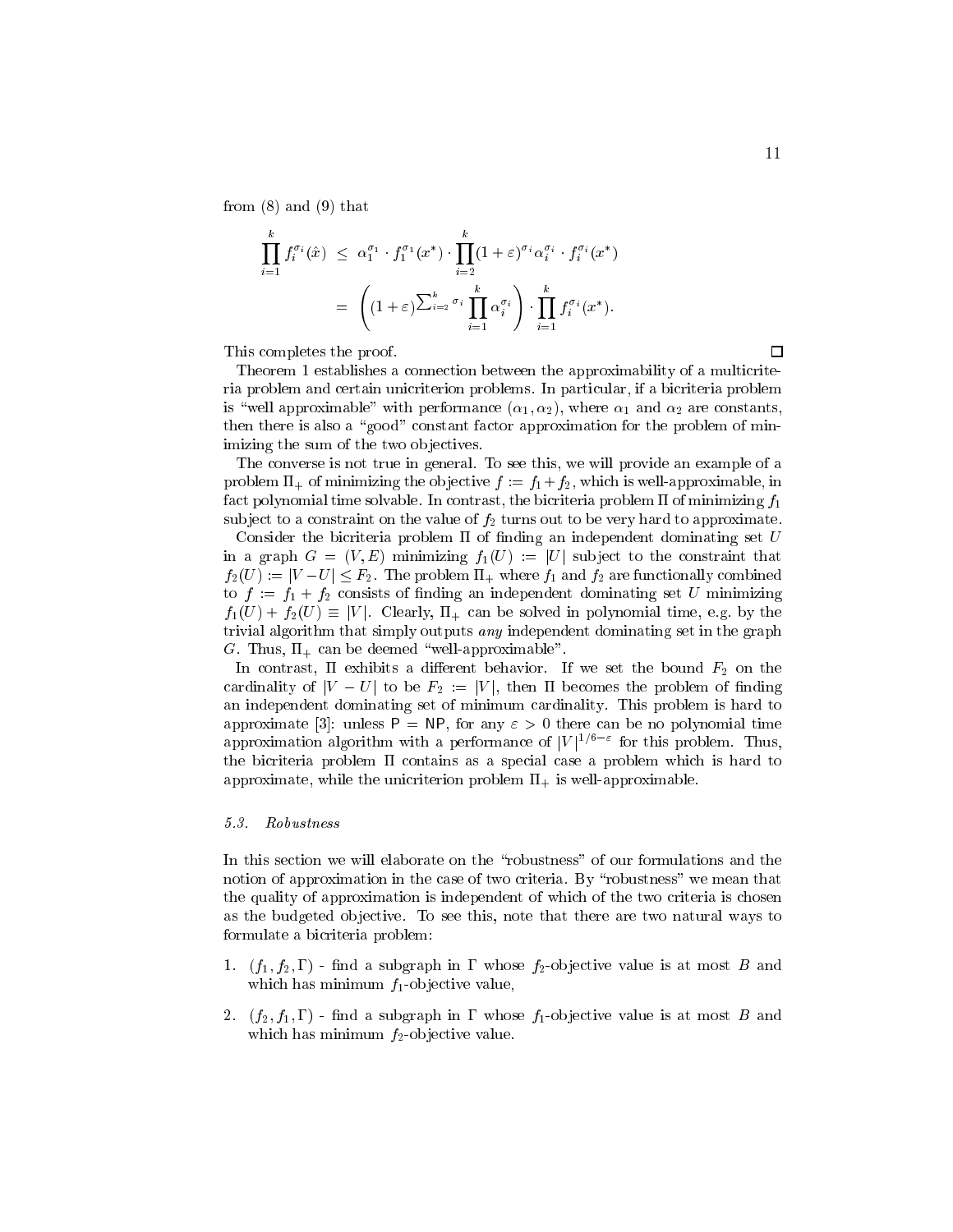THEOREM 2 If there is an  $(\alpha, \beta)$ -approximation algorithm for  $(f_1, f_2, \Gamma)$ , then for any  $\varepsilon > 0$  there is a  $((1 + \varepsilon)\beta, \alpha)$ -approximation algorithm for the dual problem  $(f_2, f_1, \Gamma)$ .

Moreover, if the objective  $f_1$  is integer valued, then there is a  $(\beta, \alpha)$ -approximation algorithm for the dual problem  $(f_2, f_1, \Gamma)$ .

**Proof:** Let A be an  $(\alpha, \beta)$ -approximation algorithm for  $(f_1, f_2, \Gamma)$ . We will show how to use A to construct a  $((1 + \varepsilon)\beta, \alpha)$ -approximation algorithm for the dual problem. The basic idea is to use  $A$  to search for the optimal objective function value under  $f_2$  for the given instance of  $(f_2, f_1, \Gamma)$ .

An instance of  $(f_2, f_1, \Gamma)$  is specified by a weighted graph  $G = (V, E)$  and a bound  $F_2$  on the objective  $f_1$ . Let OPT be the optimal function value under  $f_2$ subject to the constraint on  $f_1$ . By Assumption 1, we can compute a number R in polynomial time such that  $0 \leq \text{OPT} \leq R$ . For a given number  $0 \leq D \leq R$ , let  $I_D$ be the instance of  $(f_1, f_2, \Gamma)$  obtained by specifying the bound D on objective  $f_2$ .

We search the set

$$
\mathcal{M} := \{0, 1 + \varepsilon, (1 + \varepsilon)^2, \dots, (1 + \varepsilon)^k\}, \quad \text{where } k = \lceil \log_{1+\varepsilon} R \rceil \tag{10}
$$

and find the minimum value  $D \in \mathcal{M}$  such that A as applied to  $I_D$  outputs a subgraph x with objective function value  $f_1$  at most  $\alpha B$ . It is easy to see that this binary search indeed works and terminates with a value  $D' \leq (1 + \varepsilon)$  OPT.

The corresponding subgraph  $x \in I$  has objective function value, under  $f_2$ , of at most  $\beta D' \leq (1+\varepsilon)\beta \cdot \text{OPT}$  and violates the constraint on objective  $f_1$  by a factor of at most  $\alpha$ . This way we obtain a  $((1 + \varepsilon)\beta, \alpha)$ -approximation for  $(f_2, f_1, \Gamma)$ .

If  $f_1$  is integer valued, then instead of performing a search on the set M defined in (10) we can perform the binary search over the integers in the interval  $[0, R]$ . This provides a  $(\beta, \alpha)$ -approximation for  $(f_2, f_1, \Gamma)$ . □

By the result of the last theorem, our approximation results for  $(f_1, f_2, \Gamma)$  problems in the following sections will also yield approximation algorithms for the symmetric problem  $(f_2, f_1, \Gamma)$ .

#### 6. Comparison with Related Work

Several researchers have worked on versions of network upgrading problems. Frederickson and Solis-Oba [7] considered the problem of increasing the weight of a minimum spanning tree in a graph subject to a budget constraint where the cost functions are assumed to be linear in the weight increase. In contrast to the results presented here, they show that while the integral case is NP-hard, the rational case is solvable in polynomial time using tools from matroid theory. Berman [2] considers the problem of shortening the edges of a given tree to minimize the weight of its shortest path tree and shows that the problem can be solved in strongly polynomial time.

Plesnik [20] has shown that the budget-constrained minimum diameter problem (i.e., given a graph  $G = (V, E)$  with a length  $\ell(e)$  and cost  $c(e)$  for each edge  $e \in E$ and a cost budget  $D$ , select a subset  $E$  of  $E$  so that the total cost of edges in  $E$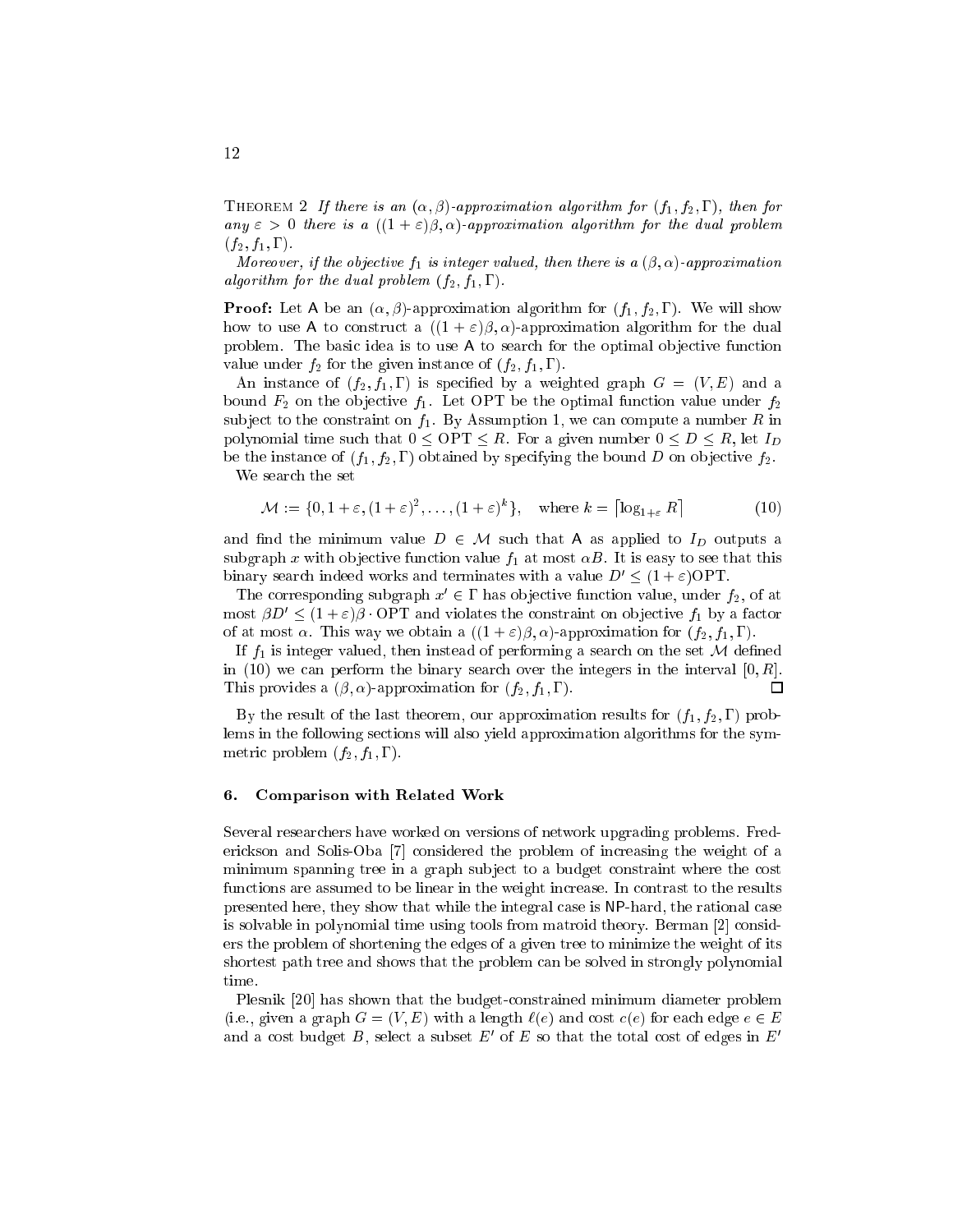is at most  $D$  and the diameter of the graph formed by  $E$  is a minimum among all subsets satisfying the budget constraint) is NP-hard. He also shows that, if the budget constraint cannot be violated, then even approximating the diameter to within a factor of less than 2 is NP-hard.

Hambrusch and Tu [12] consider budget constrained edge-based upgrading problems for directed graphs. In their work, the performance of the modified network is characterized by the length of a longest path. They present hardness results for general graphs and polynomial algorithms for special classes such as in-trees and series-parallel graphs. Phillips [19] studies the problem of finding an optimal strategy for reducing the capacity of a given network so that the residual capacity in the modied network is minimized. The problems studied here and in [19, 2] can be broadly classied as types of bicriteria problems. Recently, there has been substantial work on finding efficient approximation algorithms for a variety of bicriteria problems (see [15, 11, 18, 25, 24, 26] and the references cited therein).

Some node upgrading problems have been studied under a simpler model by Paik and Sahni [21]. In their model, upgrading a node causes the delay of each edge incident on that node to be reduced by a given constant factor  $\delta < 1$ . When both end points of an edge are upgraded, the delay of the edge is reduced by the factor <sup>2</sup> . It is easy to see that this model is a special case of the model treated in our paper.

Under their model, Paik and Sahni studied the upgrading problem for several performance measures including the maximum delay on an edge and the diameter of the resulting network. They presented NP-hardness results for several problems. Their focus was on polynomial time algorithms for special classes of networks (e.g. trees, series-parallel graphs) rather than on approximation algorithms for NP-hard versions. Our constructions can be modied to show that all the problems considered here remain NP-hard even under the Paik-Sahni model. The approximation results presented here hold under our generalized model.

## 7. Approximation Algorithm for Unit Cost Node Upgrading

Recall that the problem (NODE-UPGRADE, BOTTLENECK, SPANNING TREE) consists in finding an upgrading set of minimum cost such that such that after the upgrade the graph has a spanning tree of bottleneck delay at most the given bound D. In [14], we presented a  $(2 \ln n, 1)$  approximation algorithm for the general case, when each node has a cost  $c(v)$  associated with it and the goal is to minimize the upgrading cost. Here,  $n$  is the number of nodes in the input graph.

In this section, we will show how to obtain an improved approximation algorithm for the problem in the case of unit costs on the vertices. We present an algorithm for (U-Node-Upgrade, Bottleneck, Spanning Tree) with a performance guarantee of  $(5 + 4 \ln \Delta, 1)$ , where  $\Delta$  denotes the maximum degree of the input graph. For  $\Delta \in o(\sqrt{n})$ , the result presented here for the unit cost case improves on the performance of our algorithm for the general case. In particular, for the class of bounded-degree graphs, we obtain a constant factor approximation.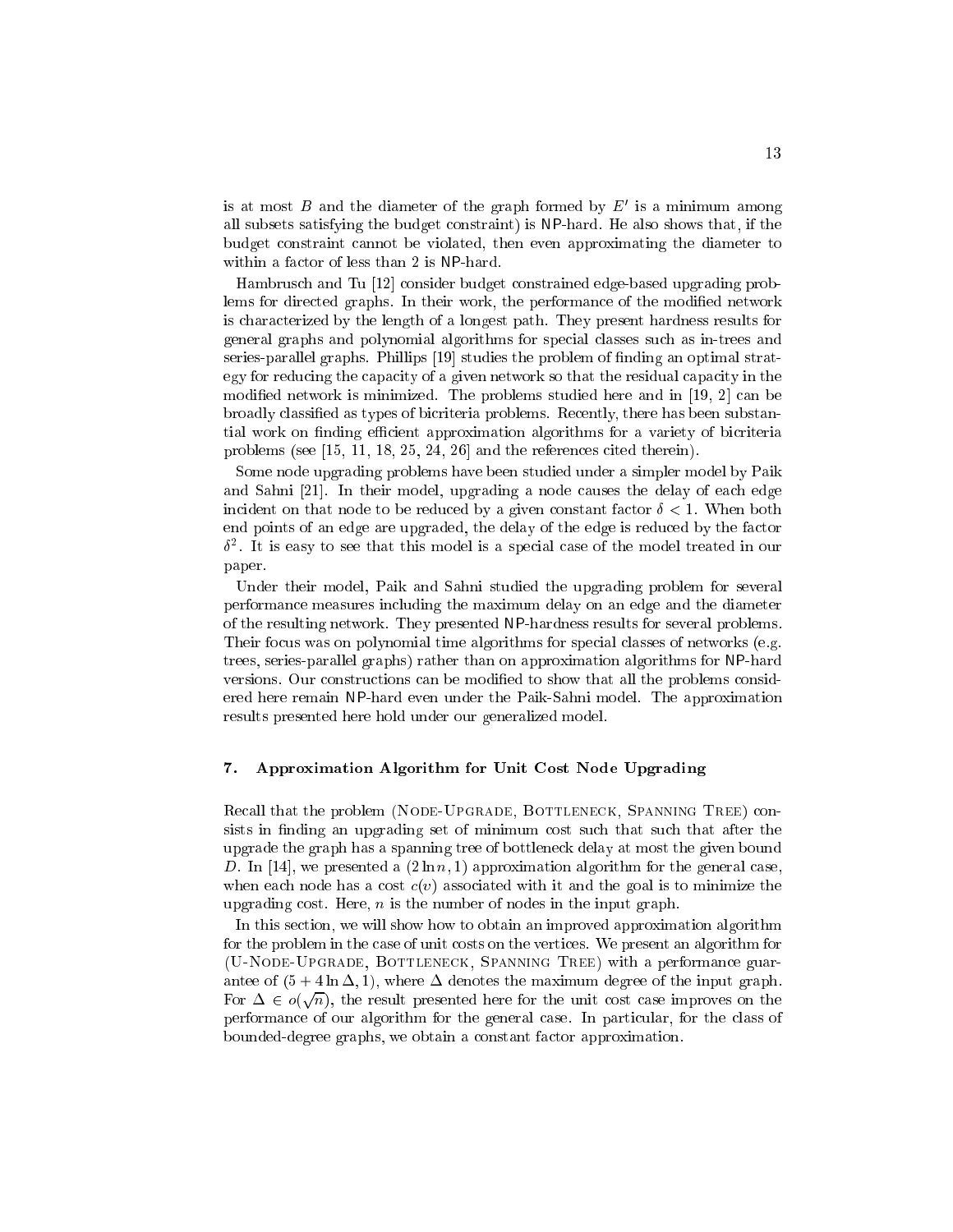We describe the algorithm in two stages. In the first stage, we only consider case when the edge weights can take on two possible values. We then extend this to handle the case when the edges take on three values depending on the subset of adjacent nodes upgraded. In the remainder of this paper, we use the following terminology. We say that an edge is uncritical if its delay is less than or equal to the given bound D. An edge is 1-*critical* if its delay is  $> D$  and it can be made less than or equal to  $D$  by upgrading one of its endpoints. An edge is 2-*critical* if its delay is  $> D$  and it can be made less than or equal to D only by upgrading both of its endpoints. Our algorithm also uses the following definition.

Definition 5. Given a graph  $G = (V, E)$ , an edge weight function d and a number D, the **bottleneck subgraph** of G, denoted by Bottleneck $(G, d, D)$ , consists of all edges e such that  $d(e) \leq D$ .

#### 7.1. The Case of no 2-Critical Edges

Recall that in the case of (U-NODE-UPGRADE, BOTTLENECK, SPANNING TREE) the objective is to find an upgrading set of *minimum cardinality*. We first consider the case when all edges are either uncritical or 1-critical. Our ALGORITHM UNIT-COST NODE-UPGRADING shown in Figure 2 gives the steps of our heuristic.

The performance of this heuristic is summarized in the following theorem.

THEOREM 3 ALGORITHM UNIT-COST NODE-UPGRADING is a polynomial time approximation algorithm for (U-NODE-UPGRADE, BOTTLENECK, SPANNING TREE) when all edges are either uncritical or 1-critical. Given any such instance of  $(U-$ NODE-UPGRADE, BOTTLENECK, SPANNING TREE), the algorithm finds an upgrading set <sup>S</sup> satisfying the condition

 $|S| \leq 2(1 + \ln \Delta) \cdot \text{OPT} - 1$ ,

where  $\Delta$  is the maximum degree in the input graph G and OPT is the size of an optimal upgrading set. In particular, the algorithm has a performance guarantee of  $(2 + 2 \ln \Delta, 1).$ 

The proof of this theorem relies on several lemmas. Step 3 of ALGORITHM UNIT-Cost Node-Upgrading detects the case when no node needs to be upgraded. Thus, for the remainder of the analysis, we assume that every optimal solution contains at least one vertex. We use  $S_{\perp}$  to denote an optimal upgrading set and define OPT :  $\equiv$   $\beta$  ]. Also, let T we a corresponding bottleneck spanning tree, that is, a tree which has bottleneck delay at most  $D$  after upgrading the vertices in  $S$ .

**LEMMA 1 Let C** be a minimum size set cover for the instance  $(Q, \mathcal{F})$  of the MIN SET COVER problem constructed in Step 4 of ALGORITHM UNIT-COST NODE-UPGRADING. *I nen*  $|U| \leq$  OF 1.

**Proof:** We show that the sets  $S_v$  with  $v \in S$  form a set cover for the instance  $(Q, \mathcal{F})$  of MIN SET COVER. This will prove the claim of the lemma.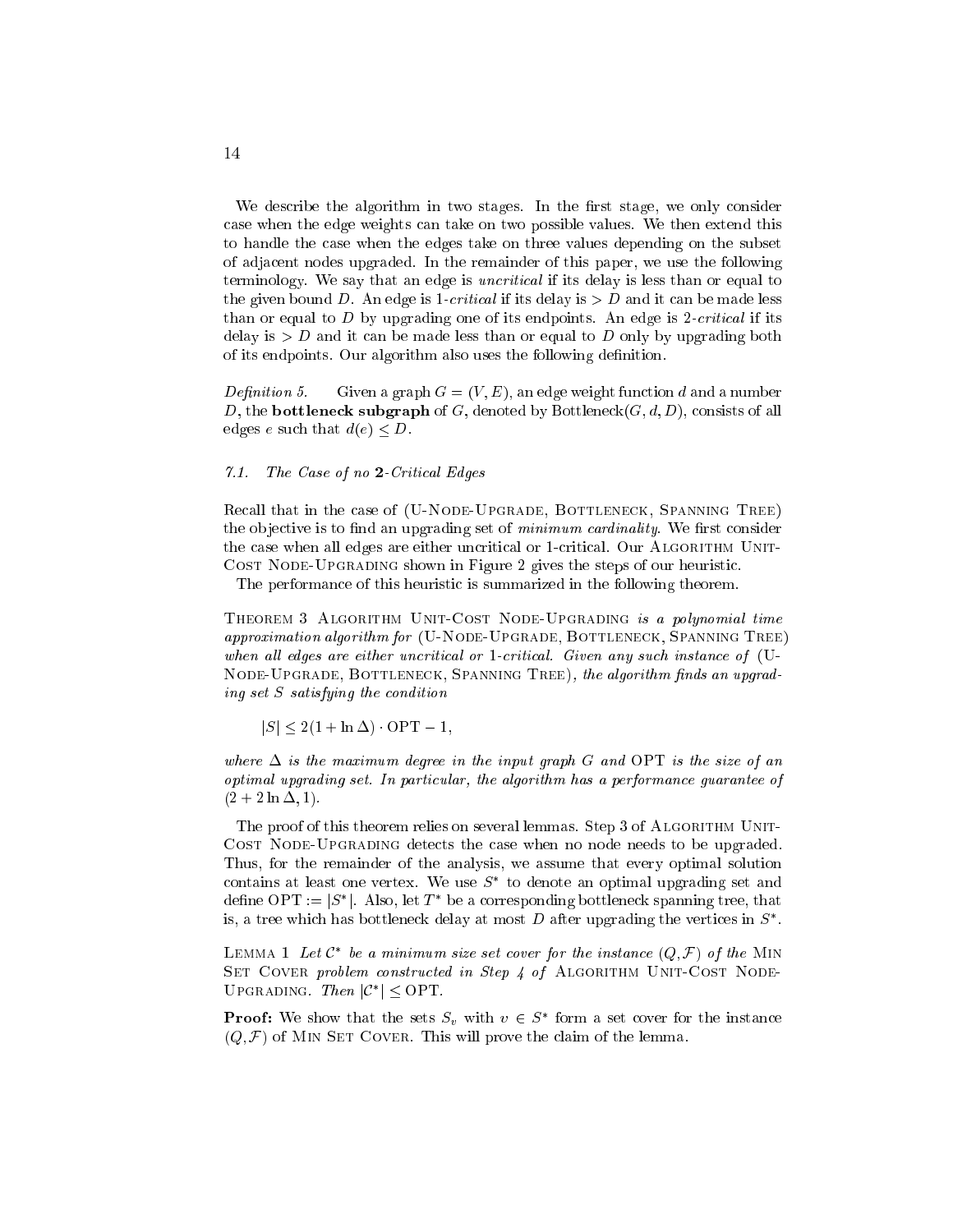Algorithm Unit-Cost Node-Upgrading

 Input: <sup>A</sup> graph <sup>G</sup> <sup>=</sup> (V ; E), three edge weight functions d, dm, dl , and <sup>a</sup> number D. 1.  $G' \leftarrow \text{Bottleneck}(G, d, D)$ 2.  $C_1, \ldots, C_q \leftarrow$  connected components of  $G'$ 3. if  $q = 1$  then return  $\emptyset$ 4. Construct an instance  $(Q, \mathcal{F})$  of MIN SET COVER as follows: Let the ground elements be  $Q := \{C_1, \ldots, C_q\}$ . For each  $v \in V$  define the set  $S_v := \{ C_j : v \in C_j \text{ or } v \text{ is adjacent to } C_j \text{ via a 1-critical edge} \}$ and let  $\mathcal{F} := \{ S_v : v \in V \}.$ 5. Find a set cover  $\mathcal{C} = \{S_{v_1}, \ldots, S_{v_k}\}\$  of size at most  $1 + \ln \max\{|S_v| : S_v \in \mathcal{F}\}\$ times the minimum size set cover for the instance  $(Q, \mathcal{F})$ . 6.  $S \leftarrow \{v_1, \ldots, v_k\}$ 7.  $S' \leftarrow \emptyset$ 8. for all  $v \in S$ (a) for all  $e \in E$  incident on v (i)  $d(e) \leftarrow d_m(e)$  /\* thus the delay of such an edge will be at most  $D^*$ (b) endfor 9. endfor  $10. \, G = (V, E) \leftarrow$  Dottleneck(G,  $d, D$ ) 11.  $C_1, \ldots, C_s$   $\leftarrow$  connected components of G 12. Construct an auxiliary graph  $G = (\{C_1, \ldots, C_s\}, E)$  with  $(C_i, C_j) \in G$  if and only if there are vertices  $v \in C_i$  and  $w \in C_j$  such that  $(v, w) \in E$ . 13.  $T \leftarrow$  spanning tree of G 14. for all edges  $(\cup_i, \cup_j) \in I$ (a) Choose  $v \in C_i$  and  $w \in C_j$  such that  $(v, w) \in E$ .  $(D)$   $S$   $\leftarrow$   $S$   $\cup$   $\{v\}$ 15. endfor 16. return  $S \cup S'$ 

Figure 2. Approximation algorithm for unit costs without 2-critical edges.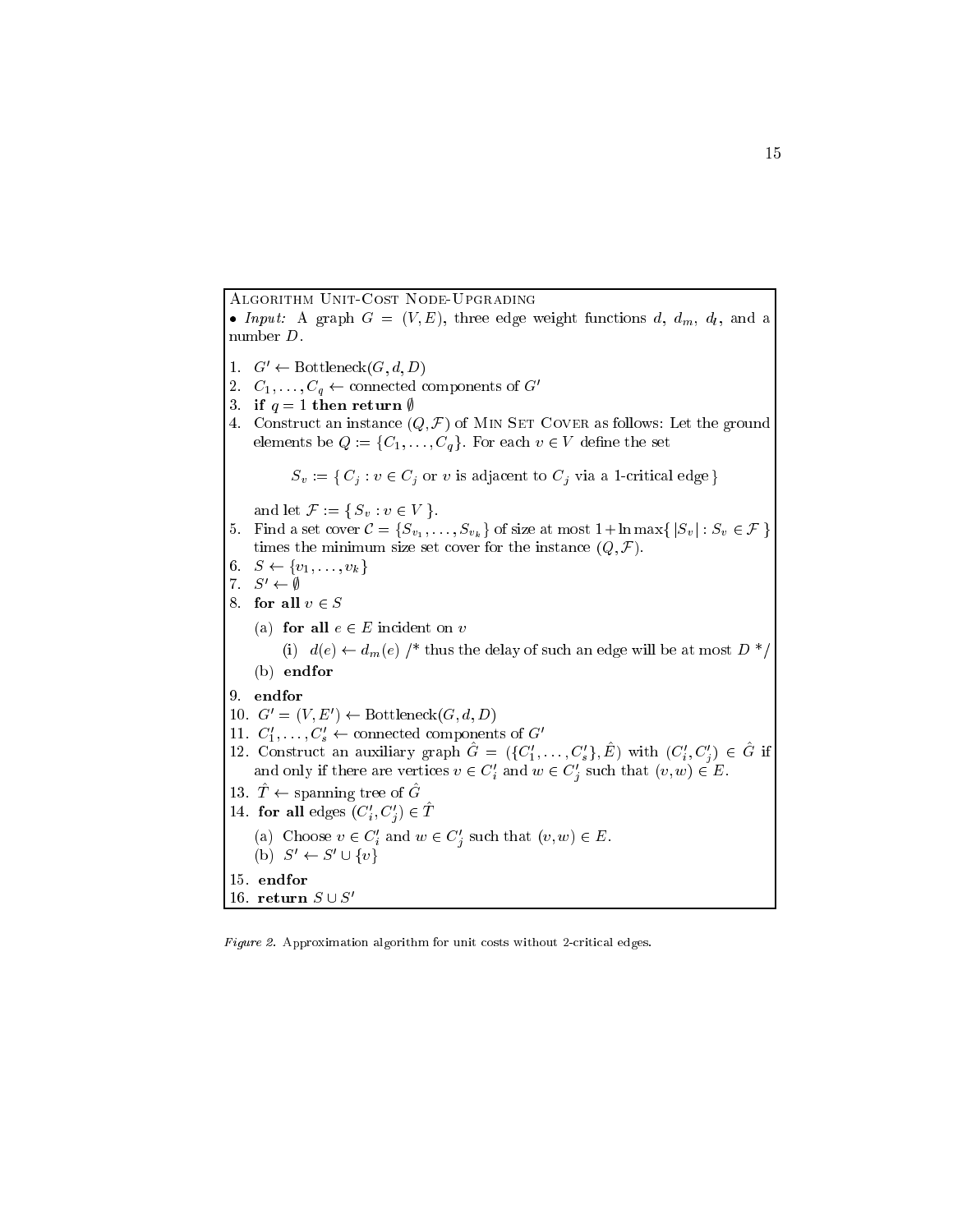Consider an arbitrary component  $C_j \in Q$ . We have to show that  $C_j$  is contained in the union of the sets  $\bigcup_{v \in S^*} S_v$ .

Since  $G' = \text{Bottleneck}(\tilde{G}, d, D)$  contains more than one connected component, the tree  $T^*$  must contain a 1-critical edge  $(u, w)$  with  $u \in C_j$  and  $w \notin C_j$ . Since after the upgrade of the vertices in  $S$  the tree  $I$  -has bottleneck delay at most  $D$ it follows that either  $u$  or  $w$  must be contained in  $S$  .

We have  $C_j \in S_w$  (because w is connected to  $C_j$  via a 1-critical edge) and  $C_j \in S_w$ (since u is contained in  $C_j$ ). Thus, we can conclude that  $C_j$  is covered by the sets □  $S_v, v \in S$  .

LEMMA 2 Let S be the set constructed in Step 6. Then the bottleneck graph  $G'$ computed in Step 10 has at most  $|S|$  connected components.

**Proof:** We snow that for each node  $v$  there is a path in  $G$  to at least one node from S. Assume for the sake of contradiction that this is not the case. Then there is a vertex  $v$  in a connected component  $C_v$  of  $G$  where the component  $G$  -does not contain any vertex of  $S$ . By construction,  $C_v$  must contain one of the connected components, say C, computed in Step 2 before the upgrade of the vertices in S. Since the sets  $S_v$  corresponding to the vertices  $v \in S$  formed a feasible set cover, it follows that <sup>C</sup> must have either contained a vertex from <sup>S</sup> or must have been adjacent to a vertex from  $S$  via a 1-critical edge. In both cases after the upgrade this vertex from <sup>S</sup> is contained in the same connected component as the vertices in  $C$ . But this means that  $C_v$  must contain at least one vertex from  $S$ , and this is a contradiction.  $\Box$ 

The proof of the following lemma is just as easy.

LEMMA 3 The set  $S \cup S$  output by Algorithm Unit-Cost Node-Upgrading is a valid upgrading set in G. □

Using the results of Lemma 1, Lemma 2 and Lemma 3, we can now complete the proof of Theorem 3. By Lemma 1 we know that

$$
|S^*| = \text{OPT} \ge |\mathcal{C}^*|,\tag{11}
$$

where  $C$  is an optimal set cover for the instance  $(Q, \mathcal{F})$  of Min Set Cover constructed in Step 4. Step 5 of the algorithm, that is, finding an approximation to the optimal set cover, can be done using the well known greedy algorithm [5]. This algorithm will produce a set cover C of size at most  $(1 + \ln \max\{ |S_v| : v \in V | \})$  |C | | |C Since  $|S_v| \leq \Delta$ , where  $\Delta$  is the maximum degree in the graph G and  $|S| = |\mathcal{C}|$ , this yields

$$
|S| = |\mathcal{C}| \le (1 + \ln \Delta) \cdot |\mathcal{C}^*| \stackrel{(11)}{\le} (1 + \ln \Delta) \cdot \text{OPT}.
$$
 (12)

We now address the cardinality of the set  $\beta$ . Since by Lemma 2 the bottleneck graph G0 computed in Step 10 has at most jSj connected components, it follows that the tree  $\hat{T}$  computed in Step 13 contains no more than  $|S| - 1$  edges. Since in

<sup>16</sup>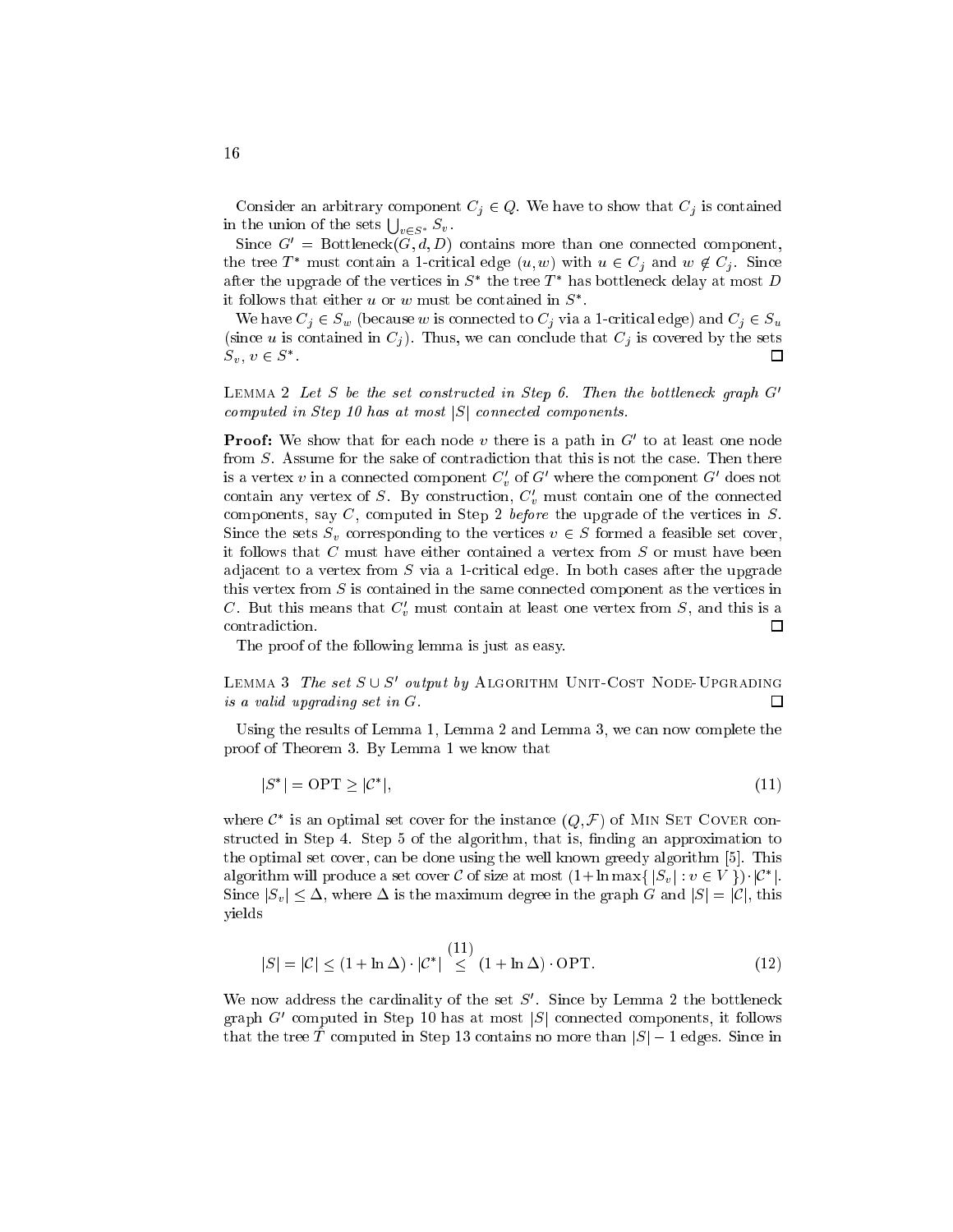the loop in Steps 14 to 15 for each edge in  $H$  we add one vertex to S , we have that  $|S| \leq |S| - 1$ . Combining this result with (12) we obtain:

$$
|S \cup S'| \le |S| + |S'| \le 2|S| - 1 \le 2(1 + \ln \Delta) \cdot \text{OPT} - 1.
$$

This completes the proof of Theorem 3.

The running time of ALGORITHM UNIT-COST NODE-UPGRADING can be analyzed as follows. As usual, let  $G = (V, E)$  with  $n := |V|$  and  $m := |E|$ . Computing the connected components of G- needs  $O(n + m)$  time. The instance of Min SET Cover can also be constructed in linear time. As shown in [5] the greedy algorithm for MIN SET COVER can be implemented to run in time  $\mathcal{O}(\sum_{v \in V} |S_v|)$ , which is  $\mathcal{O}(m)$  in our case. Computing the auxiliary graph in Step 12 can be accomplished in  $\mathcal{O}(n+m)$  time. It is straightforward to verify that all of the remaining steps can also be carried out in linear time. We therefore conclude:

THEOREM 4 ALGORITHM UNIT-COST NODE-UPGRADING is an approximation algorithm for (U-NODE-UPGRADE, BOTTLENECK, SPANNING TREE) with a performance guarantee of  $(2 + 2 \ln \Delta, 1)$ , when all edges are either uncritical or 1-critical. Here,  $\Delta$  is the maximum degree in the input graph G. Further, the algorithm can be implemented to run in time  $\mathcal{O}(n+m)$ . П

#### 7.2. Extension to the General Unit Cost Case

We now extend the result of Theorem 4 to the case where there are also 2-critical edges, that is, edges where both endpoints need to be upgraded in order to make the delay of the edge fall below the threshold D.

The basic idea for the extended algorithm is the following. We first compute the edge subgraph  $G_{\rm O}$  of  $G_{\rm}$  consisting only of the 1-critical and uncritical edges. Notice that all the edges between the different connected components of  $\boldsymbol{G}$  are  $z$ -critical. For each connected component  $\mathrm{C}_i$  of  $\mathrm{G}_i$  we run Algorithm Unit-COST NODE-UPGRADING to obtain an upgrading set which makes  $C_i$  contain a spanning tree of delay at most  $D$  after the upgrade. In the final step, we find a good upgrading set which reduces the delay of some (2-critical) edges between the different components so that the whole graph becomes connected by edges of delay at most D. The extended heuristic ALGORITHM UNIT-COST-GENERAL Node-Upgrading is displayed in Figure 3.

In the sequel we again use OPT to denote the cardinality of an optimal solution S .

 $L$ емм $A$  4 Let  $r$  be the number of components of the graph  $G$  -computed in Step 3. Further, let <sup>U</sup> be the set of vertices constructed in Steps 10 to 11. Then

 $\text{OPT} \ge r$  and  $|U| \le 2(r - 1),$  (13)

**Proof:** Let  $I$  be a bottleneck spanning tree in the graph resulting from the upgrade of the vertices in the optimal set  $S$  . Since there are r connected components

 $\Box$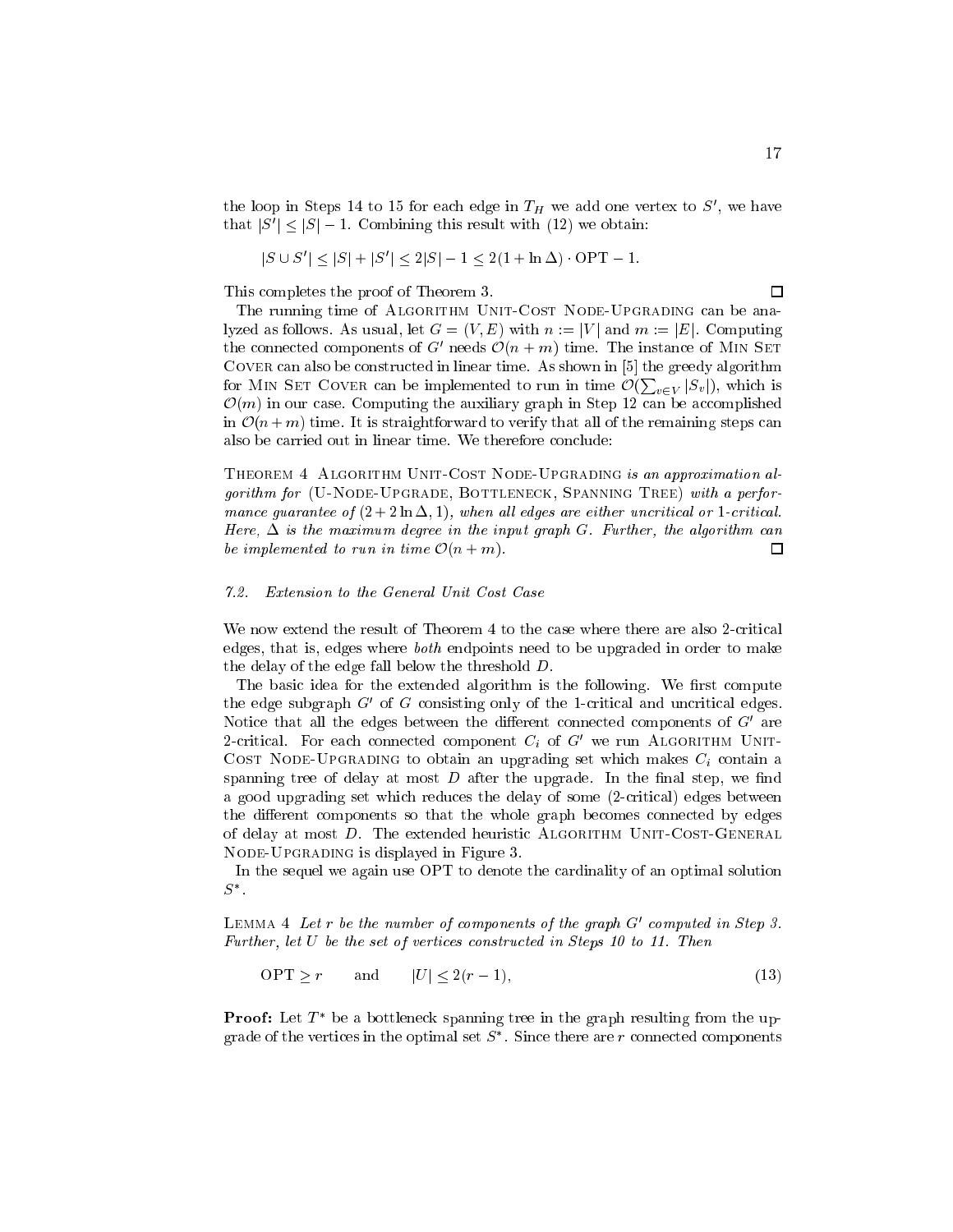Algorithm Unit-Cost-General Node-Upgrading Input: <sup>A</sup> graph <sup>G</sup> <sup>=</sup> (V ; E), three edge weight functions d, dm, dl , and <sup>a</sup> number D. 1.  $S \leftarrow \emptyset$ 2.  $E' \leftarrow \{ e \in E : e \text{ is either uncritical or 1-critical } \}$  $\mathfrak{c}_1 \subset \mathfrak{c}_2 \subset \mathfrak{c}_3$  (V, E) 4.  $C_1, \ldots, C_r \leftarrow$  connected components of  $G'$ 5. for  $i \leftarrow 1, \ldots, r$ (a) Run ALGORITHM UNIT-COST NODE-UPGRADING on the connected component  $C_i$  and add the upgrading set produced by the algorithm to  $S$ 6. endfor 7. Construct an auxiliary graph  $H = (\{C_1, \ldots, C_r\}, E_H)$  which contains an edge  $(C_i, C_j) \in E_H$  if and only if there exist vertices  $v \in C_i$  and  $u \in C_j$  such that  $(v, u) \in E$ . /\* Notice that such an edge  $(v, u)$  is 2-critical \*/ 8.  $T \leftarrow$  spanning tree of H 9.  $U \leftarrow \emptyset$ 10. for all edges  $(C_i, C_j) \in T$ (a) Choose v 2 Ci  $\ell$  and u 2 Ci with (v; u) 2  $=$  $\mathbf{v} = \mathbf{v}$  using  $\mathbf{v} = \mathbf{v}$ 11. endfor 12. return $S \cup U$ 

Figure 3. Approximation algorithm for node weighted upgrading with unit costs.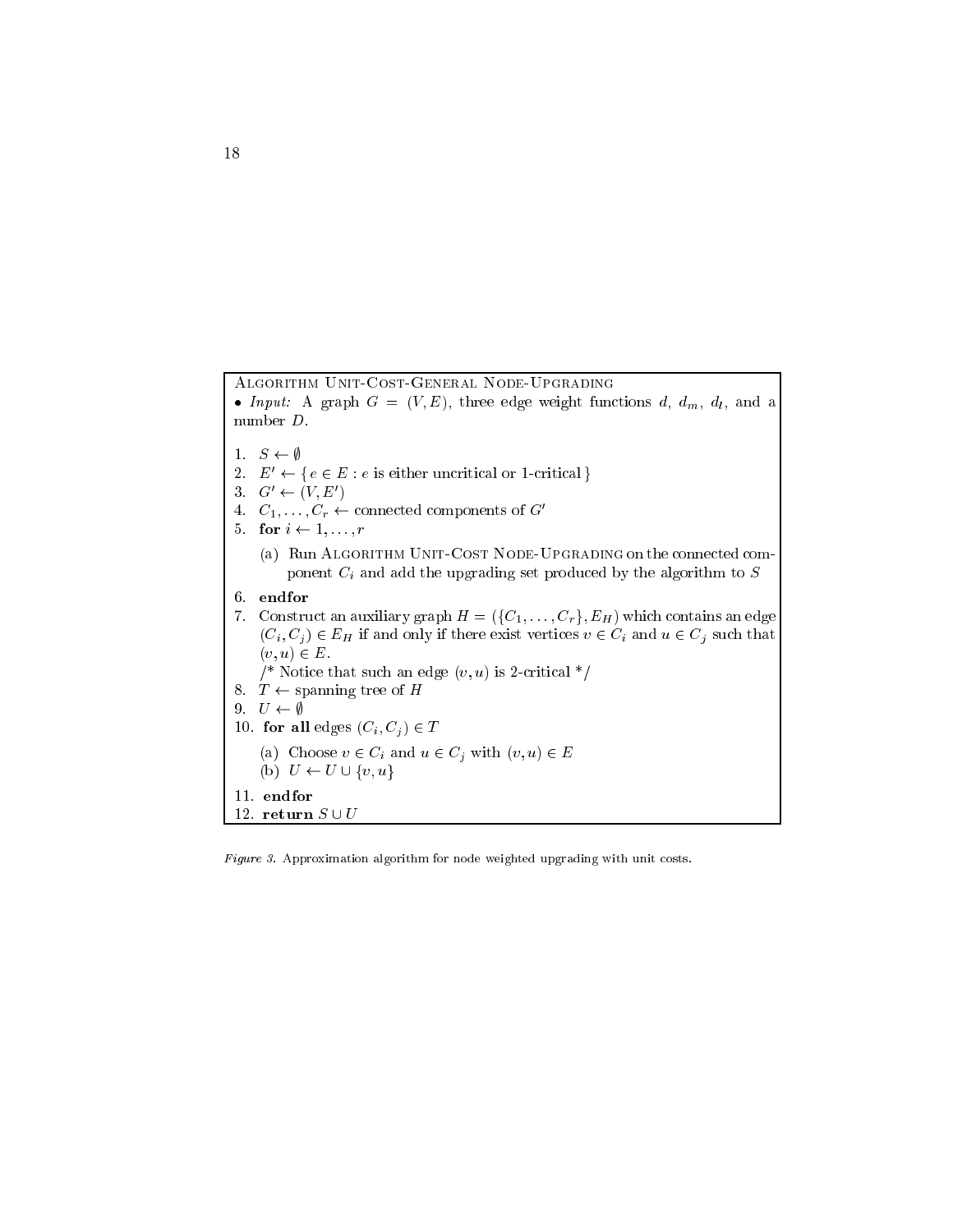$\cup_1,\ldots,\cup_r$  in the graph  $\cup$  ,  $I$  -contains at least  $r-1$  z-critical edges having endpoints in different components. For each of these edges, both endpoints must belong to OPT, which implies that  $|OPT| \geq r$ . This proves the first inequality in (13).

On the other hand, Algorithm Unit-Cost-General Node-Upgrading computes a spanning tree T in Step 8 which has  $r-1$  edges. For each of the  $r-1$  edges of T the algorithm adds two vertices to U. Thus,  $|U| \leq 2(r - 1)$ . □

#### $7.3.$ 7.3. Performance Guarantee

We are now ready to establish the performance of the extended approximation algorithm.

LEMMA 5 The performance of ALGORITHM UNIT-COST-GENERAL NODE-UPGRADING as applied to (U-NODE-UPGRADE, BOTTLENECK, SPANNING TREE) is  $(5+4 \ln \Delta, 1)$ , where  $\Delta$  denotes the maximum degree in the graph given in the input.

**Proof:** Again, let T be a bottleneck spanning tree in the graph resulting from the upgrade of the vertices in the optimal upgrading set  $S$  . Let  $\cup$ P $\bot_i$  be the minimum number of nodes which must be upgraded in component  $C_i$  to make it contain a spanning tree of bottleneck delay at most  $D$ , that is,  $\overline{OPT}_i$  is the optimal solution value of the instance of (U-NODE-UPGRADE, BOTTLENECK, SPANNING TREE) given by the graph  $G[C_i]$ , the restriction of d,  $d_m$ ,  $d_l$  to the edges of  $G[C_i]$ and the bound  $D$ . Consider the intersection of S with the cluster  $C_i$ . We now show that the inequality

$$
|S^* \cap C_i| \ge \frac{1}{2} \text{OPT}_i \tag{14}
$$

holds. In fact, let  $S_i := S \sqcup \cup_i$  we first prove that, after upgrading the nodes in  $S_i$ , each node in  $C_i \setminus S_i$  is connected to at least one node from  $S_i$  via paths in  $C_i$ containing edges of delay no more than D.

Assume that this is not the case. Then there is a node  $v \in C_i \setminus S_i$ , whose unique path in T to any node in  $S_i$  contains at least one Z-critical edge. Fix  $w \in S_i$ and consider the path  $(v = u_0, u_1, \ldots, u_k = w)$  from  $v$  to  $w$  in  $I$  . Without loss of generality, we can assume that this path does not contain any node from  $S_i$ different from w. Let  $\ell$  be the smallest number such that  $(u_{\ell}, u_{\ell+1})$  is 2-critical. As  $v \notin S_i$ , we have  $t \geq 1$ . Since after the upgrade T contains only edges of delay at most D, we see that both nodes  $u_{\ell}$  and  $u_{\ell+1}$  belong to  $S_i$ , contradicting the fact that the path did not contain any other node from  $S_i$  other than w.

We have seen that after upgrading the nodes in  $S_i$  the cluster  $C_i$  restricted to edges of delay at most  $D$  contains at most  $|S_i| = |S| + |C_i|$  connected components. It is now easy to see that upgrading at most one more node from each of these components will make  $C_i$  connected by edges of delay at most  $D$ . Thus, there exists an upgrading set in  $C_i$  of size at most twice the size of  $S_i$ . Consequently, the minimum cardinality upgrading set in  $C_i$  has also size at most  $2|S_i|$ , which proves (14).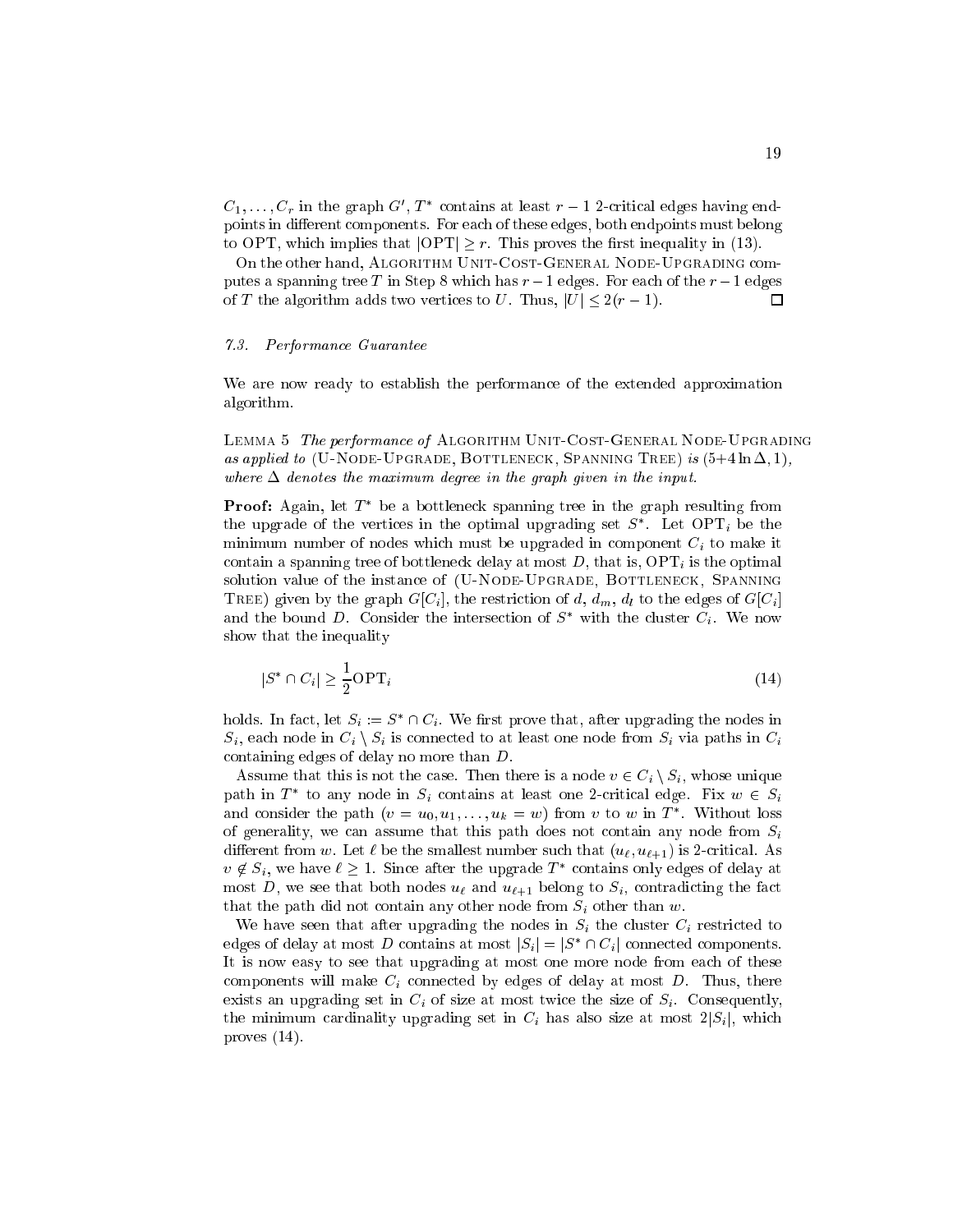Since the clusters are disjoint, we can conclude that the size of the optimal upgrading set  $S$  is bounded from below as follows:

$$
\text{OPT} = |S^*| = \sum_{i=1}^r |S^* \cap C_i| \stackrel{(14)}{\geq} \frac{1}{2} \sum_{i=1}^r \text{OPT}_i. \tag{15}
$$

We know by Theorem 3 that ALGORITHM UNIT-COST NODE-UPGRADING finds a solution for each cluster whose value is bounded from above by  $2(1+\ln \Delta_i)\cdot \text{OPT}_i-1$ , where  $\Delta_i$  is the maximum degree in the subgraph of G induced by  $C_i$ . Using this fact in conjunction with Lemma 4, we can estimate the cardinality of the solution set  $S$  generated by our algorithm:

$$
|S| \leq 2(r-1) + \sum_{i=1}^{r} (2(1 + \ln \Delta_i) \cdot \text{OPT}_i - 1)
$$
  
\n
$$
\leq r - 2 + 2(1 + \ln \Delta) \sum_{i=1}^{r} \text{OPT}_i
$$
  
\n
$$
\leq \sum_{i=1}^{(15)} (r - 2 + 4(1 + \ln \Delta) \cdot \text{OPT})
$$
  
\nLemma 4  
\n
$$
\leq (5 + 4 \ln \Delta) \cdot \text{OPT} - 2.
$$

### 7.4. Running Time

The running time of ALGORITHM UNIT-COST-GENERAL NODE-UPGRADING can be estimated in the following manner. Computing the graph G0 and its connected components needs time  $\mathcal{O}(n+m)$ . Let component  $C_i$  have  $n_i$  nodes and  $m_i$  edges. Then, since ALGORITHM UNIT-COST NODE-UPGRADING as applied to component  $C_i$  needs  $\mathcal{O}(n_i + m_i)$  time and we have  $\sum_{i=1}^r n_i = n$  and  $\sum_{i=1}^r m_i \leq m$ , we see that the time needed by the for-loop in Steps 5 to 6 is  $\mathcal{O}(n+m)$ . The auxiliary graph  $H$  in Step 7 as well as a spanning tree of  $H$  can be constructed in linear time. Also, the final for-loop can be implemented to use only  $\mathcal{O}(n+m)$  time. Hence, the whole Algorithm Unit-Cost-General Node-Upgrading runs in linear time. We summarize the results of this section in the following theorem.

THEOREM 5 ALGORITHM UNIT-COST-GENERAL NODE-UPGRADING is an approximation algorithm for (U-NODE-UPGRADE, BOTTLENECK, SPANNING TREE) with a performance of  $(5 + 4 \ln \Delta, 1)$ . It can be implemented to run in time  $\mathcal{O}(n + m)$ . П

#### 8. Upgrading for Constrained Steiner Trees

In this section we investigate network improvement problems where the goal is to find a reduction strategy such that the weight of a constrained Steiner tree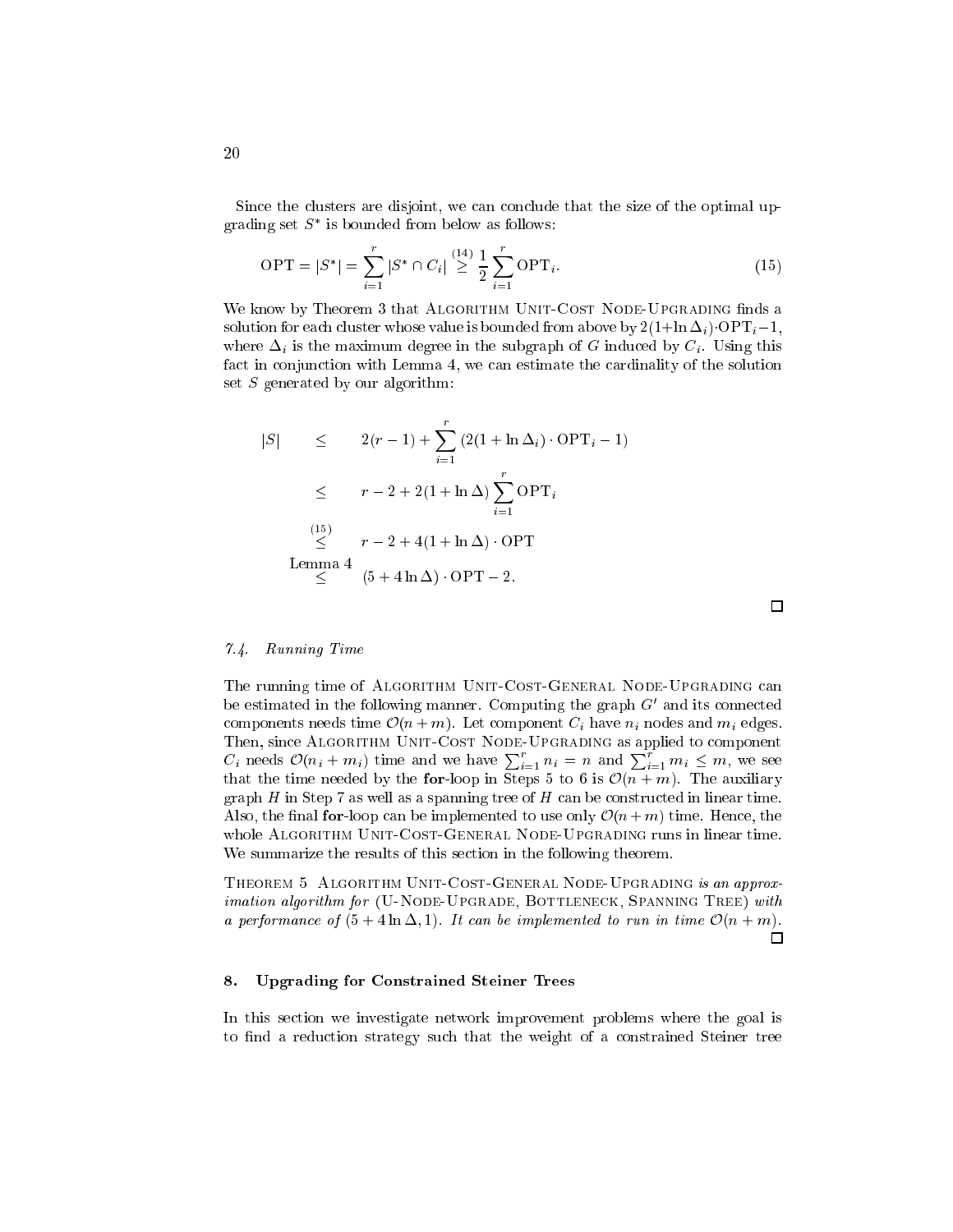in the modified network is as small as possible. The problem (TOTAL WEIGHT, DIAMETER, EDGE-UPGRADE, STEINER TREE) studied here is based on the edge upgrading model introduced in Section 2.2. Recall that in this problem we are given additionally d-weights on the edges of the graph. These weights are independent of the  $\ell$ -lengths in the network and cannot be changed by a reduction. The goal becomes to find a reduction and a Steiner tree obeying the diameter constraint which is as light as possible after applying the reduction.

In our notation the problem (TOTAL WEIGHT, DIAMETER, EDGE-UPGRADE, STEINER TREE) is a *tricriteria problem*. Consequently, we will be concerned with tricriteria approximation algorithms in this section. The ob jective function of the problem (Total Weight, Diameter, Edge-Upgrade, Steiner Tree) is the length  $(\ell - r)(T)$  of the Steiner tree in the modified network. We consider the diameter constraint to be the first constraint, the budget constraint as the second one. Let A be a tricriteria approximation algorithm with performance  $(\alpha, \beta, \gamma)$  for the problem. If the set  $(2)$  of feasible solutions is nonempty, then A must find a reduction of cost at most  $\gamma B$  and a tree T of diameter at most  $\beta D$  whose modified length  $(\ell - r)(T)$  is at most  $\alpha$  times the optimum. If there is no feasible solution, A has the choice of either providing the information that the set (2) is empty or returning a reduction r of cost at most  $\gamma B$  and a tree of diameter at most  $\beta D$ .

In addition to graphs, we will also deal with *multigraphs*. Multigraphs are a variation of graphs where more than one edge can join two vertices. We refer to edges in a multigraph as multiedges.

We close this subsection by commenting on the hardness of the problem (TOTAL) Weight, Diameter, Edge-Upgrade, Steiner Tree). It follows easily from the NP-hardness of the classical Steiner tree problem [8, Problem ND12] that the problem (Total Weight, Diameter, Edge-Upgrade, Steiner Tree) is NP- $\max$  moreover, even if one is afready given an optimal reduction  $r$  for one of the problems, it remains hard to find a corresponding optimal tree in the modified network.

The problem (Total Weight, Diameter, Edge-Upgrade, Steiner Tree) contains the problem (TOTAL-WEIGHT, EDGE-UPGRADE, GRAPH) studied in [13] as a special case  $(K = V, d \equiv 0, D = 0)$ . Since this problem has been shown to be NP-hard even on series-parallel graphs, we obtain the following theorem.

THEOREM 6 The problem (TOTAL WEIGHT, DIAMETER, EDGE-UPGRADE, STEINER TREE) is NP-hard, even when restricted to series-parallel graphs. Unless  $P = NP$ , for any  $\alpha, \beta \geq 1$ , there is no polynomial time  $(\alpha, \beta, 1)$ -approximation for the (Total Weight, Diameter, Edge-Upgrade, Steiner Tree)problem even when restricted to bipartite graphs. Further, unless  $P = NP$ , for any  $\beta, \gamma \geq 1$ , there is no polynomial time  $(1, \beta, \gamma)$ -approximation algorithm for (TOTAL WEIGHT, DIAME-TER, EDGE-UPGRADE, STEINER TREE). All of the above hardness results continue to hold, if the d-weights are all equal to zero. □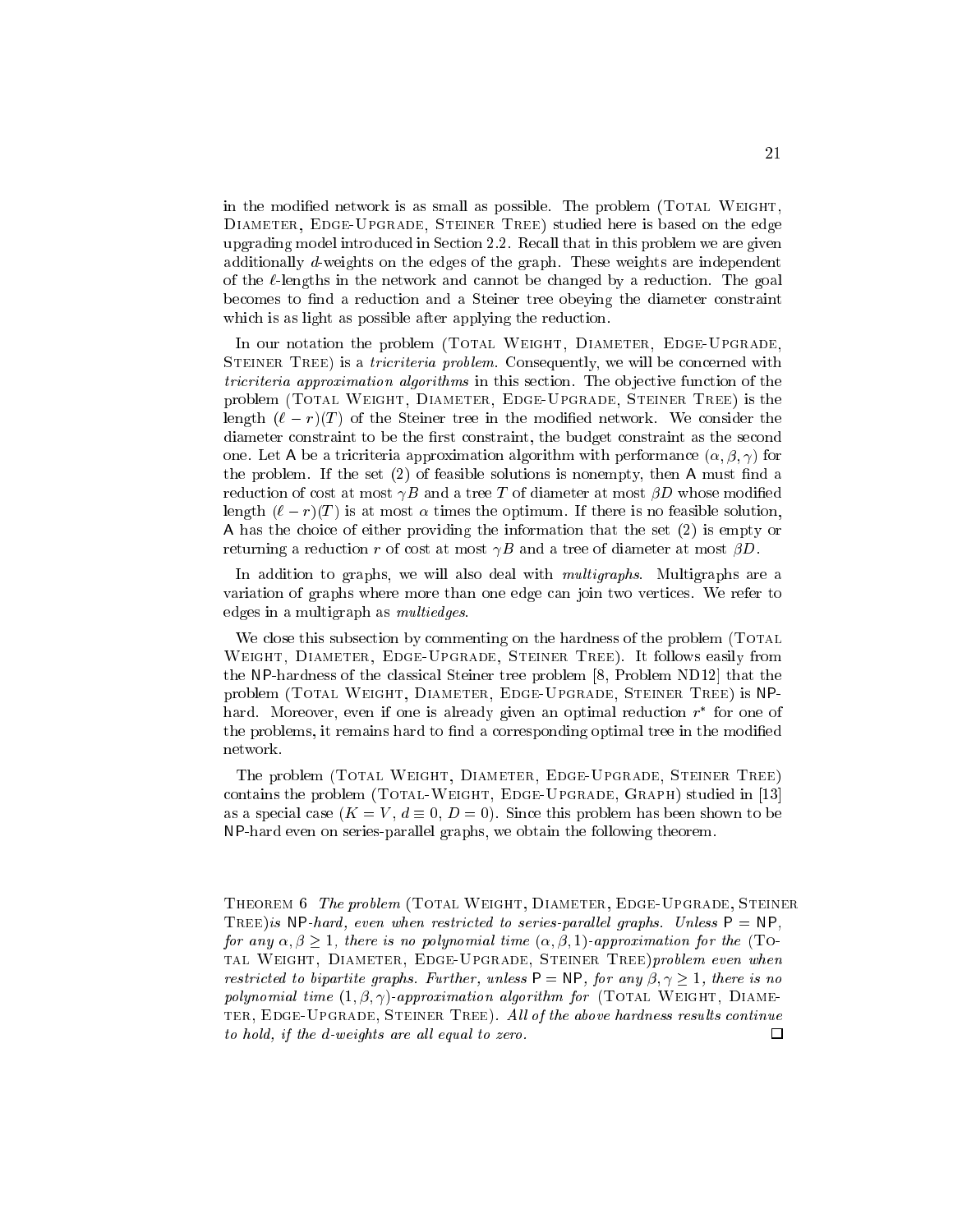#### 8.1. Algorithm Outline

We now discuss our approximation algorithm for (TOTAL WEIGHT, DIAMETER, EDGE-UPGRADE, STEINER TREE). We first present an informal description of the algorithm in order to illustrate the main ideas behind the steps. We then proceed with a more detailed presentation and show the pseudo code for our approximation algorithm.

Our algorithm works roughly as follows: We first modify the graph by replacing each edge with a number of parallel multiedges. In order to establish the performance guarantee, we must show that the modification of the graph preserves the structure of the problem.

The next main step of the algorithm consists of  $\mathcal{O}(\log |K|)$  phases, where K is the set of terminals. Initially, the solution consists of the empty set. During each phase of the algorithm we choose a set of edges to add to the solution. The set of edges chosen in each iteration is required to possess three desirable properties:

- 1. The solution cost with respect to the shortened  $\ell$ -cost must be no more than OPT. where OPT denotes the optimally (under a budget  $B$  on the cost of improvement) improved total length of a Steiner tree with d-diameter at most D.
- 2. The diameter value with respect to  $d$  must not increase by more than  $D$ .
- 3. The reduction cost spent in each iteration is no more than B.

Since the number of iterations of the algorithm is  $\mathcal{O}(\log |K|)$ , this will lead to an approximation algorithm which violates the budget and the diameter constraint by a factor of at most  $\mathcal{O}(\log |K|)$  and which is within a factor of  $\mathcal{O}(\log |K|)$  of the optimal solution. We use a solution based decomposition method in the analysis of our algorithm. Its basic idea is to take advantage of the existence of an optimal solution to prove that, in each phase, it is possible to choose a good set of edges. We now refine the specification of our algorithm.

Main Step 1: Discretize the problem by using the transformation procedure shown in Algorithm Transform (Figure 4) This transformation builds a multigraph G from the original graph G in the following way: Each edge  $e = (u, v)$  with length  $\ell(e)$  and minimum length  $\ell_{\min}(e)$  is replaced by  $b_e + 2$  parallel multiedges  $e^{\gamma}, \kappa = -1, 0, \ldots, \theta_e$ . These edges reflect discrete steps in improvement.

The edge  $e^{-\epsilon}$  corresponds to an untouched version of e with length  $\ell$  (e  $\epsilon$ ):=  $\ell(e)$  and cost  $c$  (e  $^{-}$ ) :  $=$  0. For  $\kappa > 0$ ,  $e^{\kappa}$ , represents edge e shortened to  $\ell(e) = (1 +$  $\varepsilon$ )". Thus e" has length  $\ell^-(e^+) := \ell(e) - (1 + \varepsilon)^+$  and cost  $c^-(e^+) := (1 + \varepsilon)^+ c_e$ . The  $a$ -weights for all the edges  $e^\alpha$  coincide with that of  $e$ . To avoid additional notation, we also use  $a$  to denote these weights. This way, each multiedge  $e$  in  $G$  is assigned three numbers:  $\ell$  (e ),  $c$  (e ) and  $a(e)$ .

Main Step 2: The algorithm maintains a set of connected subgraphs or *clusters*, each with its own distinguished vertex or center. Initially, each terminal is in a cluster by itself. In each phase of the second main step, we set up an auxiliary graph  $G_i$  using the constrained shortest path algorithm of [11]. We then solve a variant of a constrained matching problem in  $G_i$  and, finally, merge the clusters in

<sup>22</sup>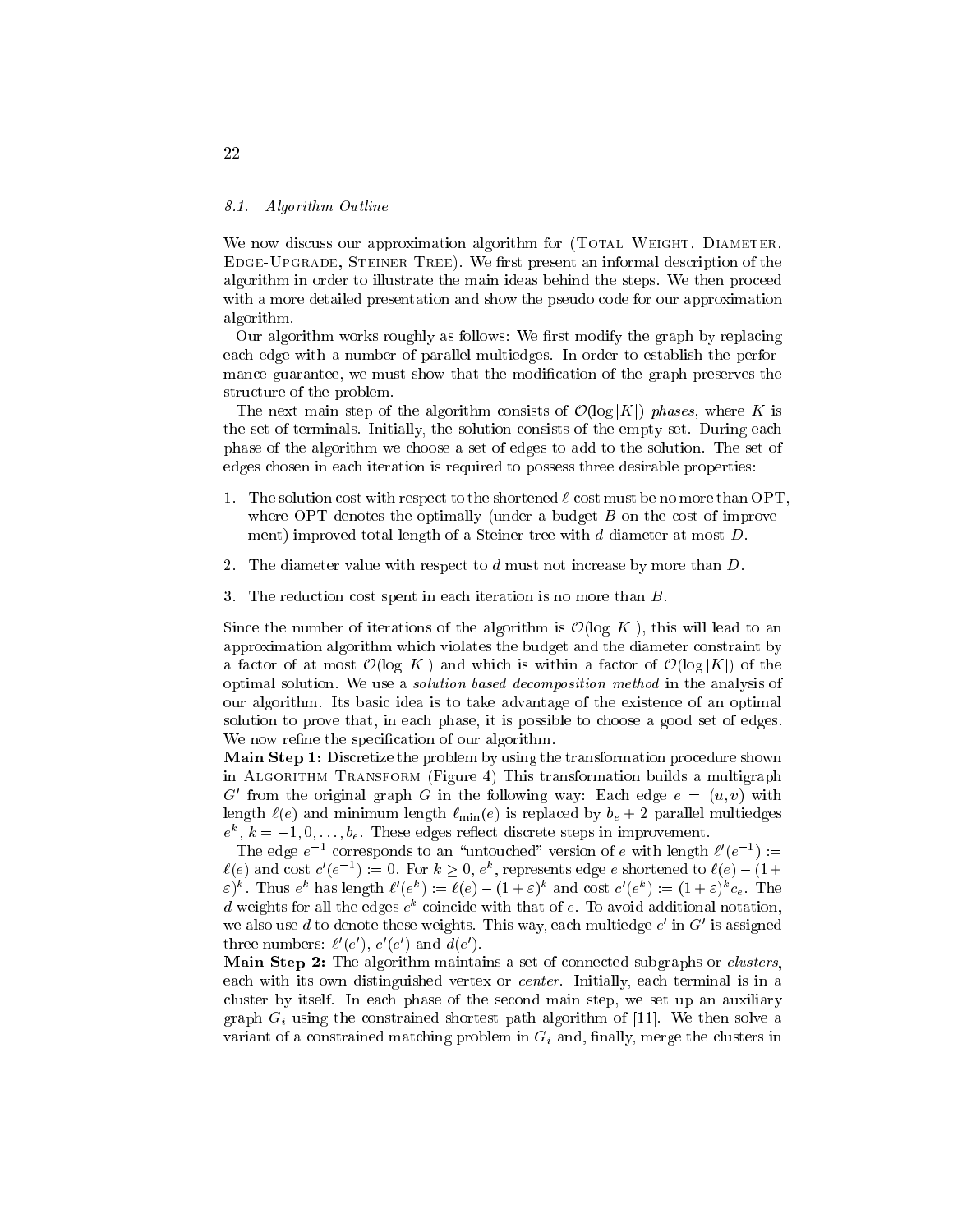Algorithm Transform Input: A graph <sup>G</sup> = (V ; E), four edge weight functions `, `min, c, d, and a number B; a fixed accuracy parameter  $\varepsilon > 0$ 1.  $V' \leftarrow V$  /\* The vertex set of the graph to be constructed \*/ 2.  $E' \leftarrow \emptyset$  /\* The edge set of the graph to be constructed \*/ 3. for all edges  $e = (u, v) \in G$ (a)  $b_e \leftarrow \lceil \log_{(1+\varepsilon)}(\ell(e) - \ell_{\min}(e)) \rceil$ (b) Add  $\theta_e + \angle$  parallel edges  $e^-, \kappa = -1, 0, \ldots, \theta_e$  between u and v to E  $(c) \ell$   $(e^{-}) \leftarrow \ell(e)$ (a)  $a(e^-) \leftarrow a(e)$  $(e)$   $c$   $(e -) \leftarrow 0$ (e) for  $k = 0, \ldots, b_e$  $(1)$   $\ell$   $(e^{\pi}) \leftarrow \ell$  $(e) = (1 + \epsilon)^{\pi}$  $(u, e^{\alpha}) \leftarrow u(e)$  $\text{Im}$ )  $c$  (e )  $\leftarrow$  (1 +  $\varepsilon$ )  $c_e$  $(f)$  endfor 4. endfor 5. return  $G = (V, E), \ell, a, c$ 

 $r$   $q$ ure  $q$ . Procedure to transform G into G  $\,$  in the first step.

pairs by adding paths between their centers. Since the number of clusters decreases by a factor of 2 due to the merging in each phase, the algorithm terminates in  $\lceil \log_2 |K| \rceil$  phases with one cluster.

**NET STEP 3:** We take a tree T frooted at the center of the single cluster left at the end of the second main step with small diameter under the d-costs.

Main Step 4: In the final step, we use the information from the three values associated with each edge in  $T_{\rm o}$  to construct a reduction strategy  $r$  and a Steiner tree  $T$  for the original graph  $G$ . We output  $r$  and  $T$ .

A complete specication of our Algorithm is shown in Figure 5.

#### 8.2. Correctness and Performance Guarantee

To facilitate the presentation, we will assume in the following that r is an optimal reduction strategy for the graph  $G$  and that  $T$  is a corresponding optimal Steiner tree of total weight OPT :=  $(t - T)$   $(T)$  and diameter dia $d(T) \leq D$ . We will show on page 30 how to modify our algorithm to handle the case when the set of feasible solutions is empty.

8.2.1. Some Basic Lemmas Our algorithm needs as subroutines two approximation algorithms for certain bicriteria problems on graphs. The first is a constrained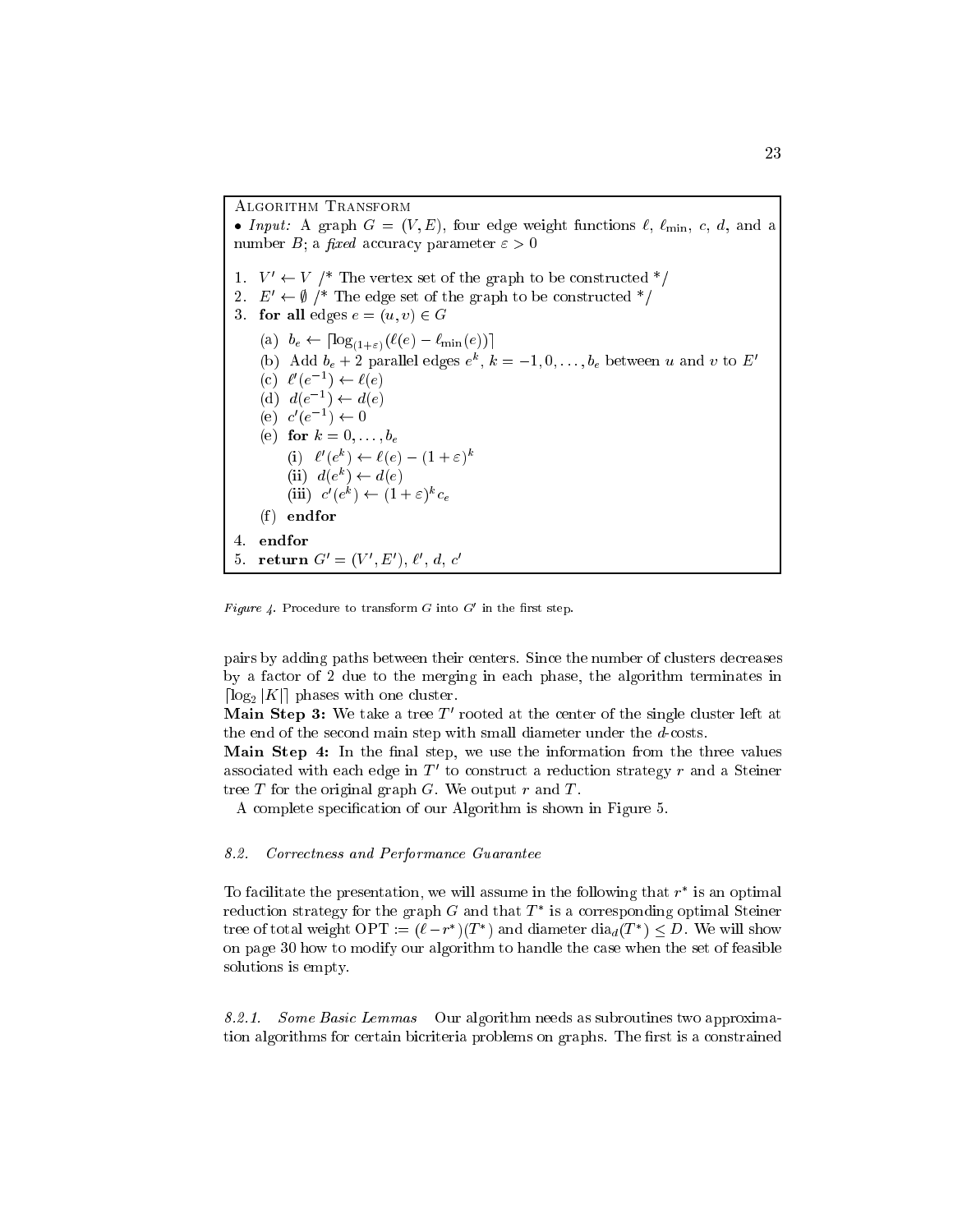Algorithm Improve Diameter-Steiner-Tree

In put  $\alpha$  and  $\alpha$  and  $\alpha$  are  $\alpha$  and  $\alpha$  is the terminal subset of  $\alpha$  and  $\alpha$  and  $\alpha$  is the subset of  $\alpha$ functions  $\ell$ ,  $\ell_{\min}$ , c, d, and two numbers B and D; a fixed accuracy parameter  $\varepsilon > 0$ .

- 1. Call ALGORITHM TRANSFORM( $\varepsilon$ ) to obtain a new (multi-) graph  $G_0 = (V, E_0)$ with weights  $\ell$  (e),  $c$  (e),  $a(e)$  on the edges  $e \in E$ .
- 2.  $i \leftarrow 1$  /\* Initialize the phase count \*/
- 3.  $C_1 \leftarrow \{\{v\} : v \in K\}$ /\* Initialize the set of clusters  $C_1$  to contain |K| singleton sets, one for each terminal in  $K^*/$
- 4. for all  $v \in K$ 
	- (a) center  $({v}) \leftarrow v$
- 5. endfor  $\frac{1}{2}$  For each cluster in  $\mathcal{C}_1$ , define the single node in the cluster to be its center. \*/
- 6. while there is more than one cluster in  $\mathcal{C}_i$ 
	- (a) Call ALGORITHM MERGE to merge clusters. (b)  $i \leftarrow i + 1$  /\* End of phase  $i *$ /
- 7. endwhile
- 8. Let  $\hat{C}$ , with center  $(\hat{C}) = \hat{v}$  be the single cluster left.
- 9. Compute a shortest path tree  $\hat{T}$  of  $\hat{C}$  rooted at  $\hat{v}$  with respect to the d-weights (using only edges in  $\hat{C}$ ).
- 10. For each multiedge  $e^+ = (u, v) \in T$  define the reduction r on the corresponding edge  $e = (u, v)$  in the original graph by

 $r(e) := \begin{cases} 0 & \text{if } k = -1, \\ 0 & \text{if } k = -1, \end{cases}$  $(1 + \varepsilon)^n$   $\Box$   $\kappa$   $\geq$  0.

Define a tree  $T$  in  $G$  by including the corresponding edges  $e$ . 11. return  $r$  and  $T$ 

Figure 5. Algorithm for diameter bounded Steiner tree improvement.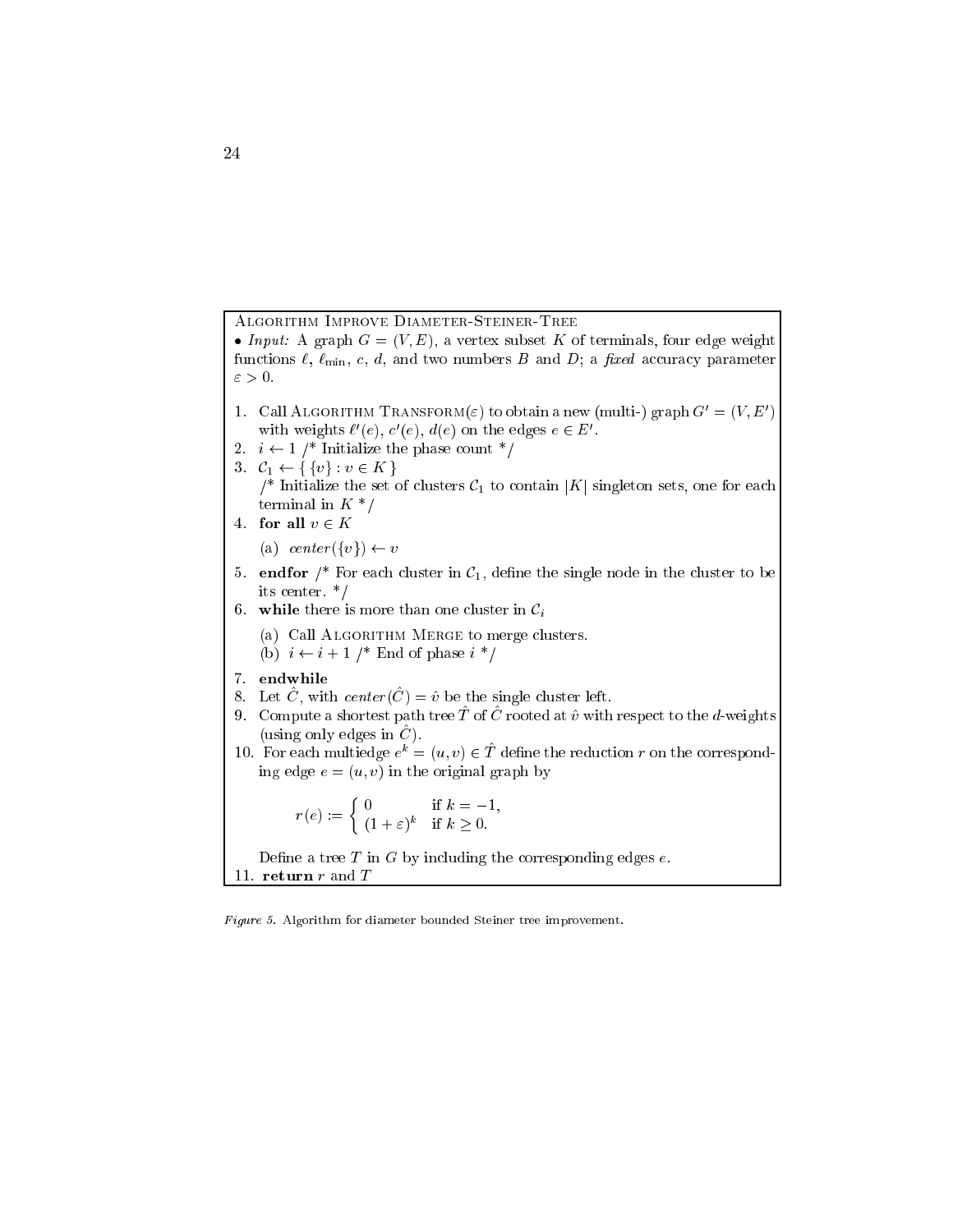Algorithm Merge

• *Input:* A graph  $G = (V, E)$ , a vertex subset A of terminals, three edge weight functions  $i, c, u$ , and two numbers  $D$  and  $D$ , a set  $C_i = \{C_1, \ldots, C_{k_i}\}$  of clusters; a *fixed* accuracy parameter  $\varepsilon > 0$ .

- 1. Let the set of clusters at the beginning of the *i*th phase be  $C_i = \{C_1, \ldots, C_{k_i}\}\$
- 2.  $s \leftarrow \lceil \log_{(1+\varepsilon)} B \rceil + 1.$
- $3. \quad \mathcal{M} \leftarrow \{0, (1 + \varepsilon)^{\frac{1}{2}}, (1 + \varepsilon)^{\frac{1}{2}}, \ldots, (1 + \varepsilon)^{\frac{1}{2}}\}.$
- 4. Construct a (complete) multigraph  $G_i = (V_i, E_i)$  as follows
- 5.  $V_i \leftarrow \{v_x : v_x \text{ is the center of cluster } C_x \in \mathcal{C}_i \}$
- 6. for all pairs  $(C_x, C_y)$  of clusters in  $\mathcal{C}_i$ 
	- (a) for all  $D \in \mathcal{M}$ 
		- (i) Let  $v_x$  and  $v_y$  be the centers of  $C_x$  and  $C_y$ , respectively.
		- (ii) Let the path  $P_{xy}$  (D ) be a (1 + 1/ $\varepsilon$ , 1, 1)-approximation to the restricted shortest path problem in G between the centers  $v_x$  and  $v_y$ , with edge weights  $\ell$  ,  $c$  ,  $a$  and the bounds  $B$  on the  $c$ -cost and  $D$ on the d-length respectively.
		- (iii) Include a multiedge  $(v_x, v_y)$  in  $G_i$  of weight  $\ell(v_x, v_y)$  equal to the  $v$  -cost of  $F_{xy}(D)$ . The weight  $c(v_x, v_y)$  of the edge is set to that of the  $c$  -cost of  $\Gamma_{x,y}(D)$  ).
	- (b) endfor
- 7. endfor
- 8. Find a  $(2, 2)$ -approximation to the (TOTAL WEIGHT, TOTAL WEIGHT, MAXIMUM MATCHING) problem with edge weights  $\ell$ ,  $c$  and the bound  $(1 + \varepsilon)^{-}$  on the c-weight of the matching.
- 9. For each edge  $e = (v_x, v_y)$  in the matching, merge the clusters  $C_x$  and  $C_y$ , for which  $v_x$  and  $v_y$  were centers respectively, by adding the corresponding path  $P_{xy}$  to form a new cluster  $C_{xy}$ . The node (edge) set of the cluster  $C_{xy}$ is defined to be the union of the node (edge) sets of  $C_x, C_y$  and the nodes (edges) in  $P_{xy}$ . One of  $v_x$  and  $v_y$  is (arbitrarily) chosen to be the center  $v_{xy}$ of the cluster  $C_{xy}$ .  $C_{xy}$  is added to the cluster set  $C_{i+1}$  for the next phase, while  $C_x$  and  $C_y$  are removed.

Figure 6. Subroutine to merge clusters.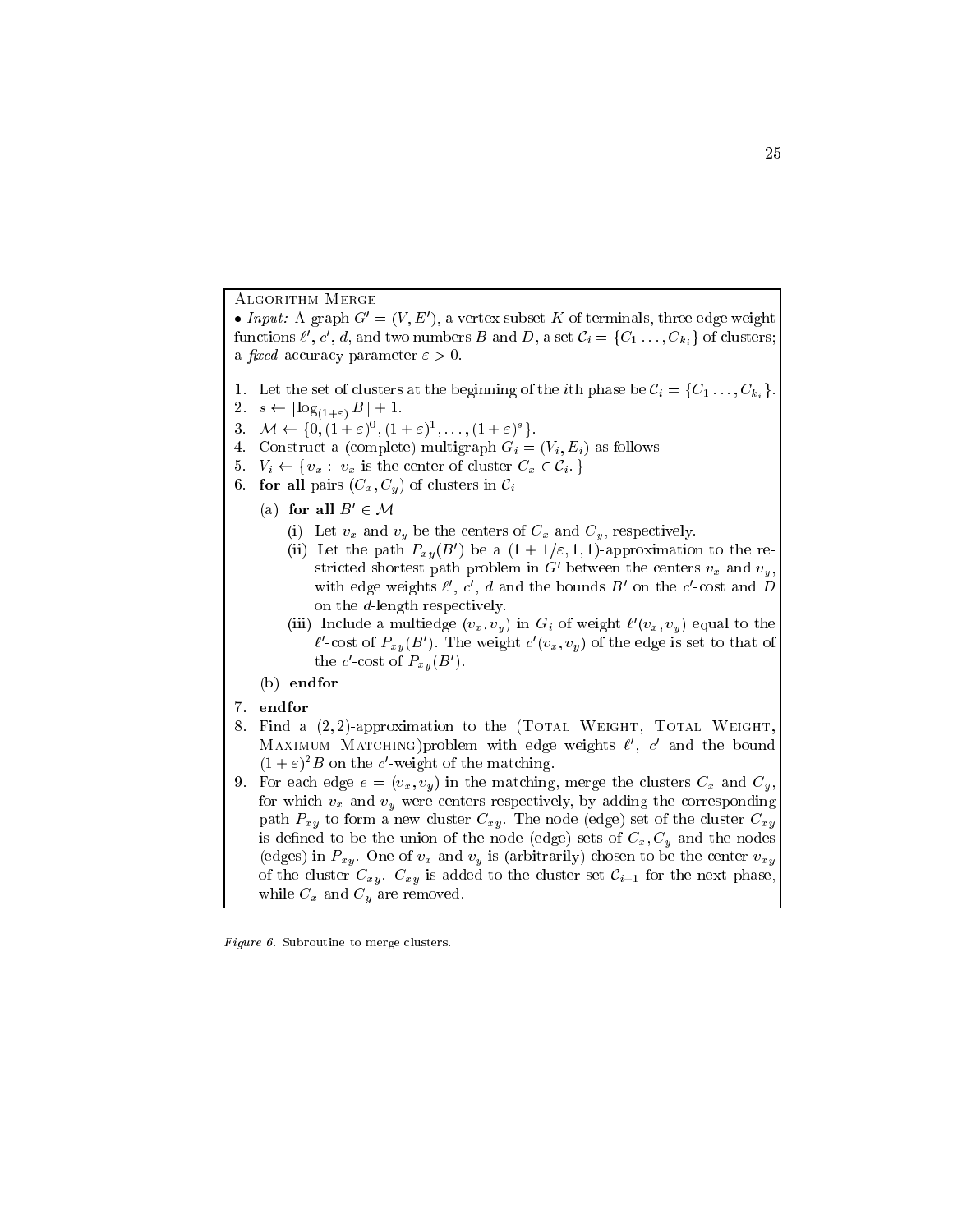variant of the shortest path problem and is hence referred to as the restricted shortest path problem. The second one is a constrained minimum weight matching problem.

Definition 6. [Restricted Shortest Path Problem] The input for the restricted shortest path problem, (TOTAL WEIGHT, TOTAL WEIGHT, TOTAL WEIGHT, x-y-PATH), consists of a (multi-) graph  $G = (V, E)$ , two distinguished vertices  $x, y \in V$ , three nonnegative edge weight functions  $d_1, d_2$  and  $d_3$  and two numbers  $D_2$  and  $D_3$ . The problem is to find a subgraph from

 $\{P : P \text{ is a path between } x \text{ and } y \text{ in } G, \sum_{e \in P} d_2(e) \leq D_2 \text{ and } \sum_{e \in P} d_3(e) \leq D_3\}$  $\sim$ having minimum value  $d_1(P) := \sum_{e \in P} d_1(e)$ .

The result of the following lemma is due to Warburton [26], but can also be proved by an extension of Hassin's work [11].

LEMMA 6 ([26, 11]) For any fixed  $\varepsilon > 0$ , there is an approximation algorithm for (Total Weight, Total Weight, Total Weight, x-y-Path) with a performance of  $(1 + \varepsilon, 1, 1)$ .  $\Box$ 

As mentioned, we also need results about finding minimum weight matchings in graphs. Recall that a matching in a graph  $G = (V, E)$  is a subset  $M \subseteq E$  of the edges such none of the edges in  $M$  are incident. A maximum matching is a matching of maximum cardinality.

Definition 7. [Minimum Weight Matching Problem] An instance of the minimum weight matching problem, MIN MATCHING, is given by a graph  $G =$  $(V, E)$  and an edge weight function d. The problem is to find a maximum matching  $M \subseteq E$  in G having minimum weight  $d(M) := \sum_{e \in M} d(e)$ .

The minimum weight matching problem can be solved in polynomial time, in fact in time  $\mathcal{O}(n^2)$  on a graph with  $n$  nodes, by classical algorithms, see e.g. [16, 17]. What we will need for the construction of our approximation algorithm in this section is an approximation algorithm for a bicriteria version of MIN MATCHING. In this problem, which we will denote by (TOTAL WEIGHT, TOTAL WEIGHT, MAXIMUM MATCHING), we are given two edge weight functions  $d_1$  and  $d_2$  on the edges of G and the goal is to find a maximum matching M of weight  $d_2(M)$  at most a given bound  $D_2$ , having minimum weight  $d_1(M)$ .

An easy reduction from PARTITION shows that (TOTAL WEIGHT, TOTAL WEIGHT, Maximum Matching) is NP-hard. On the other hand, the results of Marathe et al. in [18] show that the problem (TOTAL WEIGHT, TOTAL WEIGHT, MAXIMUM MATCHING) has an efficient bicriteria approximation algorithm:

LEMMA  $\ell$  ([10]) There is a (2, 2)-approximation algorithm<sup>-</sup> for (TOTAL WEIGHT, Total Weight, Maximum Matching). $\Box$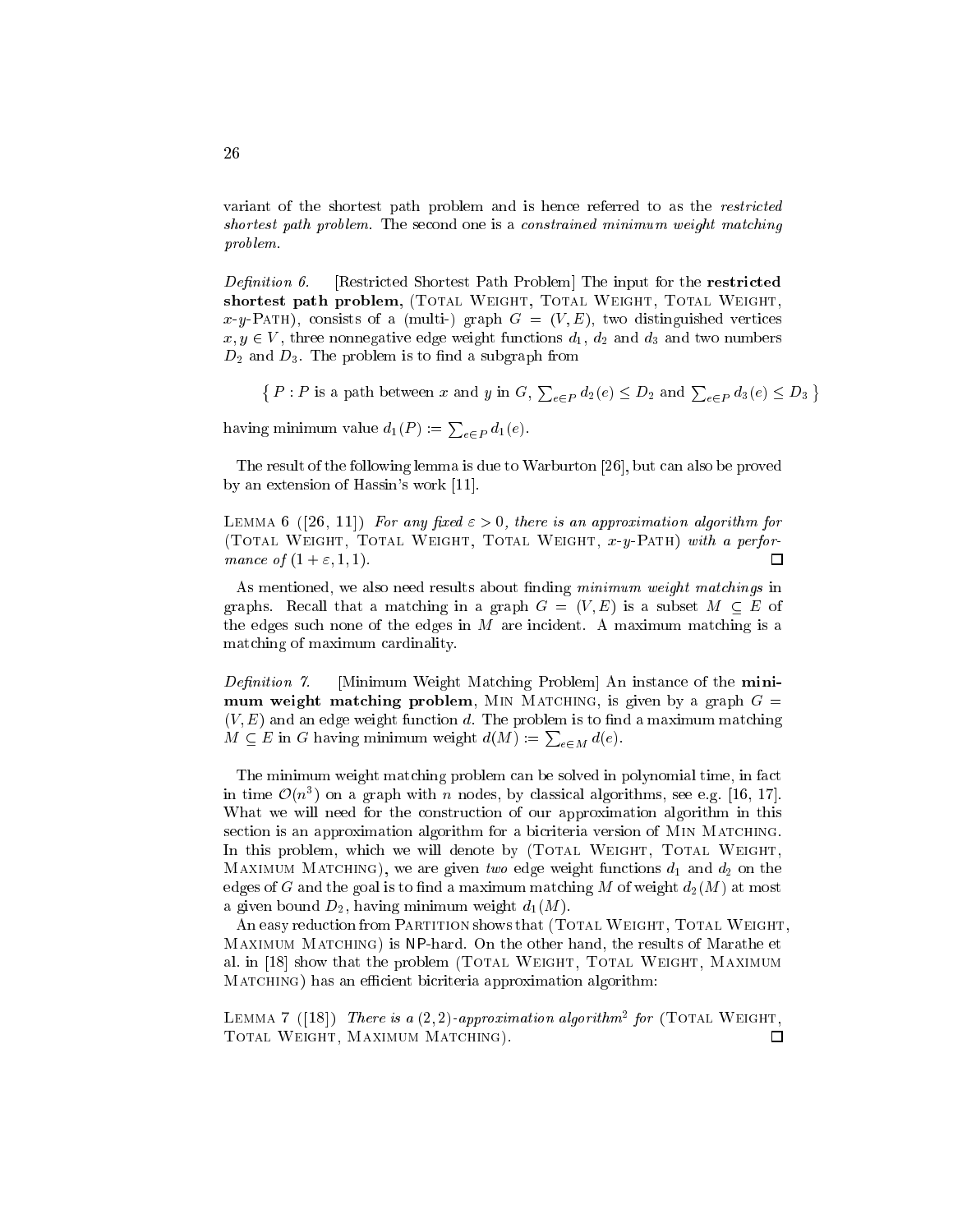We now show that the transformation procedure does not destroy important properties with respect to the problem.

LEMMA 8 For any  $\varepsilon > 0$ , the graph  $G$  -cotained as a result of applying Algorithm  $ext{TRANSFORM to } G \text{ satisfies the following properties: }$ 

- 1. There exists a Steiner tree  $I$  and  $\sigma$  of total  $\ell$ -tength at most  $\sigma_{\Gamma}$  i, c-cost no more than  $(1 + \varepsilon)B$  and of d-diameter at most D.
- 2. Let  $u, v \in K$  be two terminals. Let P be the unique path between u and v in the optimally improved tree 1 . Let  $(\ell - r_{\perp})(\Gamma)$  denote the length with respect to  $\ell - r^*$  and  $C_P := \sum_{e \in P} r(e) \cdot c_e$  denote the money spent by  $r^*$  on the edges of <sup>P</sup> respectively. Then, in G0 there exists a path between <sup>u</sup> and <sup>v</sup> of d-diameter at most  $D, v$  -tength at most  $(v - r_{\perp})(r)$  and c -cost at most  $(1 + \varepsilon) \cup p$ .

**Proof:** We only show the first part of the lemma. The second part can be proved  $\sin$  similarly. Consider the optimal reduction  $r$  and a corresponding optimal constrained Steiner tree T in G of minimum weight OPT  $:=(\ell-r)/T$ ).

We now define a tree T in G as follows. For each edge  $e = (u, v) \in T$  which is reduced by  $r$  (e) we select a multiedge  $e^-$  in  $\rm G$  with the following properties:

$$
\ell(e) - (1 + \varepsilon)r^*(e) \le \ell(e) - r^*(e)
$$
  

$$
c_e r^*(e) \le c'(e^k) \le (1 + \varepsilon)r^*(e)
$$
  

$$
d(e^k) = d(e)
$$

The tree 1 defined this way has a total  $\ell$ -length  $\ell$  (1) which is bounded from above by  $(t - T)(T) = 0$  i. Also, the c-cost of T is at most  $T + \varepsilon$  times the cost of the reduction r and thus does not exceed  $(1 + \varepsilon)B$ . Clearly, the d-diameters of  $\Box$ r and r coincide.

#### 8.2.2. 8.2.2. A Bound on the Diameter of the Tree

OBSERVATION 1 The set of cluster centers maintained by ALGORITHM IMPROVE  $D$ IAMETER-STEINER-TREE is always a subset of the terminals  $K$  of the original graph G.  $\Box$ 

LEMMA 9 ALGORITHM IMPROVE DIAMETER-STEINER-TREE terminates in  $\lceil \log_2 |K| \rceil$ phases.

**Proof:** Let  $\kappa_i$  denote the number of clusters in phase i. Note that  $\kappa_{i+1} = |\frac{1}{2}|$ – since we pair up the clusters (using a matching in Step 9 of the merging procedure in ALGORITHM MERGE). Hence we are left with one cluster after phase  $\lceil \log_2 |K| \rceil$ and the algorithm terminates. П

LEMMA 10  $(25)$  Suppose T is a tree with an even number of marked nodes. Then there is a pairing  $(v_1, w_1), \ldots, (v_k, w_k)$  of the marked nodes such that the  $v_i - w_i$ paths in <sup>T</sup> are edge-disjoint. $\Box$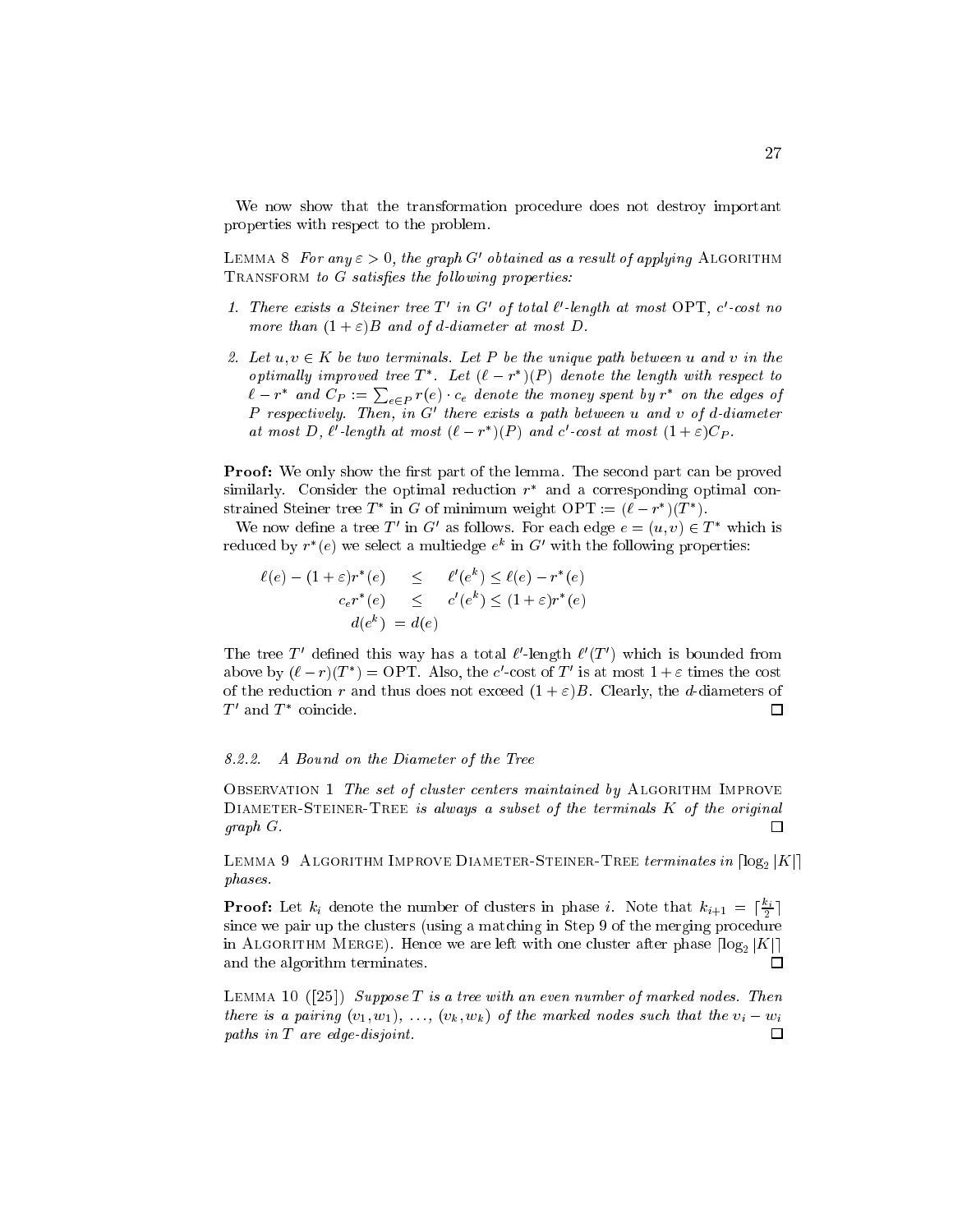LEMMA 11 Let  $C \in \mathcal{C}_i$  be any cluster in phase i of ALGORITHM IMPROVE DIAMETER-STEINER-TREE and let v be its center. Then any node u in  $C$  is reachable from v by a path in  $C$  of d-weight at most iD.

**Proof:** By Observation 1, the set of cluster centers in phase  $i$  is a subset of the terminals  $\kappa$  . By Lemma 8, there is a Steiner tree in  $\sigma$  or  $a$ -diameter at most  $D$ and of total c-cost no more than  $(1+\varepsilon)B$ . This implies that all the paths  $F_{x\bar y}(B^\circ)$ which are constructed in Step 6 of ALGORITHM MERGE with the help of Hassin's restricted shortest path algorithm have d-weight at most D.

We now establish the claim of the lemma by induction on i. For  $i = 1$  the claim is trivial. Assume now that all the clusters in phase  $i$  have the property stated in the claim. Consider the merging of  $C_x$  and  $C_y$  with centers  $v_x$  and  $v_y$  to a cluster  $C_{xy}$  that then appears in phase  $i + 1$ . Without loss of generality assume that  $v_x$  is chosen to be the center of the cluster  $C_{xy}$ . By induction hypothesis, for any node u in  $C_{xy}$  that was in  $C_x$  there is a path from u to  $v_x$  of d-weight at most iD. This path is also present in  $C_{xy}$ . Consider a node  $u \in C_y$ . Then, again by induction hypothesis, there is a path of length at most *iD* from *u* to  $v_y$  in  $C_y$  (and thus also in  $C_{xy}$ ). Since we have seen that the path added in phase i between  $v_x$  and  $v_y$  is of d-weight at most D, we can connect u to  $v_x$  by a path of d-weight at most  $(i+1)D$ . П

Using the result of the last lemma in conjunction with Lemma 9 we can establish the following lemma.

LEMMA 12 ALGORITHM IMPROVE DIAMETER-STEINER-TREE outputs a Steiner tree T with d-diameter at most  $2\lceil \log_2 |K| \rceil \cdot D$ .

**Proof:** It follows from Lemmas 11 and 9 that the tree  $\hat{T}$  found in Step 9 of ALGO-RITHM IMPROVE DIAMETER-STEINER-TREE has d-diameter at most  $2\lceil \log_2 |K| \rceil \cdot D$ . By construction of r and T in Step 10, the d-diameter of T in  $G$  is no more than П the  $a$ -diameter of  $I$   $\,$  III  $\sigma$  .

This completes the proof of the performance guarantee with respect to the d-cost. We now proceed to prove the performance guarantee with respect to the modified  $\ell$ -lengths.

#### 8.2.3. The Total Modified Length

 $L$ емм $A$  то  $L$ ет тое апутнититит  $t$  -cost Steiner tree in  $G$  -subject to the constraints that its a-aiameter is vounded by D and its total c-cost does not exceed  $(1 + \varepsilon)$ B. The  $\ell$  -weight of the constrained minimum weight matching found in Step 9 of ALGORITHM MERGE in any phase of ALGORITHM IMPROVE DIAMETER-STEINER-TREE is at most  $2(1 + 1/\varepsilon)\ell$  (1). Also, the c-cost of the matching is at  $most \angle(1 + \epsilon)^{-1} \cdot D$ .

**Proof:** Notice that by Lemma 8, a tree satisfying both the constraints as stated in the claim does exist.

Let  $i$  be fixed and consider the *i*th phase of ALGORITHM IMPROVE DIAMETER- $S$  . But the interaction  $S$  or  $S$  observation in the iteration is  $\{1, \ldots, \tau_k\}$  . The iteration  $S$  is an i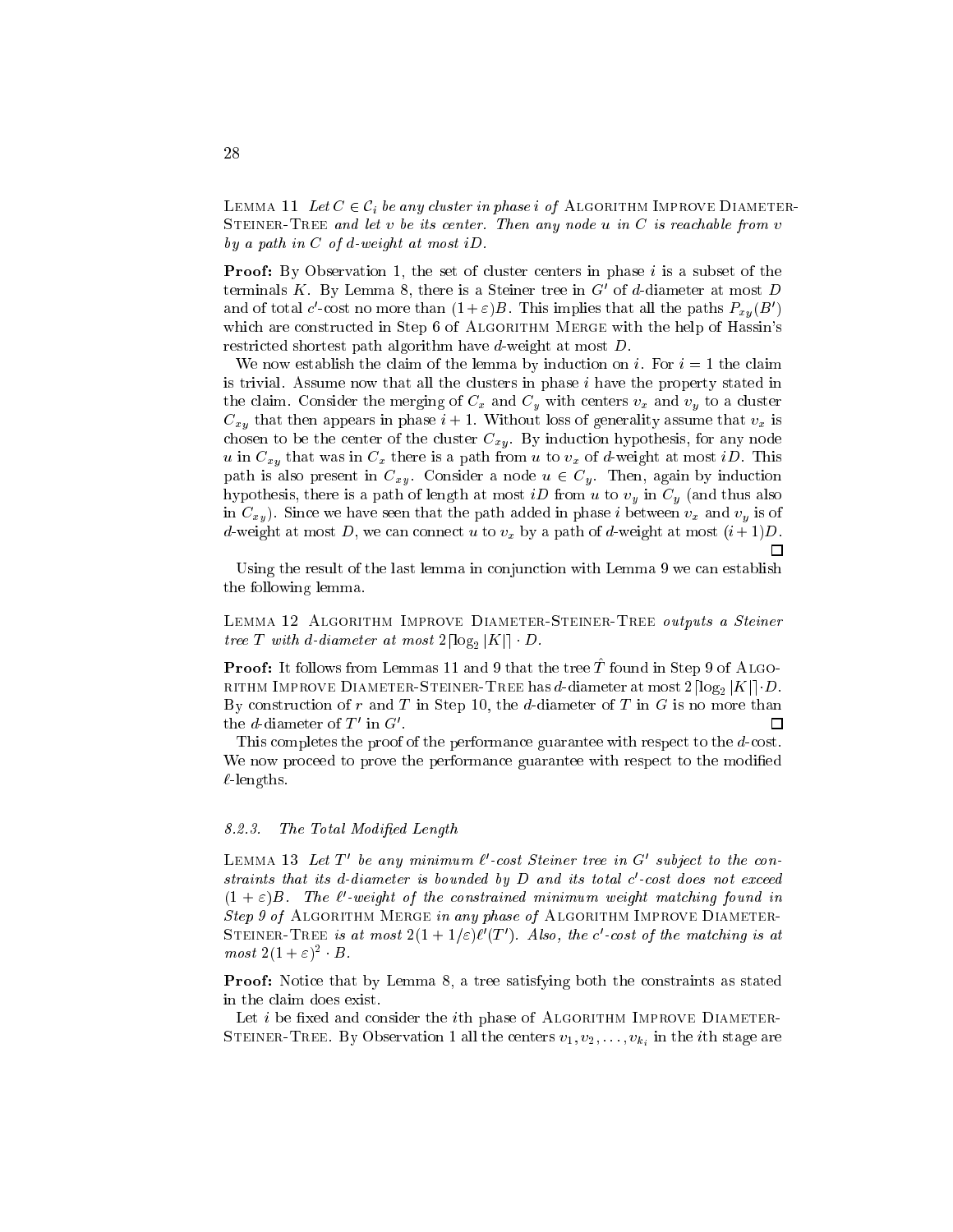$t$ erminals. Thus, all these vertices are contained in the Steiner tree  $I$  . We mark the nodes  $v_1, v_2, \ldots, v_{2 \lfloor \frac{k_i}{2} \rfloor}$  in  $I$  and apply Lemma 10 to  $I$  with these vertices marked.

The lemma states that there is a pairing of the centers such that the paths between the paired vertices in T are edge disjoint. Without loss of generality assume that this pairing is (v1) v2); : : ; ;  $\sum_{i=1}^{\infty}$   $\frac{1}{2}$   $\frac{1}{2}$   $\frac{1}{2}$   $\frac{1}{2}$   $\frac{1}{2}$   $\frac{1}{2}$ 

By the disjointness of these paths, their total  $\ell$  -cost is at most  $\ell$  (T ). Similarly, the total  $c$  -cost of the edges in these paths does not exceed  $(1 + \varepsilon)D$ , and none of the paths has length more than  $D$  under the  $d$ -weight function. By construction of the paths  $F_{xy}(B)$  in Step 6 of Algorithm Merge, for each of the paths  $P$ between the centers from above we can ling a path  $P$  among the paths  $P_{xy}(B)$  in  $G'$  with the following properties:

- 1. Ine a-length of P is at most that of P. Thus, the a-length of P is bounded by D.
- 2. I ne total c-cost of P is at most  $1+\varepsilon$  times the c-cost of P. The factor  $1+\varepsilon$ stems from the discrete budget values, which are used for the constrained paths.
- $3.$  The  $\ell$ -length of P is at most  $1 + 1/\varepsilon$  times that of P. Here, the factor  $1 +$  $1/\varepsilon$  comes from the approximation algorithm for the restricted shortest path problem.

Using the edges in  $G_i$  corresponding to this selection from the paths  $F_{xy}(B_1)$  yields a matching of the vertices  $(v_{2\lfloor \frac{k_i}{2} \rfloor-1},v_{2\lfloor \frac{k_i}{2} \rfloor})$  in  $\mathbf{G}_i$  of  $\ell$  -length at most  $(1+1/\varepsilon)\ell$   $(1-)$ and of c-cost at most  $(1 + \varepsilon)c(T)$   $(1 + \varepsilon)^{-1}$ .

In Step 8 of ALGORITHM MERGE,  $a(2, 2)$ -approximation for the (TOTAL WEIGHT, TOTAL WEIGHT, MAXIMUM MATCHING)problem is found. This matching  $M$  must have c-cost at most  $2(1 + \varepsilon)^{-1}$  b and c-weight at most  $2(1 + 1/\varepsilon)\ell$  (1). This completes the proof.  $\Box$ 

We are now ready to estimate the  $\ell$ -length of the Steiner tree  $I$ .

LEMMA 14 ALGORITHM IMPROVE DIAMETER-STEINER-TREE outputs a Steiner tree T with total length  $(\ell - r)(T)$  under the modified length function  $\ell - r$  of at most  $2(1+1/\varepsilon)$ [log<sub>2</sub> |K|] OPT.

**Proof:** By the results of Lemma 9 and Lemma 15, the total  $t$  -length of the edges in the single cluster  $C$  is at most  $2(1 + 1/\varepsilon) \log_2 |K|| \cdot \ell \ (I_-)$ , where T is an optimal constrained Steiner tree in  $G$  . Thus, the total  $\ell$  -length of the shortest path tree  $I$  , which is computed in Step 9 of ALGORITHM IMPROVE DIAMETER-STEINER-TREE is also no more than  $2(1 + 1/\varepsilon)$   $\log_2 |\mathbf{A}|$   $\leq$   $\ell$  (1).

 $\Delta y$  Lemma  $\delta, t \ (I) \setminus \text{OT I}$  and hence

$$
\ell'(T) \le 2(1+1/\varepsilon) \lceil \log_2 |K| \rceil \cdot \text{OPT}.\tag{16}
$$

By the construction of the reduction r and the tree T in the final Step 10 of ALGO-RITHM IMPROVE DIAMETER-STEINER-TREE, the length of  $T$  under the modified length function  $t - r$  is bounded from above by  $t + 1$ . Now using (16) establishes the lemma.口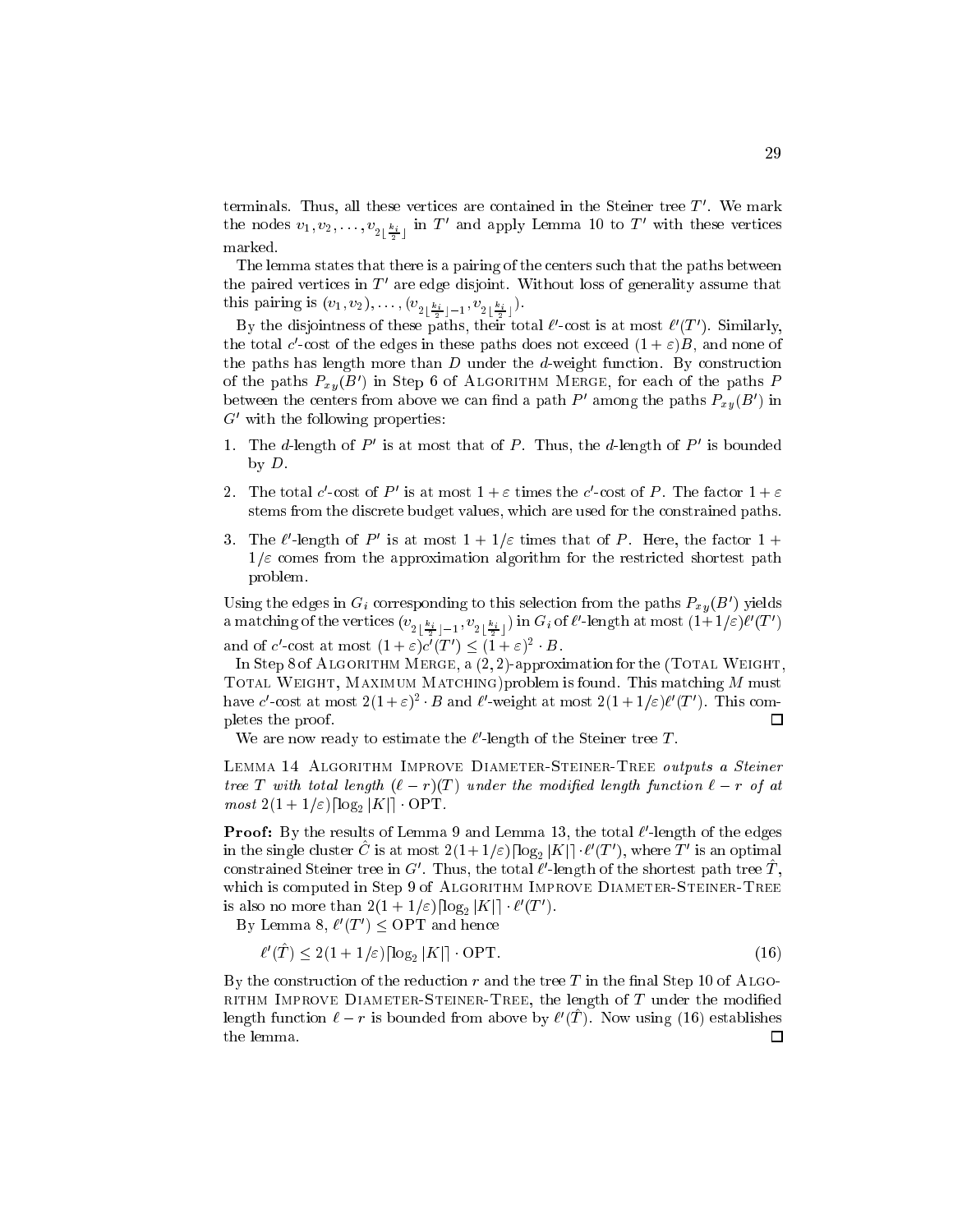$\delta z$  4. Dounaing the Cost of the Reduction Strategy we now address the c-cost of the edges that are added during an arbitrary phase of the algorithm. From Lemma 13 and Lemma 9 we get:

LEMMA TO The total  $c$  -cost of the tree I found in Step 9 of Algorithm Improve DIAMETER-STEINER-TREE is at most  $2(1+\epsilon)^{-}|\log_2|K|| \cdot B$ . Moreover, the cost by the reduction r constructed in Step 10 is also bounded by  $2(1 + \varepsilon)^{-1} \log_2 |\mathbf{A}| + \mathbf{B}$ .  $\Box$ 

8.2.5. Handling Infeasibility of an Instance We have already all the main ingredients to establish the performance of our ALGORITHM IMPROVE DIAMETER-STEINER-TREE. As long as there exists a feasible solution, the algorithm will find a reduction r of cost  $\mathcal{O}(\log |K|) \cdot B$  and a tree T of d-diameter  $\mathcal{O}(\log |K|) \cdot D$  such that  $(\ell - r)(T) \leq \mathcal{O}(\log |K|)$  OPT.

To make our algorithm have indeed a  $(\mathcal{O}(\log |K|), \mathcal{O}(\log |K|), \mathcal{O}(\log |K|))$  performance, we must ensure that, if the algorithm outputs a solution, this solution will violate the constraints on the d-diameter and on the cost of the reduction by at most logarithmic factors. We have proved that if there is a feasible solution, then the multicriteria approximation algorithms for the restricted shortest path problems and the bicriteria matching problem will not stop and inform us about the infeasibility of the instances of these problems constructed during the run of our algorithm. Thus, if one of these two subroutines detects infeasibility of a subproblem, we can also stop our algorithm and inform about the infeasibility of the instance of (Total Weight, Degree, Edge-Upgrade, Steiner Tree)to be handled. Finally, by testing the d-diameter of the tree and the cost of the reduction produced by our algorithm and outputting these only if the constraints are violated by at most the logarithmic factors we make sure that we will always output an "almost feasible" solution as stated in Definition 4.

8.2.6. Combining all Ingredients One can verify that ALGORITHM IMPROVE Diameter-Steiner-Tree can be implemented to run in polynomial time. Thus, combining the results of Lemmas 12, 14 and 15, we obtain the following theorem.

THEOREM 7 For any fixed  $\varepsilon > 0$ , ALGORITHM IMPROVE DIAMETER-STEINER-TREE is an approximation algorithm for (TOTAL WEIGHT, DIAMETER, EDGE-UPGRADE, STEINER TREE) with a performance of  $(\alpha_{\varepsilon}, \beta_{\varepsilon}, \gamma_{\varepsilon})$ , where

 $\alpha_{\varepsilon} = 2(1+1/\varepsilon)\lceil \log_2 |K| \rceil$ .  $\beta_{\varepsilon} = 2 \lceil \log_2 |K| \rceil$  and  $\gamma_{\varepsilon} = 2(1+\varepsilon)^{-} |\log_2 |\mathbf{\Lambda}| |$ .

Here,  $K$  is the set of terminals given in the input.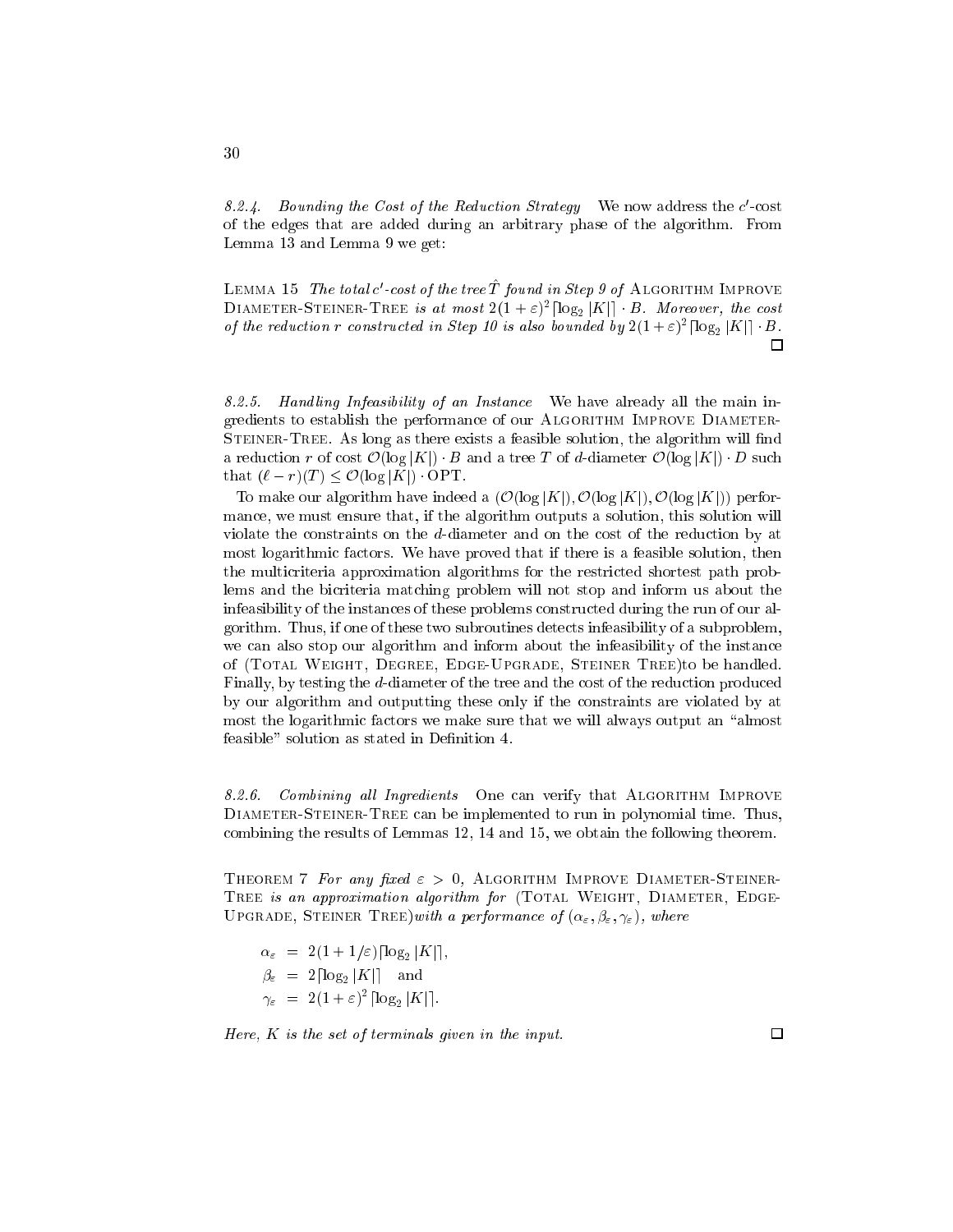### 9. Upgrading the Whole Graph

In the previous sections, we were searching for minimum cost node- or edgeupgrading strategies such that in the upgraded network the cost of a subgraph is minimized. It is natural to consider upgrading strategies so as to minimize the cost of the whole graph under some measure. For instance, it is meaningful to ask for a minimum cost upgrading set such that after the upgrade, all the edges in the network are of delay at most D. This problem has been called the link delay problem [21]. Following our terminology we call this the (NODE-UPGRADE, BOTTLENECK, GRAPH). In this section, we will discuss several such upgrade problems.

#### 9.1. Upgrading under the Edge Based Model

Consider the case of rational edge upgrade functions for the (EDGE-UPGRADE, TOTAL-WEIGHT, GRAPH), where the cost functions  $c_e$  are all linear. For any graph  $G$ , it can be verified that the greedy-strategy that successively reduces a cheapest available edge until the weight of the graph has fallen below the given threshold on the total weight is an optimal reduction strategy. Thus this problem is solvable in polynomial time.

Now consider the bottleneck version of the problem, namely problem (EDGE-Upgrade, Bottleneck, Graph), where we specify a bound on the bottleneck cost of the graph. The problem then is quite easy to solve. We first isolate all edges that have a cost greater than the specified bound. We then simply have to reduce these edges to get their values below the specied bound. Thus the bottleneck version is solvable in linear time for general graphs.

It should be noted that the version where we need to upgrade the graph so that the modified graph has a spanning tree of bottleneck cost at most a given bound  $D$ , that is, problem (EDGE-UPGRADE, BOTTLENECK, SPANNING TREE), can also be solved efficiently. To do this, we set up a minimum cost spanning tree problem in the following manner. For each edge whose weight is at most  $D$ , the cost is set to zero; for each edge  $e$  whose weight is greater than  $D$ , the cost of the edge is set to  $c_e(D - \ell(e))$ . An edge set of minimum upgrading cost can be identified from a minimum cost spanning tree for the resulting graph.

#### 9.2. Upgrading under the Node Based Model

Paik and Sahni showed in [21] that (NODE-UPGRADE, BOTTLENECK, GRAPH) is NP-hard by providing a reduction from VERTEX COVER, which is the decision version of MIN VERTEX COVER. The reduction was done in their node upgrading model mentioned in Section 6. Since this model is a special case of our model, we immediately obtain the hardness of (NODE-UPGRADE, BOTTLENECK, GRAPH) in our setting. We now present a simple polynomial time approximation algorithm for (NODE-UPGRADE, BOTTLENECK,  $G$ RAPH) with a performance of  $(2, 1)$ . Its basic outline is as follows. (This outline uses some terminology introduced in Section 7.) The upgrading set S is initialized to be the empty set. If there are *infeasible*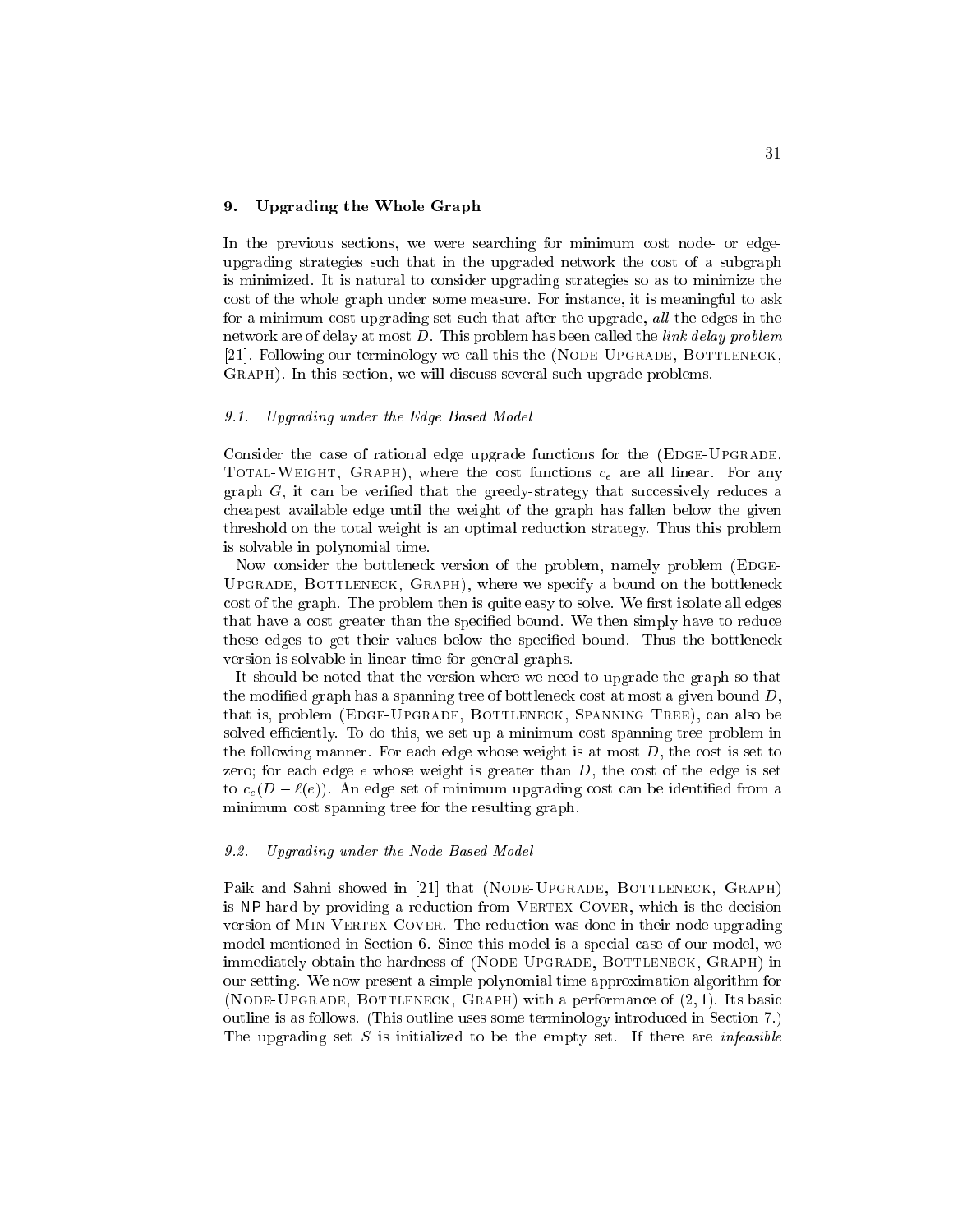Algorithm Approximate Linkdelay Input: <sup>A</sup> graph <sup>G</sup> <sup>=</sup> (V ; E), three edge weight functions d, dm, dl , <sup>a</sup> node weight function  $c$ , and a number  $D$ 1. for all  $e \in E$ (a) if e is a "useless edge", i.e.,  $d_l(e) > D$ , then return "The link delay cannot be reduced to be at most D". 3.  $E_2 \leftarrow \{ e \in E : e \text{ is } 2\text{-critical } \}$ 4.  $S \leftarrow \{u, v : (u, v) \in E_2\}$ 5. for all  $e \in E - E_2$  such that e is incident on some node in S (a)  $d(e) \leftarrow d_m(e)$  /\* one endpoint of e is already upgraded \*/ 6. endfor  $I \quad E := \{ e \in E - E_2 : a(e) > D \}$ 8. Compute a 2-approximation  $C$  to the problem of finding a minimum total cost vertex cover in the graph  $G = (V, E)$ . 9 return  $S \cup C$ 

Figure 7. Approximation algorithm for the Link Delay Problem.

*edges* (i.e., edges where upgrading cannot reduce the delay to be at most  $D$ ), the algorithm terminates after reporting that the instance does not have a solution. So, we may assume that there are no infeasible edges in the instance. Then, for each 2-critical edge both endpoints are added to the upgrading set  $S$ . It follows that up to this point  $S$  is a subset of the optimal solution  $S$  . We update the delays of the edges incident on the nodes in  $S$ . Observe that for each of the edges which still has delay strictly greater than the bound  $D$  it suffices to upgrade at most one of its endpoints. Our algorithm finds an approximation  $C$  to the problem of finding a minimum cost vertex cover in the edge subgraph of <sup>G</sup> consisting of those edges whose delay still exceeds D. We output  $S \cup C$  as an upgrading set.

The heuristic is shown in Algorithm 7. Step 8, that is, computing an approximate minimum cost vertex cover can be done using known approximation algorithms, see e.g. [8]. The following theorem states our approximation result:

THEOREM 8 Algorithm  $\gamma$  is an approximation algorithm for (NODE-UPGRADE, BOTTLENECK,  $GRAPH$ ) with a performance guarantee of  $(2, 1)$ .

**Proof:** Let  $S$  be an upgrading set of minimum cost. Clearly, the set  $S$  in Step 4 of Algorithm 7 must be contained in  $S$  . It is also easy to see that  $S \to V$  must be a vertex cover in the graph G0 as dened in Step 8 of the algorithm. Thus, the cost of the nodes in  $S \setminus V$  is at least that of the optimum vertex cover in  $G$  . The proof can now be completed in a straightforward manner.  $\Box$ 

The proof of Theorem 8 shows also that, if we can compute a minimum cost vertex cover in G-eniclently, i.e., in polynomial time, then this result immediately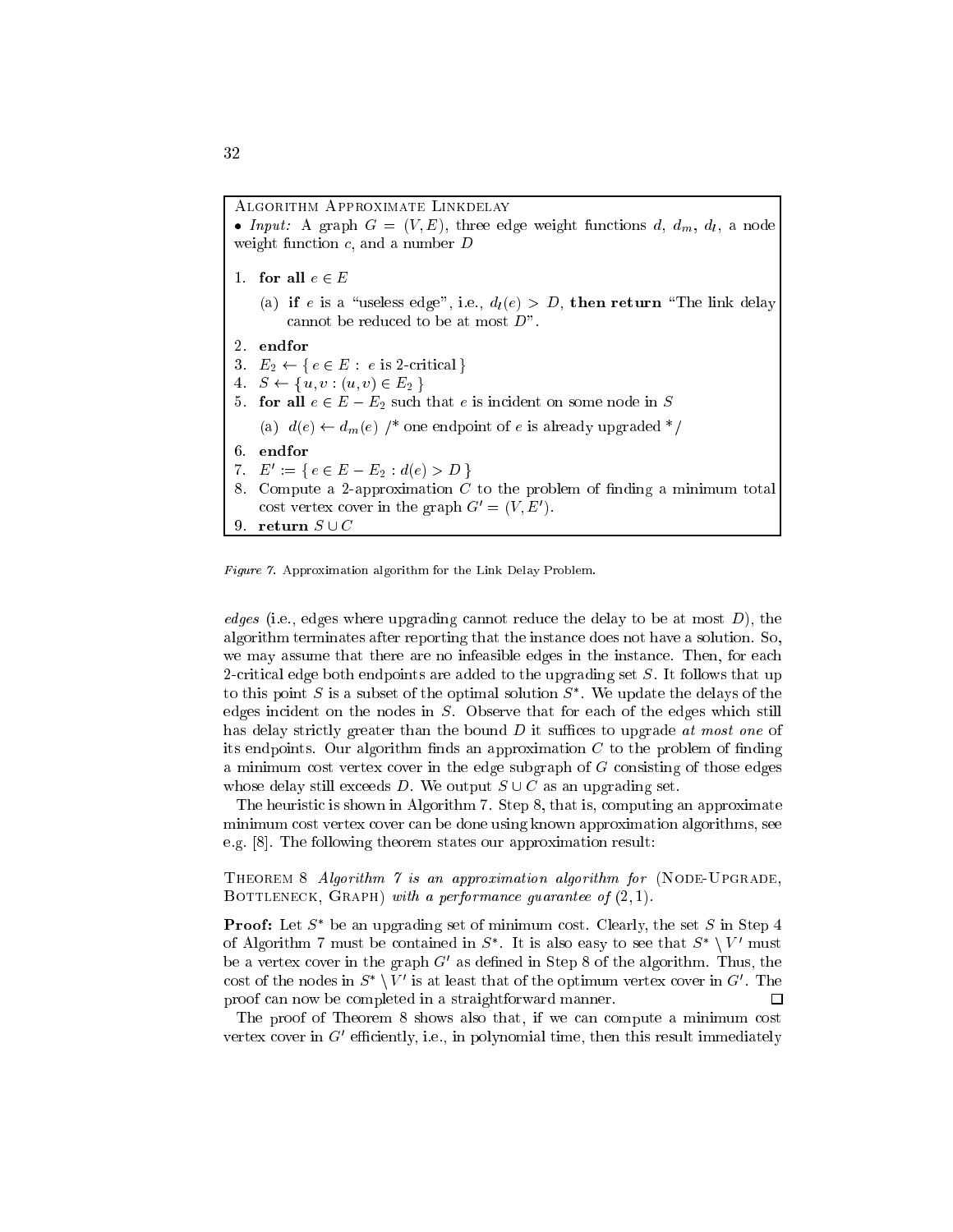carries over to (NODE-UPGRADE, BOTTLENECK, GRAPH). Bern et al. have shown [4] that the minimum cost vertex cover problem can be solved in polynomial time on graphs of bounded treewidth. It is easy to see that the treewidth of graph  $G'$ obtained in Algorithm 7 is no more than the treewidth of the original graph G. Thus, we can conclude:

COROLLARY 1 The restriction of (NODE-UPGRADE, BOTTLENECK, GRAPH) to graphs of bounded treewidth can be solved in polynomial time.  $\Box$ 

We now address the hardness of (NODE-UPGRADE, BOTTLENECK, GRAPH). As already mentioned, the NP-hardness of this problem was established in [21]. We briefly argue that in fact one can find an  $L$ -reduction (see [22]) from MIN VERtex Cover to (Bottleneck, Node-Upgrade, Graph) to show that the latter problem is MaxSNP-hard. Given an instance  $I$  of MIN VERTEX COVER given by a graph  $G = (V, E)$  with  $|V| =: n$  we construct an instance I of (NODE-UPGRADE, BOTTLENECK, GRAPH) as follows: We use the same graph  $G = (V, E)$ , set  $c(v) = 1$ for all  $v \in V$ ,  $d(e) = d_m(e) = f(n) + 1$  and  $d_l(e) = 1$  for all  $e \in E$ , where f is any polynomial time computable function. Finally, let the bound <sup>D</sup> be 1.

Any vertex cover in G will give us a feasible upgrading set for the instance  $I$  of (Node-Upgrade, Bottleneck, Graph). Thus, an optimum upgrading set has cardinality at most that of the minimum vertex cover: OPT(I)  $>$  OPT(I). It is also straightforward to see that any reasible upgrading set for  $I$  will form a vertex cover in  $G$ . This way, we have found a L-reduction from MIN VERTEX COVER to (BOTTLENECK, NODE-UPGRADE, GRAPH). Moreover, this L-reduction shows us that the existence of an  $(\alpha, f(n))$ -approximation algorithm for (NODE-UPGRADE, BOTTLENECK,  $G_{\rm RAPH}$ ) implies that there is an  $\alpha$ -approximation algorithm for MIN VERTEX COVER. Here,  $f$  is an arbitrary polynomial time computable function.

As shown in [22] the MIN VERTEX COVER problem is MaxSNP-hard.<sup>3</sup> Thus, the above arguments show that (NODE-UPGRADE, BOTTLENECK, GRAPH) is also MaxSNP-hard and by the results from [1] there can be no PTAs for (NODE-UPGRADE, BOTTLENECK, GRAPH), unless  $P = NP$ .

In [3] it is shown that, unless  $P = NP$ , MIN VERTEX COVER cannot be approximated to within a factor of  $\alpha < 1.038$ . Combining this result with our reduction above, it follows that a similar non-approximability result holds for the (NODE-Upgrade, Bottleneck, Graph) problem. Further, it can be veried that the above reduction also applies to the (NODE-UPGRADE, TOTAL-WEIGHT, GRAPH) problem and so we obtain a non-approximability result for that problem as well. Thus, we conclude:

THEOREM 9 Unless  $P = NP$ , for any  $\alpha < 1.038$  and any polynomial time computable function f, there are no  $(f(n), \alpha)$ -approximation algorithms for (NODE-Upgrade, Bottleneck, Graph) and (Node-Upgrade, Total-Weight, Graph) problems.  $\Box$ 

Acknowledgments: We thank Ravi Sundaram (Delta Trading Inc), Cynthia Philips (Sandia National Laboratories), Hans-Christoph Wirth and Kai-Uwe Drangmeister (University of Wurzburg) for several interesting discussions and suggestions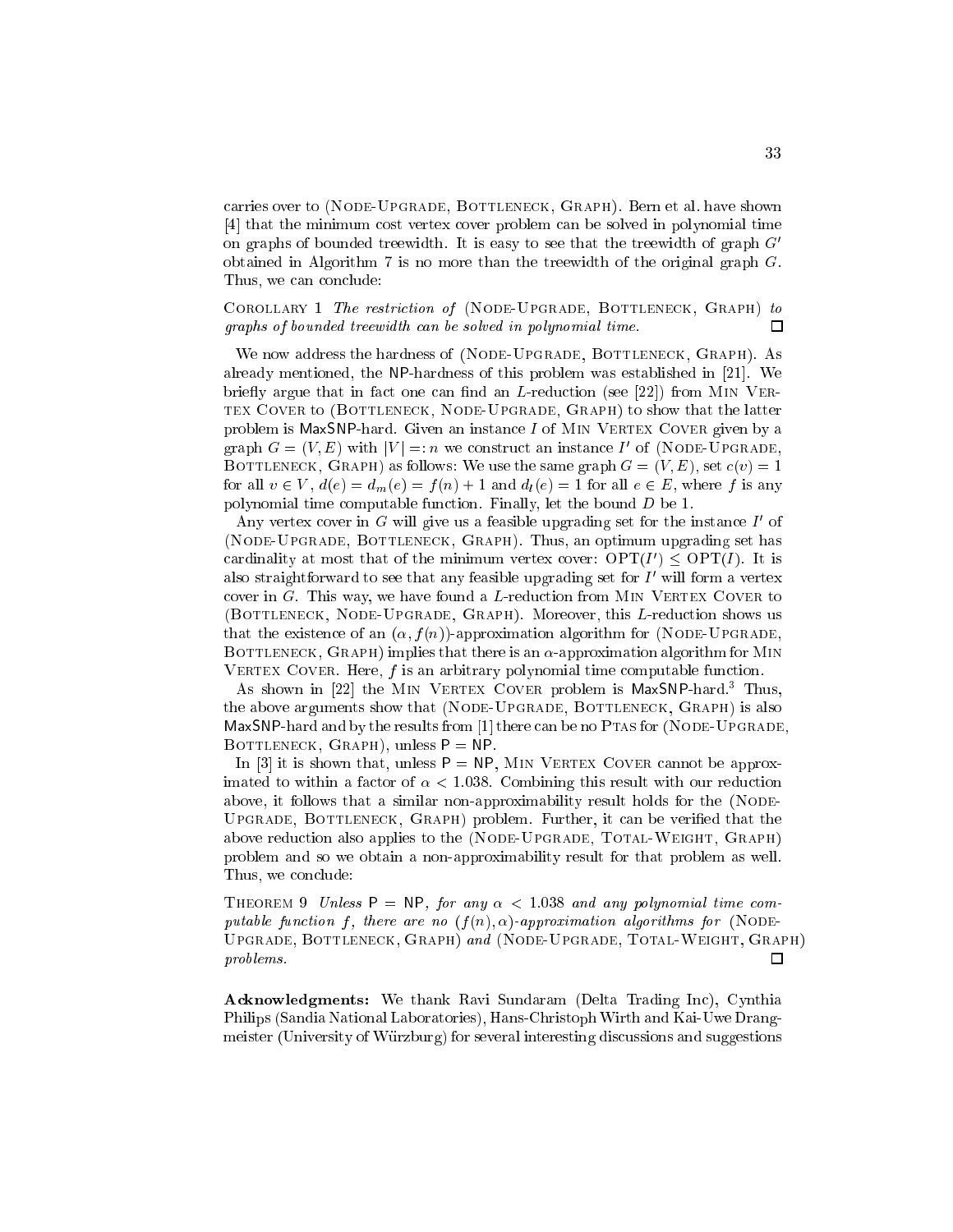related to the results presented in this paper. We also thank Jan Plesnik, Greg Frederickson and Roberto Solis-Oba for making available copies of their papers.

Madhav Marathe's research was supported by the Department of Energy under Contract W-7405-ENG-36. R. Ravi's research was supported by NSF CAREER Award CCR-9625297.

A preliminary version of the paper was presented at the DIMACS workshop on Network Design: Connectivity and Facilities Location, May 1997.

#### **Notes**

- 1. Any reduction strategy will incur a minimum cost of  $\sum_{e \in E} c_e(0)$  and we can subtract this sum from the budget in advance.
- 2. Actually, reference [18] contains the stronger result that for any  $\varepsilon > 0$  there is a  $(1 + 1/\varepsilon, 1 + \varepsilon)$ approximation algorithm. For our purposes, it suffices to use the slightly weaker result.
- 3. The problem is MaxSNP-complete for graphs of bounded degree.

#### References

- 1. S. Arora, C. Lund, R. Motwani, M. Sudan, and M. Szegedy, Proof verification and intractability of approximation problems, Proceedings of the 33rd Annual IEEE Symposium on the Foundations of Computer Science (FOCS'92), October 1992, pp. 13-23.
- 2. O. Berman, Improving the location of minisum facilities through network modification, Annals of Operations Research  $40$  (1992), pp. 1-16.
- 3. M. Bellare, O. Goldreich, and M. Sudan, Free bits,  $PCPs$  and non-approximability  $-$  towards tight results, Proceedings of the 36th Annual IEEE Symposium on the Foundations of Computer Science (FOCS'95), 1995, pp. 422-431.
- 4. M. W. Bern, E. L. Lawler and A. L. Wong, Linear -Time Computation of Optimal Subgraphs of Decomposable Graphs, Journal of Algorithms,  $8$  (1987), pp. 216-235.
- 5. T. H. Cormen, C. E. Leiserson, and R. L. Rivest, Introduction to Algorithms, McGraw-Hill Book Co., Cambridge, MA, 1990.
- 6. J. Edmonds and E. L. Johnson, Matching, Euler tours and the Chinese postman, Mathematical Programming  $5$  (1973), 88-124.
- 7. G. N. Frederickson and R. Solis-Oba, Increasing the weight of minimum spanning tree, Proceedings of the 7th Annual ACM-SIAM Symposium on Discrete Algorithms (SODA'96), January 1996, pp. 539-546.
- 8. M. R. Garey and D. S. Johnson, Computers and intractability: A guide to the theory of NP-completeness, W. H. Freeman and Company, San Francisco, CA, 1979.
- 9. M. W. Goemans and D. P. Williamson, A general approximation technique for constrained forest problems, SIAM Journal on Computing,  $24$  (1995), pp. 296-317.
- 10. M. M. Halldórsson, Approximating the minimum maximal independence number, Information Processing Letters  $46$  (1993), 169-172.
- 11. R. Hassin, Approximation schemes for the restricted shortest path problem, Mathematics of Operations Research,  $17$  (1992), pp. 36-42.
- 12. S. E. Hambrusch and H. Y. Tu, Edge Weight Reduction Problems in Acyclic graphs, J. Algorithms, 24 (1997), pp. 66-93.
- 13. S. O. Krumke, H. Noltemeier, S. S. Ravi, M. V. Marathe, and K. U. Drangmeister, Modifying Edges of a Network to Obtain Short Subgraphs, Accepted for publication in Theoretical Computer Science. (An extended abstract of this paper titled Modifying networks to obtain low cost trees appeared in Proceedings of the 22nd International Workshop on Graph-Theoretic Concepts in Computer Science, Cadenabbia, Italy, Lecture Notes in Computer Science, June 1996, pp. 293-307.)